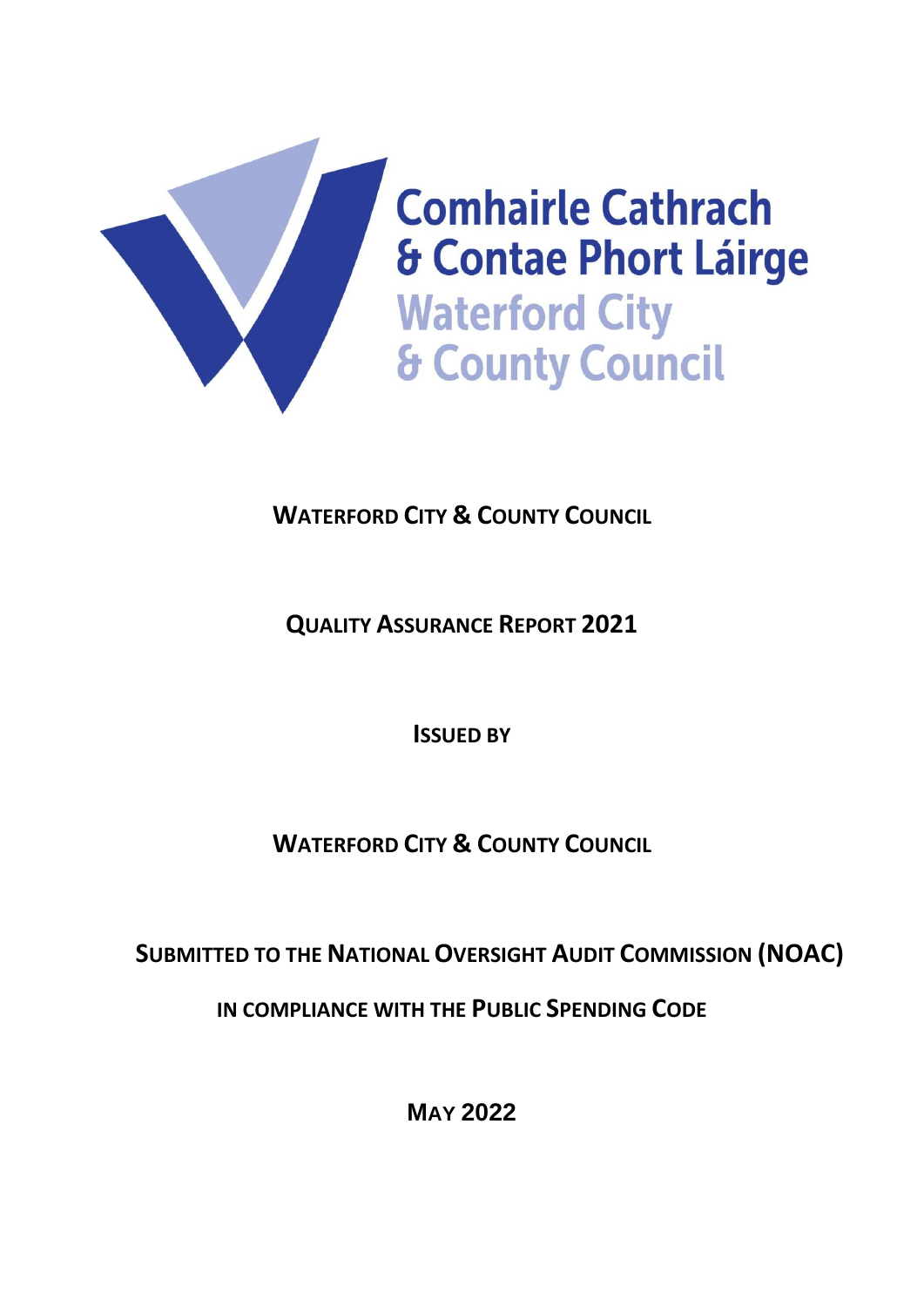#### Certification

This Annual Quality Assurance Report reflects Waterford City & County Council's assessment of compliance with the Public Spending Code. It is based on financial, organisational and performance related information available across the various areas of responsibility.

**Signature of Chief Executive:** 

**Michael Walsh** 

Dated:

 $25/5$  2022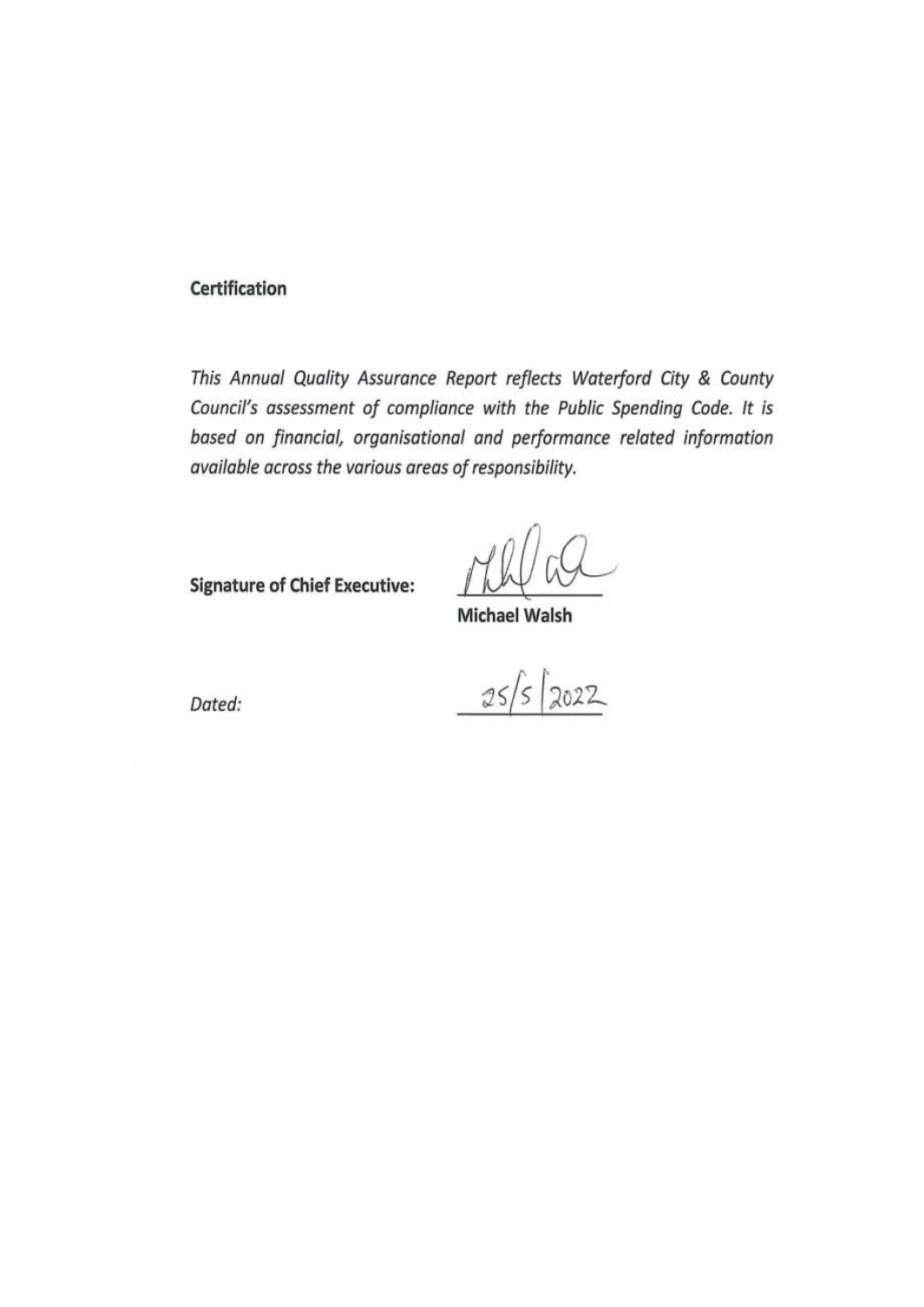### **Contents**

| <b>Details</b>                          | Page No |
|-----------------------------------------|---------|
| 1. Introduction                         |         |
| 2. Inventory of Projects and Programmes | 6       |
| 3. Published Summary of Procurements    | 7       |
| 4. Assessment of Compliance/Conclusion  | 7/8     |
| 5. Summary of in-depth checks           | 9       |
|                                         |         |

**Appendix 1:** Inventory of projects and programmes above €0.5m

**Appendix 2:** Self-Assessment Checklist 1 – 7

**Appendix 3:** Quality Assurance In-depth Checks:

- $\Box$  Operation of the Library Service Current programme
- □ Mount Congreve Redevelopment Capital project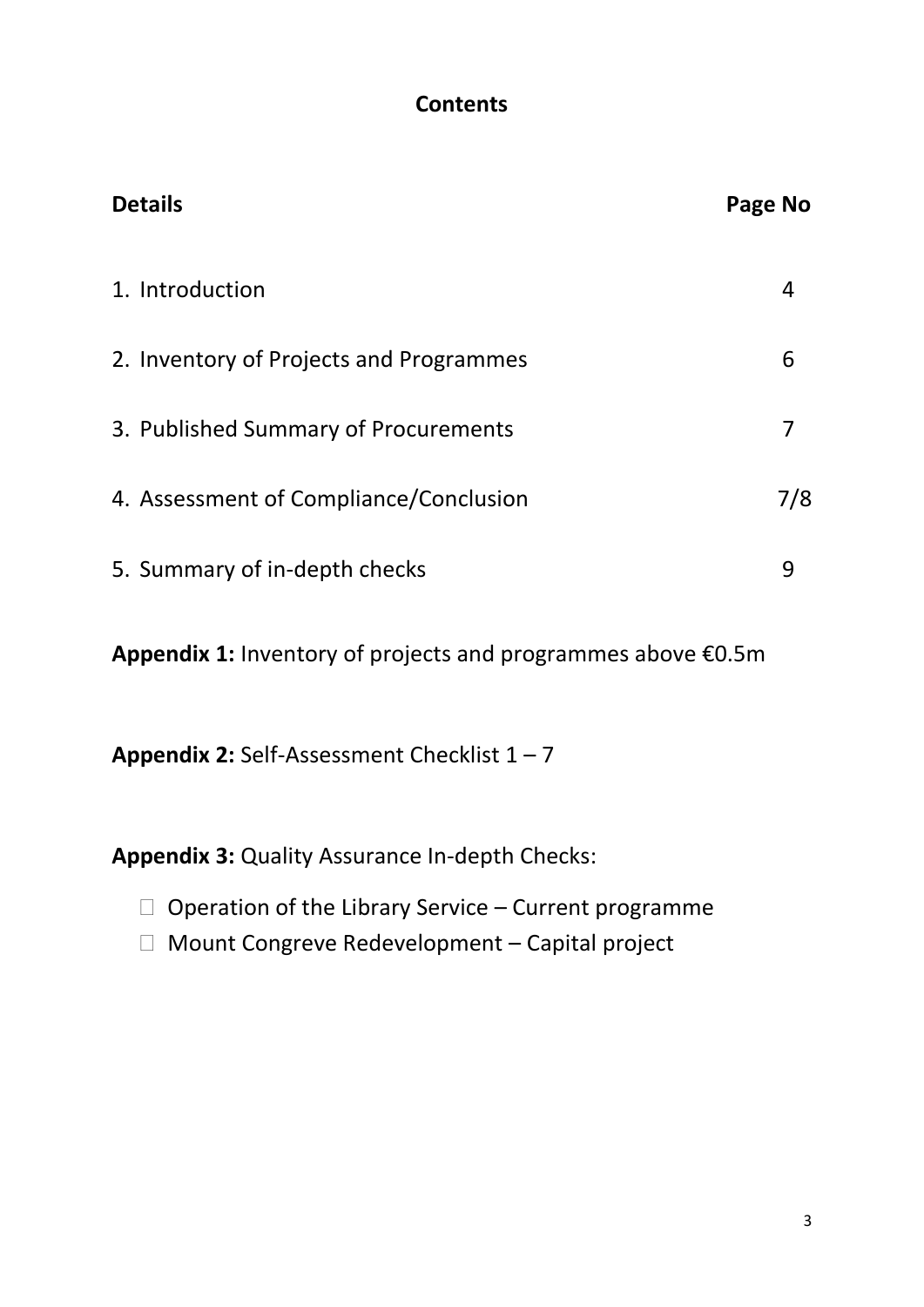# **1. Introduction**

Waterford City & County Council has completed the Quality Assurance (QA) report as part of its on-going compliance with the Public Spending Code (PSC). The primary aim of the Quality Assurance process is to gauge the extent to which Departments within the Council are meeting the obligations outlined in the Public Spending Code. Details of the Public Spending Code can be found on the following website: [http://publicspendingcode.per.gov.ie](http://publicspendingcode.per.gov.ie/)

# **The Quality Assurance Process contains five steps:**

### *Step 1.*

The Authority must compile a list of Inventories of all projects/services at different stages of the Project Life Cycle. The definition of the "Project Life cycle" is set out in the guidance from DPER: "The Project Lifecycle refers to the series of steps and activities which are necessary to take the proposal from concept to completion and evaluation. Projects vary in size and complexity, but all projects can be mapped to the following project lifecycle structure. There are six stages in the lifecycle:

- o Strategic Assessment
- o Preliminary Business Case
- o Final Business Case (including design, procurement strategy and tendering)
- o Implementation
- o Review
- o Ex-Post Evaluation

Previous PSC guidance referenced a four-stage project lifecycle. The current version of the PSC Guide reflects a revised lifecycle which better aligns with the realities of project delivery." The inventory should include all Capital and Current Expenditure projects/programmes/ capital grant schemes with an expected total lifecycle cost in excess of €0.5 million. In the report, projects/services are divided in to three categories namely:

- o expenditure being considered
- o expenditure being incurred
- o expenditure that has recently ended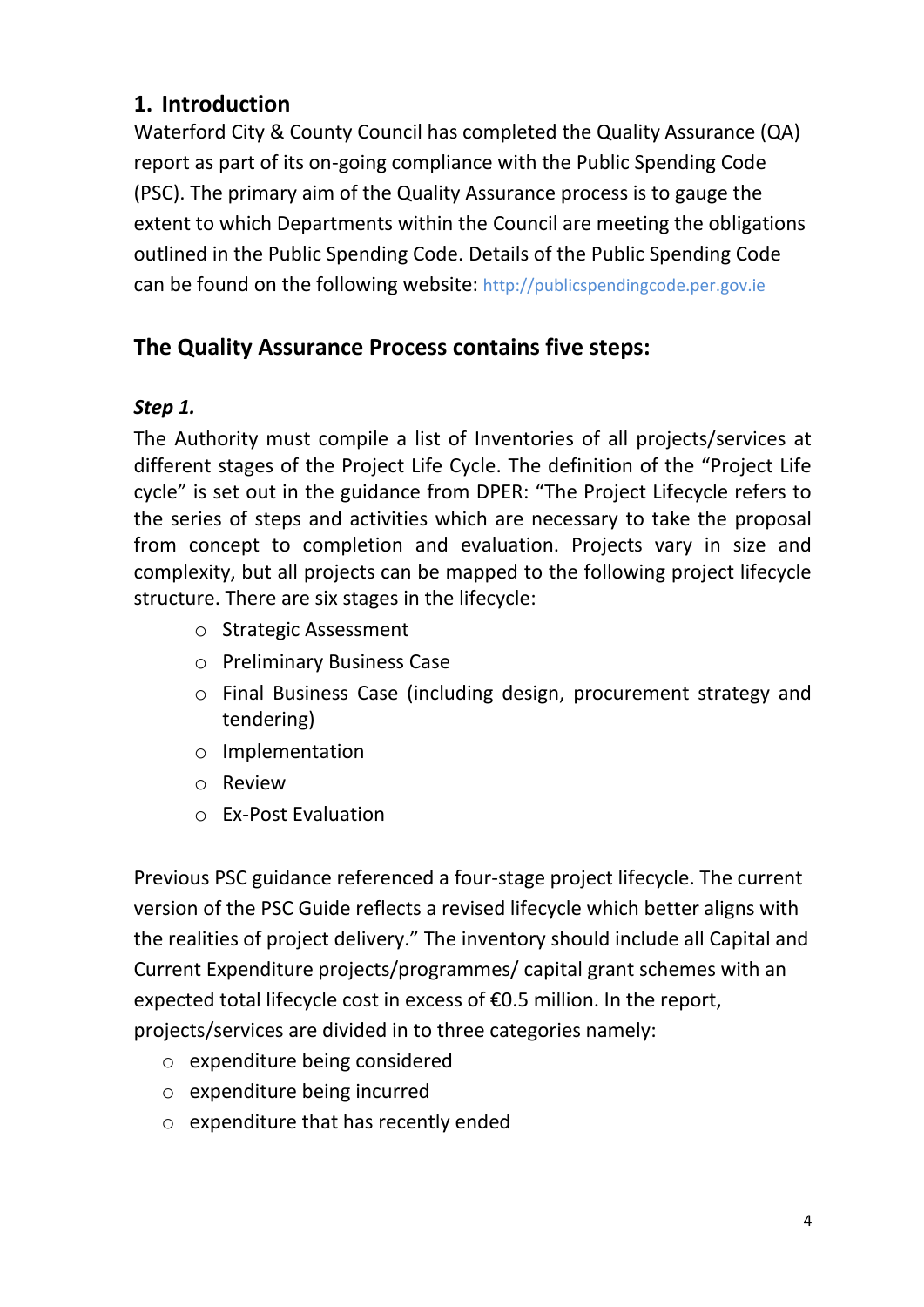### *Step 2:*

Publish summary information on the Council website of all procurements in excess of €10m. This applies to all projects whether new, in progress or completed.

#### *Step 3:*

Checklists to be completed in respect of the different stages. These checklists allow the Council and its departments to self-assess their compliance with the code. The checklist templates are provided through the PSC document.

#### *Step 4:*

Carry out a more in-depth check on a small number of selected projects/programmes. A number of projects or programmes (at least 5% of total spending) are selected to be reviewed more intensively. This includes a review of projects from initial appraisal right through to post implementation review.

#### *Step 5:*

Complete a short report for the National Oversight and Audit Commission (NOAC) which includes the inventory of all projects, the website reference for the publication of procurements above €10m, the completed checklists, the Council's judgement on the adequacy of processes given the findings from the in-depth checks and the Council's proposals to remedy any discovered inadequacies.

This report satisfies step 5 above for Waterford City & County Council. It is also important to note that this is the eighth year that the Quality Assurance process has been applied in Waterford City & County Council.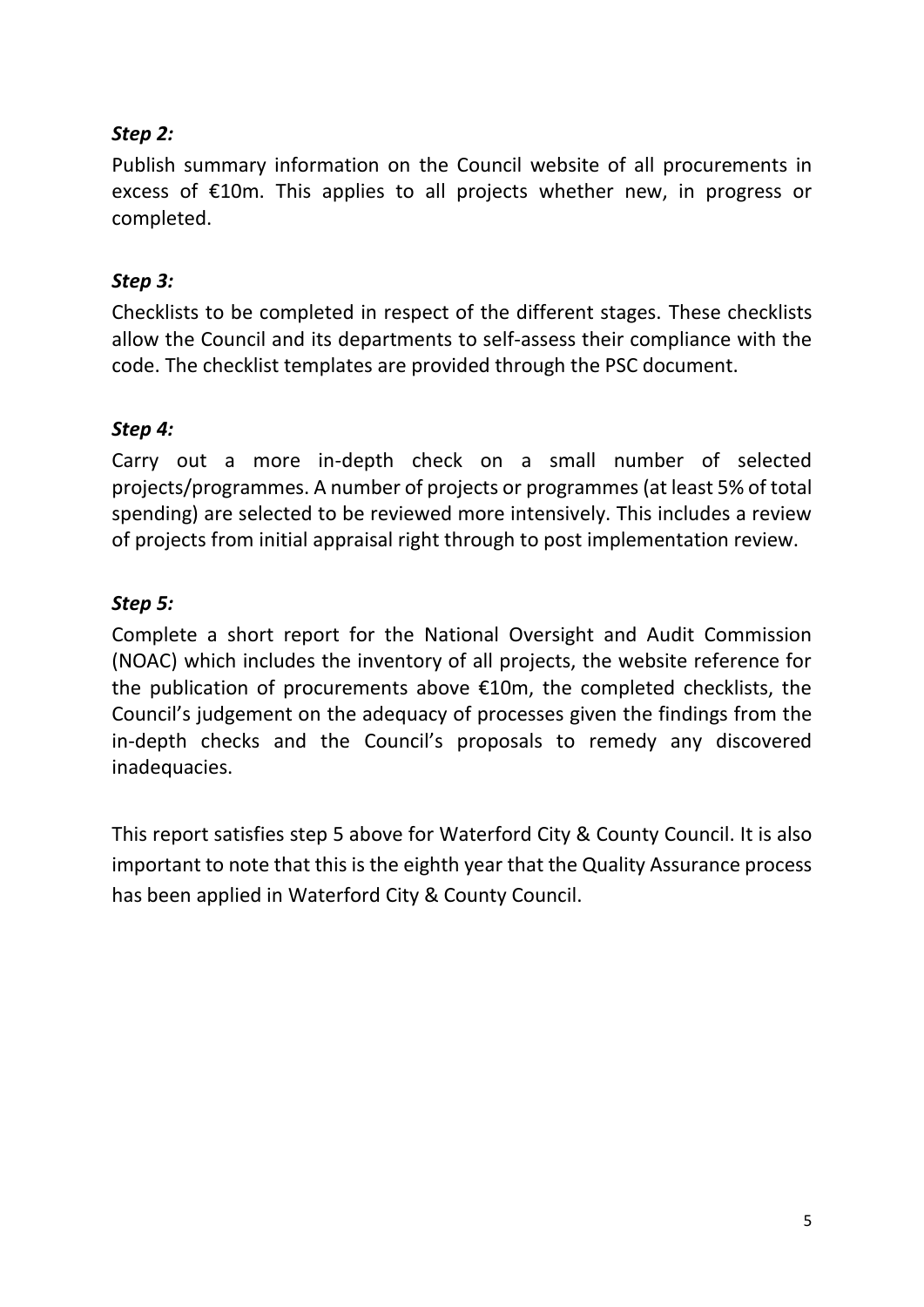### **2. Inventory of Projects/Programmes**

This section contains an inventory list of all projects and programmes at various stages of the project life cycle where the total project value amounts to more than €500,000.00 (separate excel document for inventory attached). The inventory list (Appendix One on Pages 16-20) is divided between revenue expenditure and capital expenditure and between three stages:

- $\Box$  Expenditure being considered
- $\Box$  Expenditure being incurred
- $\Box$  Expenditure that has recently ended

### **Expenditure being considered**

Appendix one contains the details of 35 of projects/programmes of a value greater than €500,000.00 that Waterford City & County Council was considering during 2021. The total value of Revenue programmes is **€9,420,405** and the Capital projects total **€87,279,490**.

### **Expenditure being incurred**

Appendix one also contains the details of all areas of expenditure with a value greater than  $\epsilon$ 500,000 taken from the financial statements for 2021. Please note as of May 2022 these financial statements were unaudited. The total value of all these items of expenditure is **€323,524,263** of which **€152,873,202** relates to revenue expenditure and the balance being capital expenditure. The current expenditure relates to the normal dayto-day activities of the Council.

### **Expenditure that has recently ended**

There are 7 items of expenditure which Waterford City & County Council deem as recently ended with a total value of **€24,496,688**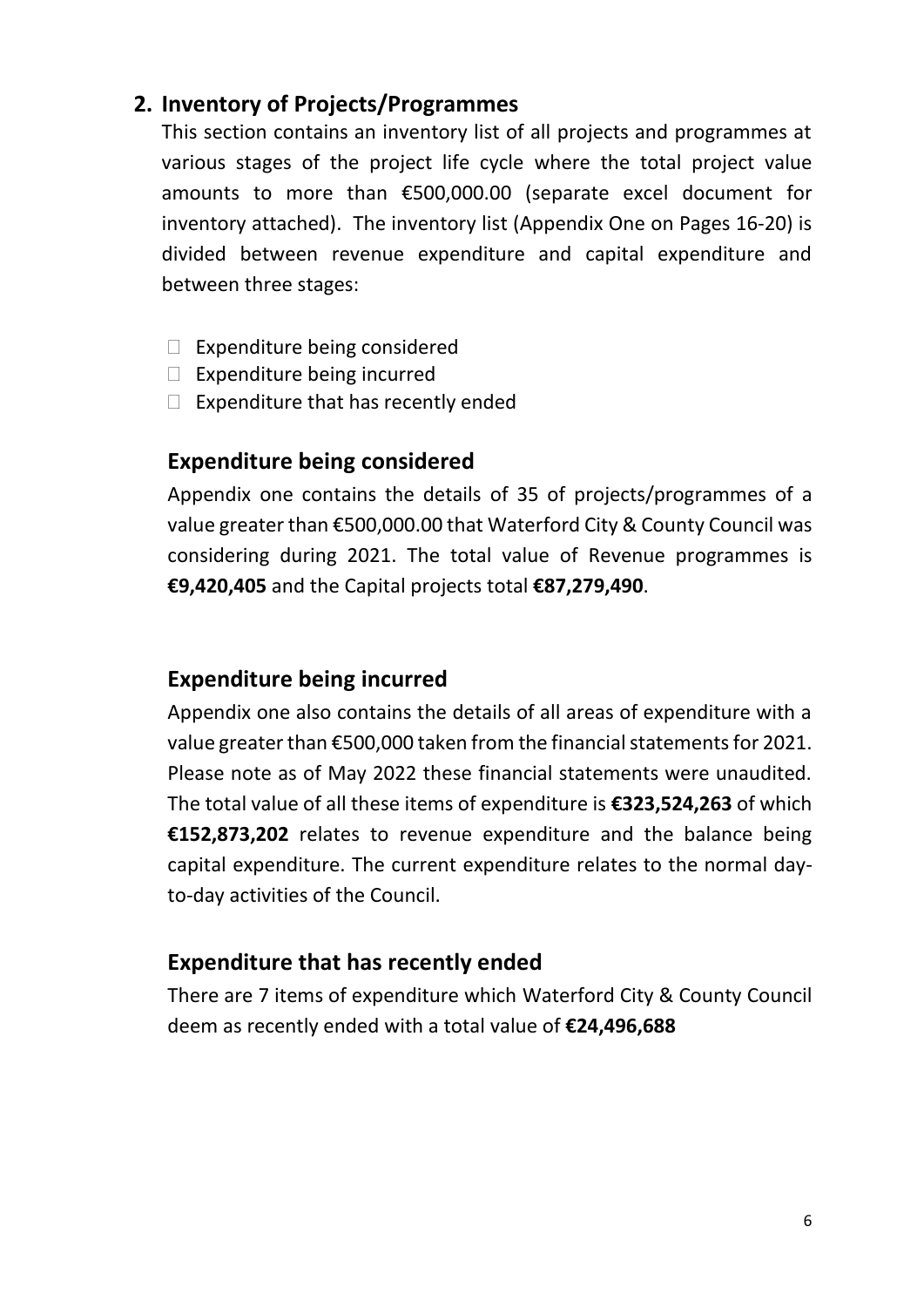### **3. Published Summary of Procurements**

The Quality Assurance process requires Waterford City & County Council to publish all procurements in excess of €10,000,000 on our website. There was one procurement in excess of  $£10,000,000$  during 2021 - this information can be found in the following location on the WCCC website: <https://www.waterfordcouncil.ie/media/financial/reports.htm>

### **4. Assessment of Compliance**

#### **4.1 Checklist Completion: Approach Taken and Results**

The third step in the Quality Assurance process involves completing a set of checklists covering all categories of expenditure. The high-level checks in Step 3 of the QA process are based on self-assessment by the Department and its agencies/bodies, in respect of guidelines set out in the Public Spending Code. (**note**: Checklists in respect of Capital investment are updated to reflect Public Spending Code: A Guide to Evaluating, Planning and Managing Public Investment, December 2019)

There are seven checklists in total:

| <b>Checklist 1:</b> |                                                      | General Obligations Not Specific to Individual       |  |  |  |  |  |  |  |
|---------------------|------------------------------------------------------|------------------------------------------------------|--|--|--|--|--|--|--|
|                     |                                                      | Projects/Programmes                                  |  |  |  |  |  |  |  |
| <b>Checklist 2:</b> |                                                      | Capital Expenditure being Considered – Appraisal and |  |  |  |  |  |  |  |
|                     | Approval                                             |                                                      |  |  |  |  |  |  |  |
| <b>Checklist 3:</b> | Current Expenditure being Considered – Appraisal and |                                                      |  |  |  |  |  |  |  |
|                     | Approval                                             |                                                      |  |  |  |  |  |  |  |
| <b>Checklist 4:</b> |                                                      | <b>Incurring Capital Expenditure</b>                 |  |  |  |  |  |  |  |
| <b>Checklist 5:</b> |                                                      | <b>Incurring Current Expenditure</b>                 |  |  |  |  |  |  |  |
| <b>Checklist 6:</b> |                                                      | <b>Capital Expenditure Recently Completed</b>        |  |  |  |  |  |  |  |
| <b>Checklist 7:</b> |                                                      | Current Expenditure that (i) reached the end of its  |  |  |  |  |  |  |  |
|                     |                                                      | planned timeframe or (ii) was discontinued           |  |  |  |  |  |  |  |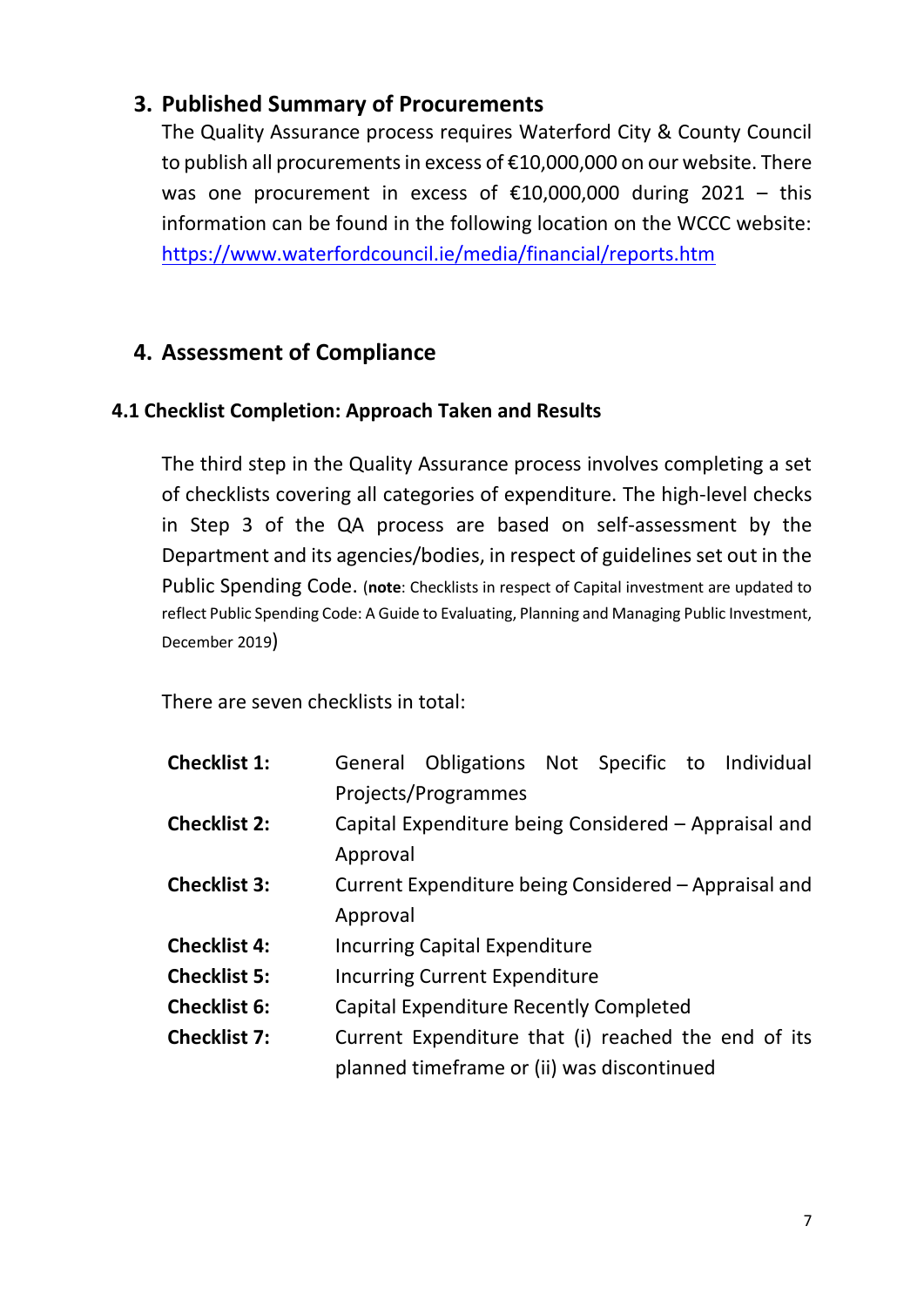A full set of checklists 1-7 was completed by Waterford City & County Council. The compiled checklist is set out in Appendix 2 (the checklist responses are not specific to any particular project or programme but a general representation of compliance with PSC requirements in Waterford City & County Council). In addition to the self-assessed scoring, some answers are accompanied by explanatory comments. Each question in the checklist is judged by a 3-point scale, where 1. Scope for significant improvement, 2. Compliant but with some improvement necessary, 3. Broadly compliant.

#### **4.2 Main Issues Arising from Checklist Assessments**

There are plans to increase current spending in four areas by amounts greater than €500,000 during 2022. A review of current expenditure being considered took place by analysing the adopted budget for 2022 versus the budget for 2021.

There are no items to report under checklist 3 and 7 for Waterford City & County Council. These checklists deal with current expenditure in excess of €500,000 being considered in 2021 and being incurred during 2021 but will not be incurred in future.

### **4.3 Conclusion**

The inventory contained in this report lists the current and capital expenditure that was categorised as being considered, incurred and recently ended, with a value greater than €0.5m for 2021. The selfassessment checklists show a broad level of compliance with the code, however there are areas that require improvement.

In-depth checks were carried out by Internal Audit in respect of expenditure on the *Operation of the Library service* and the *Mount Congreve Redevelopment* project. The in-depth reviews of these projects demonstrate a broad level of compliance with the principles of the Public Spending Code.

This Quality Assurance Report provides reasonable assurance that Waterford City & County Council is broadly compliant with the requirements of the Public Spending Code (PSC) where they apply.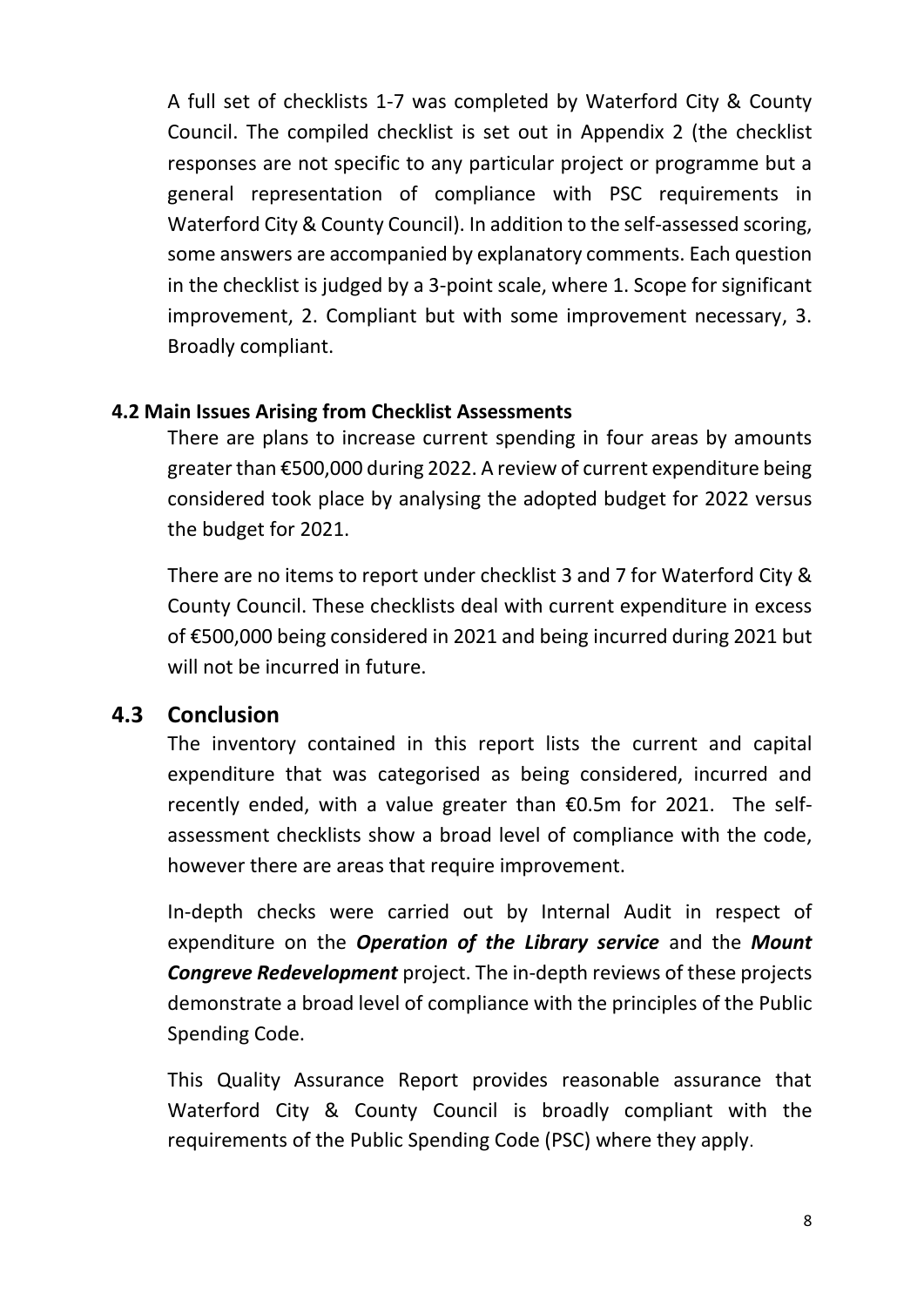### **5. In-Depth Checks**

### **Introduction**

Circular 13/13: The Public Spending Code: Expenditure Planning, Appraisal & Evaluation in the Irish Public Service - Standard Rules & Procedures was issued in September 2013 implementing a comprehensive set of expenditure appraisal, Value for Money requirements and related guidance covering all public expenditure. <sup>1</sup>On the 25<sup>th</sup> of July 2019, Circular 18/2019 was issued regarding updates on the Central Technical References and Economic Appraisal Parameters. On the 11<sup>th</sup> of December 2019, Circular 24/2019 provided an update on the code in particular to Capital expenditure, Public Private Partnership's and consolidation of related guidance material and rules. The PSC requirements for Capital expenditure as notified by DPER Circulars 12/12 and 06/2018 have been updated and replaced with "Public Spending Code: A Guide to Evaluating, Planning and Managing Public Investment" (Dec 2019) and "Guidelines for the Use of Public-Private Partnerships (PPPs)" (Dec 2019). Having completed the high level checklists that capture various areas of compliance, a more in depth review was carried out in the following area to assess the level of compliance with the Code. The project/areas chosen were as follows:

#### **Current:**

€2,847,329 - Operation of the Library Service

#### **Capital:**

€6,693,135 – Mount Congreve Redevelopment

<sup>1</sup> https://www.gov.ie/en/publication/public-spending-code/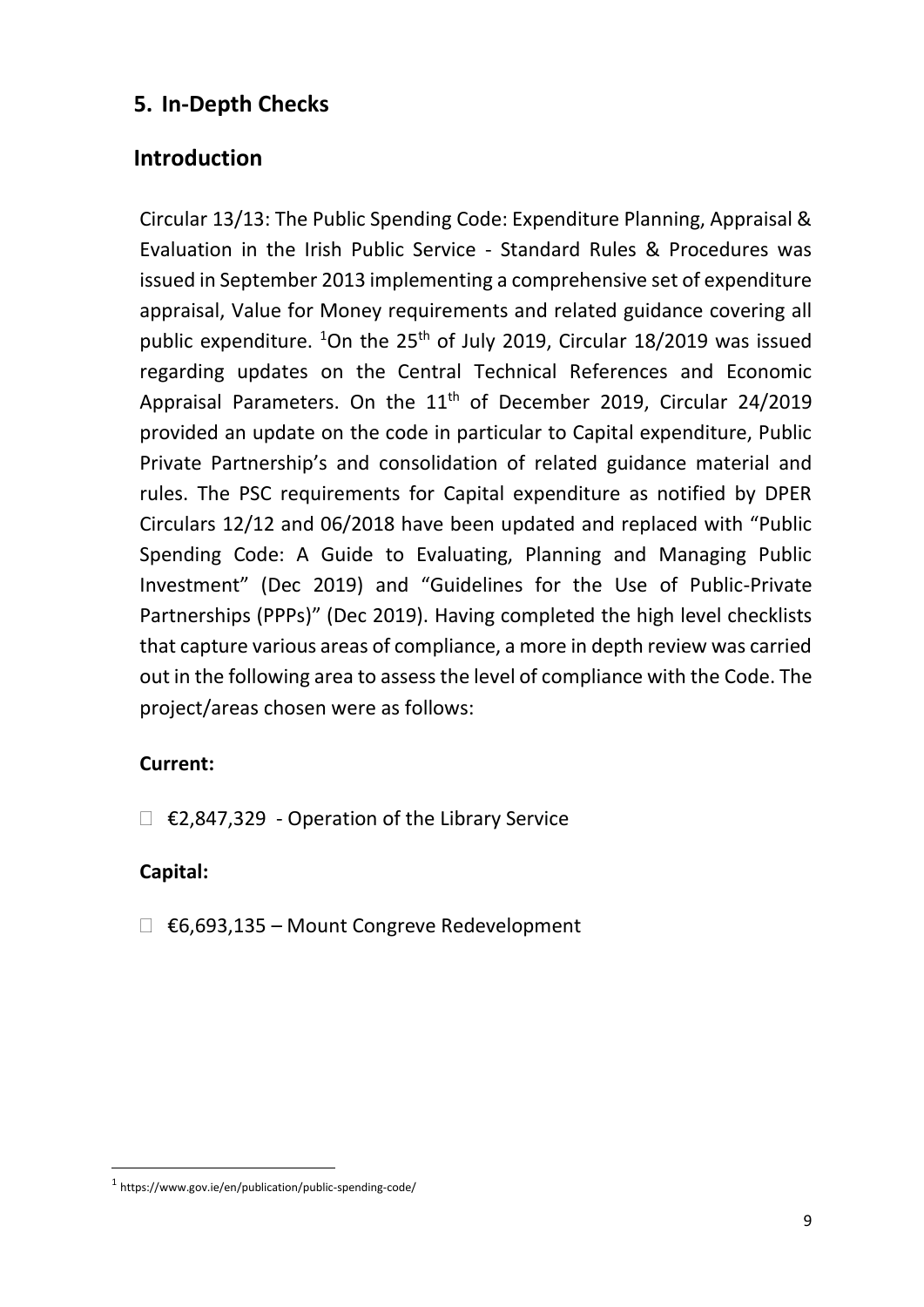### **Purpose, Objectives & Scope**

The purpose of the review was to provide an opinion on compliance with the Public Spending Code. The expenditure was examined in order to assess if the practices implemented are of a high standard and compliant with the Public Spending Code.

The total value of projects/expenditure included in the 2021 Report for Waterford City & County Council is **€444,720,845.**

The current expenditure project selected value of **€2,847,329** represents **1.75%** of the total current expenditure projects value of **€162,293,607** on the inventory.

The capital projects selected value of **€6,693,135** represents **2.37%** of the total capital projects value of **€282,427,238** on the inventory.

As this is the final year of the three-review period the following table sets out inventory values and project values reviewed which demonstrates that the review percentages have been achieved for both Current and Capital expenditure *(3% Revenue projects and 15% Capital projects over 3 year period)*

|                       | lCurrent                                     | <b>ICurrent %</b><br>lCurrent |                      |                          |                       | Capital %         |
|-----------------------|----------------------------------------------|-------------------------------|----------------------|--------------------------|-----------------------|-------------------|
| <b>Review</b>         | <i><u><b>Inventory</b></u></i><br> programme |                               | Ireviewed            | <b>Capital Inventory</b> | Capital project(s)    | <b>I</b> reviewed |
| Year                  | Itotals                                      | lvalues reviewed              | lachieved            | <b>Itotals</b>           | <b>value reviewed</b> | lachieved         |
| 2019                  | €139,757,594                                 | €1,271,176                    | 0.91                 | €269,077,689             | €21,403,379           | 7.95              |
| 2020                  | €176,922,724                                 | €3,957,964                    | €244,400,262<br>2.24 |                          | €13,798,633           | 5.65              |
| 2021                  | € 162,293,607                                | €2,847,329                    | 1.75                 | €282,427,238             | €6,693,135            | 2.37              |
| Percentages achieved: |                                              |                               | 4.90%                |                          |                       | 15.97%            |

### **Methodology**

No methodology for the completion of the in depth review/check is prescribed in the Circular. As a result, the decision has been taken to apply methodology used in the preparation of Internal Audit reports within the Council.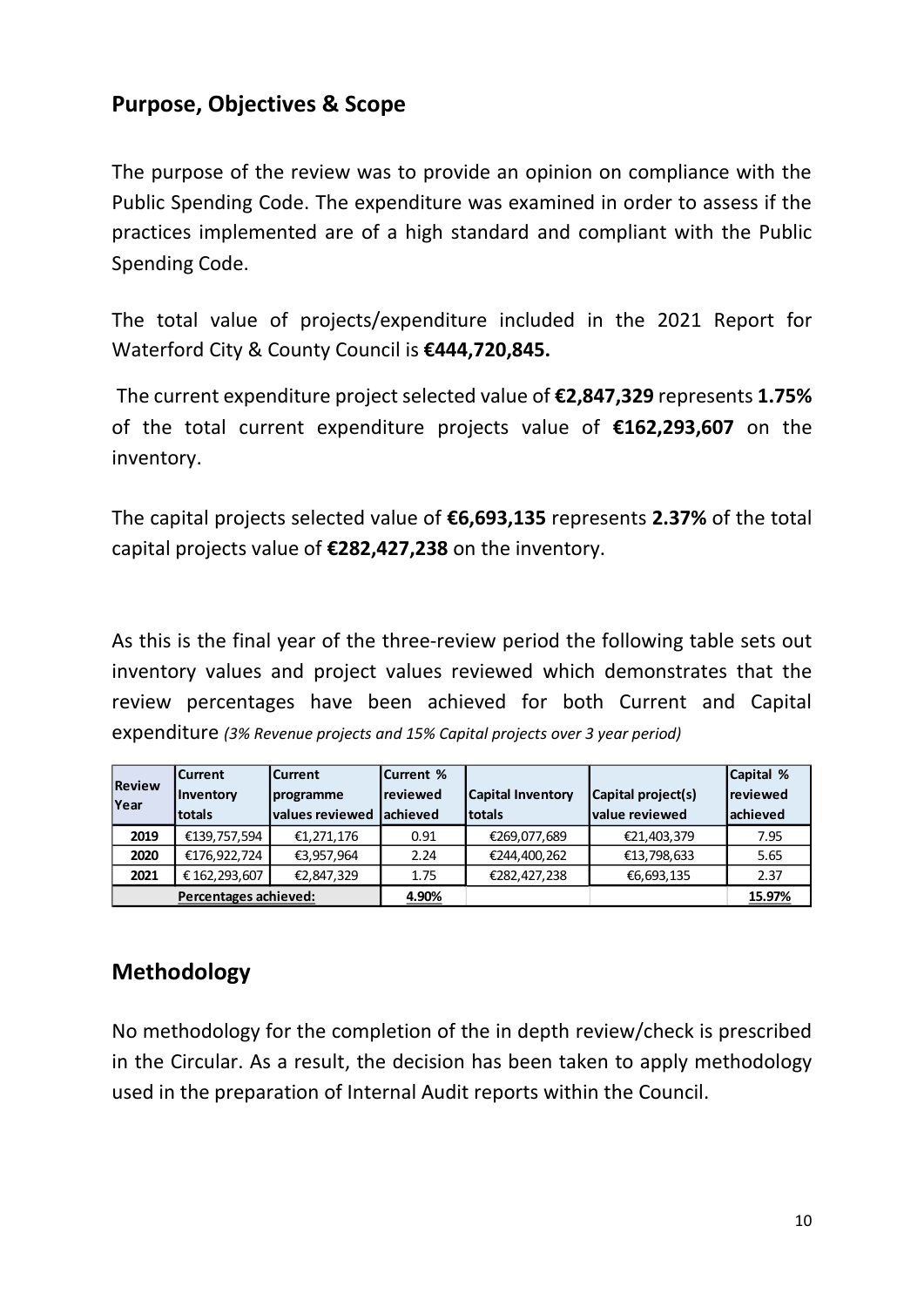These include the following;

- $\Box$  Expenditure data to date was extracted from the Financial Management system Agresso.
- $\Box$  Communication with Senior Staff within the relevant departments.
- $\Box$  The examination of any procedures and policies that are currently in place.
- $\Box$  Supporting files and documentation were examined.
- $\Box$  Relevant departmental circulars and legislation were also examined.

# **Summary of In-depth checks**

The following section presents a summary of the findings of the In-Depth Checks completed on (a) Current programme – *Operation of the Library Service* and *(b)*  Capital Project *- Mount Congreve Redevelopment project.* The full in-depth reports are attached in Appendix 3.

# **Current expenditure: Operation of the Library Service**

Within Waterford City and County Council, the Library Service is part of the Corporate, Culture, HR and IS Directorate and reports to the Director of Services. The City and County Librarian is on the Housing, Community, Culture, Recreation & Sport Strategic Policy Committee and is the Senior Executive with responsibility for Libraries, Culture and the Arts.

Returns in respect of the NOAC Performance Indicators (L1 and L2) are made annually. Monitoring of expenditure versus budget is provided for by way of reports and extracts from MS4 (Financial Management System).

The library service procures online resources through a national framework. This is managed by the LGMA (Local Government Management Agency). This relates to Online Resources such as E-Books: E- Audio Books: E-Magazines: Online Languages: E-Learning Courses: Online Newspapers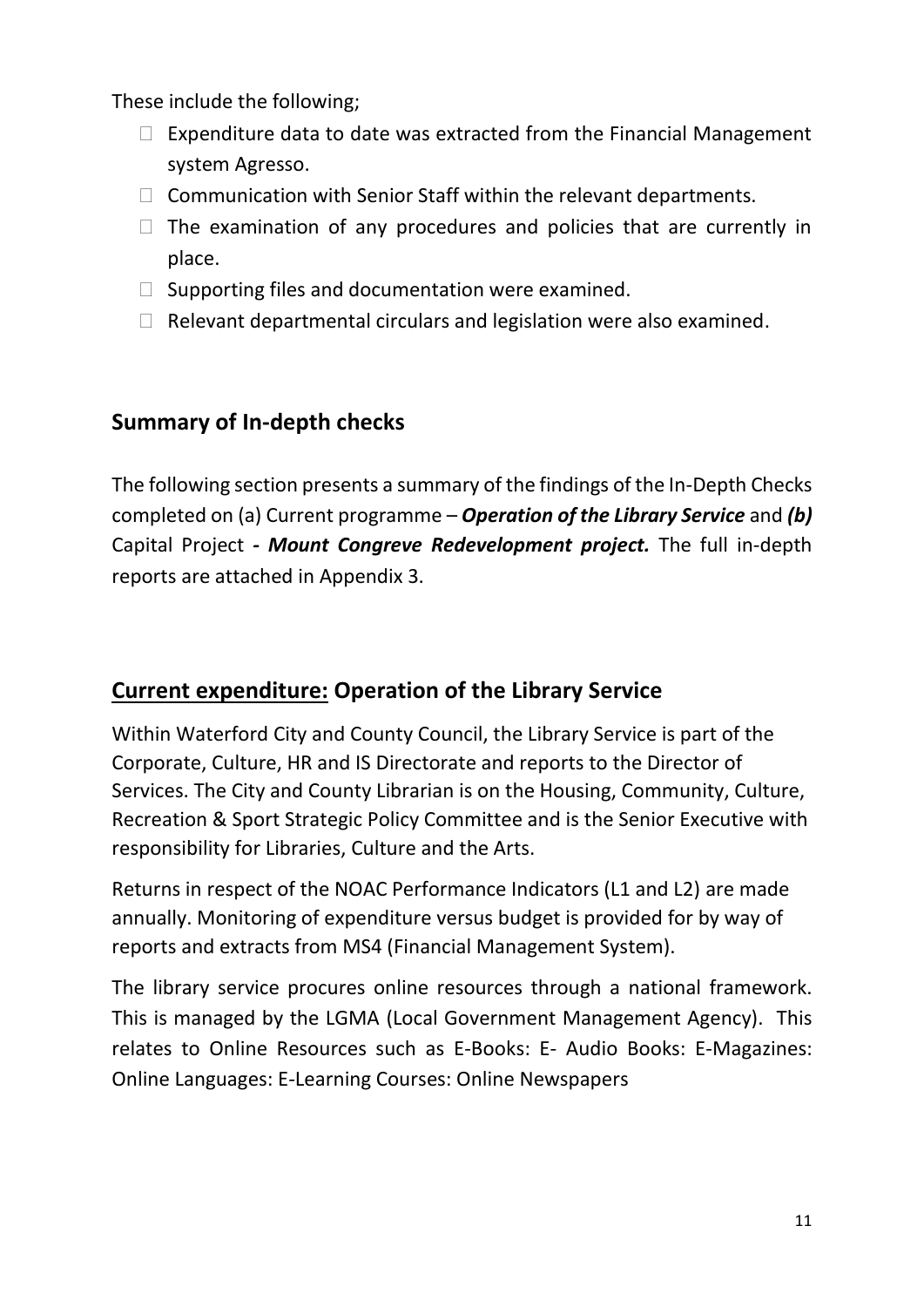# **Audit Opinion**

Internal Audit carried out an in-depth check of the operation of the Library service in Waterford City & County Council. All necessary data is available. The Council's systems will enable a full evaluation to be made at a later date.

All relevant documentation in relation to this programme was available and filed as appropriate for audit trail purposes. There are clear objectives set out both annually and multi annually within the Annual Service Plans, Annual Budget and the Corporate Plan. The five-year strategy for the service is set out in the Library Development Plan 2017 – 2022. There is continuous monitoring and assessment of the programme – both financial, non-financial, internally and externally with regular reporting to Director of Services, monthly Plenary reports, quarterly District area meetings and to the Strategic Policy Committee on a bimonthly basis. The service is also subject to review by NOAC through the annual Performance Indicators process.

This programme complies with the principles of the Public Spending Code

# **Capital expenditure project: Mount Congreve Redevelopment project**

The purpose of this project is "to raise the profile of Mount Congreve, Waterford City and County Council wish to open the gardens to the public on a permanent basis and to improve the facilities at the House so that it can be opened to the public for tours, exhibitions and special events"<sup>2</sup>

In Q3 2019, WCCC and Fáilte Ireland successfully applied to the RRDF for a grant of €3.726m 75% towards total estimated project costs of €4.968m. The Authority approved a grant of 12.5% ( $\epsilon$ 625k) with WCCC providing the remaining 12.5%. A key part of the success of the application with the RRDF was that Failte Ireland agreed to be partners in the delivery of the project with WCC as the lead partner.

The vision was to transform a World Class Garden into a World Class Visitor Experience, ultimately attracting 150,000 site visitors per annum (from 46,000 in 2019). The specific deliverables proposed were:

<sup>2</sup> Architectural Heritage Impact Assessment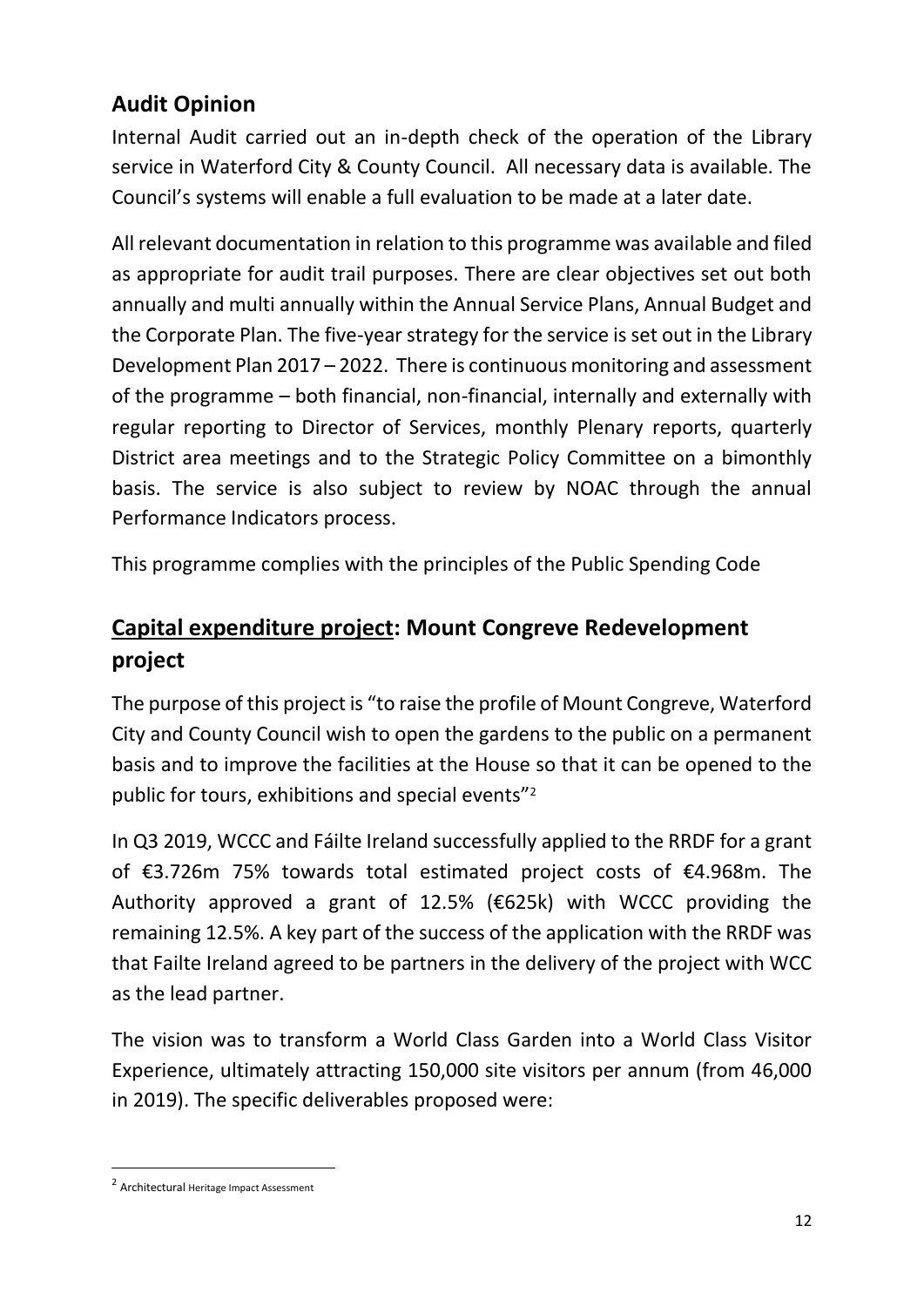- o Construction of a new visitor centre in the estate farmyard to accommodate food and beverage and retail space.
- o Up-grade infrastructure to facilitate larger visitor numbers including access roads to the site, toilets, a new waste-water treatment facility and a new car/coach park.

Following the award of funding, WCCC appointed a full design team to the project. A more detailed investigation and design was carried out as normal as part of the design phase. This work indicated that building the visitor centre in the farmyard, as originally envisaged, would cost significantly more than originally costed. This increase was due to an underestimate on costs for flood prevention, demolition, conservation and rebuild works in the outline costings done for the RRDF application. Total project costs increased from €5m to €7.5 million.

Due to this significant cost increase but also taking into account an updated commercial plan for the site, and new consumer research which indicated the key focus of the site should be the gardens and not the visitor centre. Both Waterford City & County Council and Failte Ireland Executive decided that the original proposal was not a viable option and the cost of €7.5m based on the proposed design was not value for money**.** While the objectives of the project were still absolutely valid, the execution of the solution was examined by the steering group. Developing the visitor centre in Mount Congreve House was fully investigated and costed in detail.

- o Mount Congreve House and Gardens were gifted to the State in 2011 by Ambrose Congreve and are owned by the Minister of Finance. The OPW control the property on behalf of the Minister and have given WCCC an 18 year lease . (At the end of this lease Mount Congreve will remain a State asset and there is every likelihood that the lease will be renewed.
- o A project steering group has been established to oversee the project. This comprises of WCCC, Fáilte Ireland and Mount Congreve Trust. The steering group meets on a monthly basis and is charged with oversight of all elements of project delivery. WCCC as lead agency is ultimately responsible for ensuring all targets are met and that reporting to the Department is timely and in accordance with the conditions of the grant award.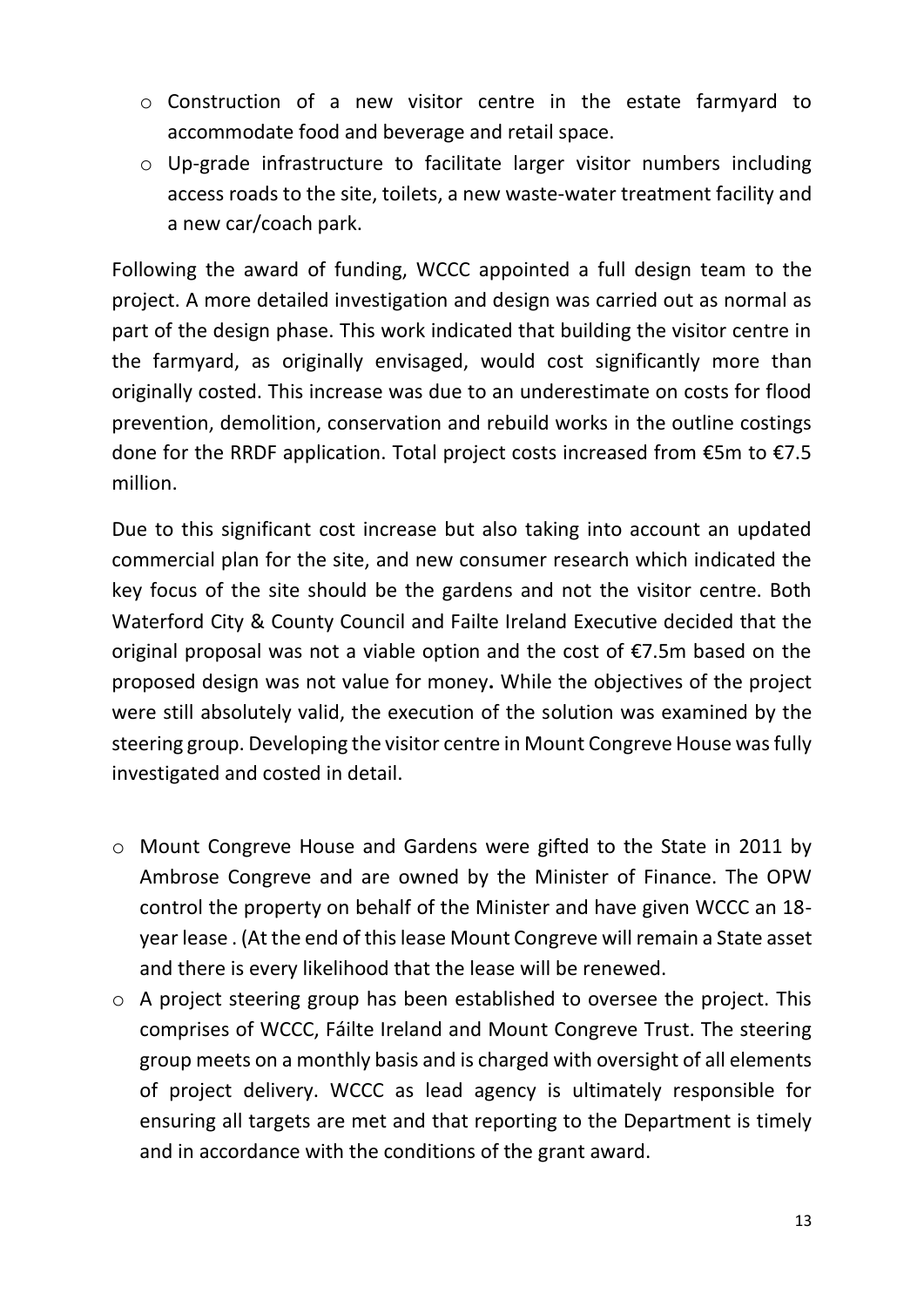- o The Steering Group will have overall responsibility for delivering on:
	- Operational performance of the Global Gardens @ Mount Congreve Estate visitor attraction
	- Implementation of the long term-development plan for the Estate
	- Capital improvements works on the Estate
	- All expenditure outlined in the RRDF proposal Rural Regeneration & Development Fund Application Form
	- Monitoring of capital expenditure and project delivery against the agreed work schedule to ensure the project is completed on time, in budget and to a high standard
	- Submission of all reports to the Department of Rural and Community Development in a timely manner
	- Interim and Final Evaluation report
- o A team of professionals contracted to advise on the capital works (Architect, Conservation Architect, Service Engineer, Quantity Surveyor, QS etc.)
- o On a weekly basis, the Project Manager partakes in a progress meeting with the wider project team of the Economic Development Department in WCCC. This meeting provides updates and addresses problems arising at a more granular level, on a day-to-day basis.
- o The Project Manager is responsible for preparing all tender documentation in accordance with the Public Spending Code requirements. The project manager recommends all payments, before being approved or rejected by senior management in WCCC.
- o The Project Manager will be responsible for keeping financial records which will be available for evaluation, auditing and inspection. These will be held in WCCC Offices. This will enable full evaluation of the project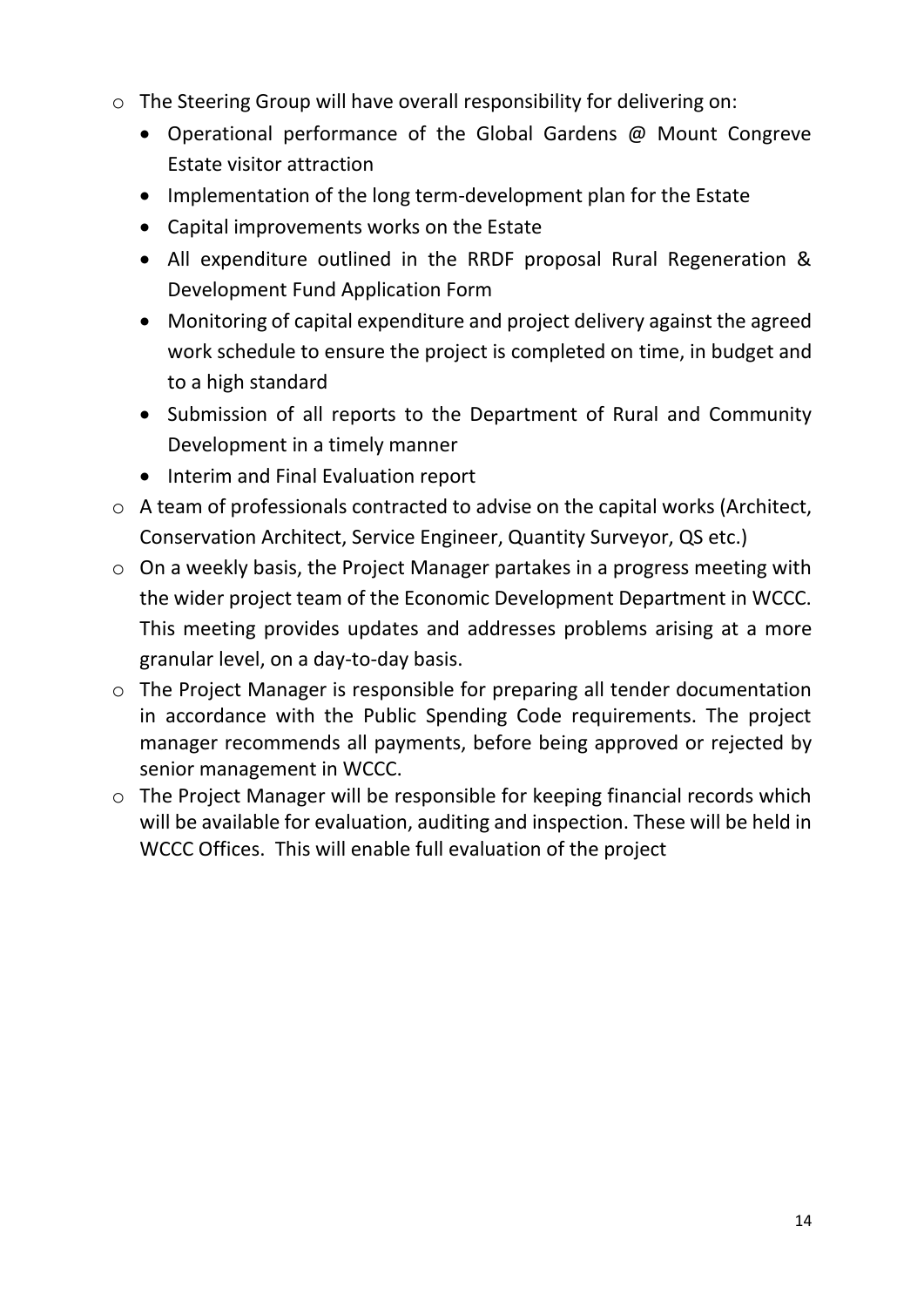# **Audit Opinion**

From Internal Audits review of the project documentation and through communication with those involved in the project Internal Audit is satisfied that the objective was clearly defined and that the objectives to be met are outlined. Internal Audit recommends that the original business case proposal should be revisited and updated to reflect changes to the budget and/or objectives of the project. All relevant documentation in relation to this project was available and filed as appropriate for audit trail purposes.

As construction work had not commenced on this project in 2021 (review period for this in-depth check), Internal Audit cannot evaluate compliance with implementation or post implementation stages of the Public Spending Code. It is important that procedures are in place to manage the project such as reporting procedures on milestones being met and budgets being adhered to referred to in the monitoring and oversight section of this review. I would recommend that a post project evaluation be carried out within a specific time to evaluate whether project objectives were met, to determine how effectively the project was run and to learn lessons for the future to see if anything could have been done differently for future projects.

Based on Internal Audits review it appears that this project complies with the principles of the Public Spending Code.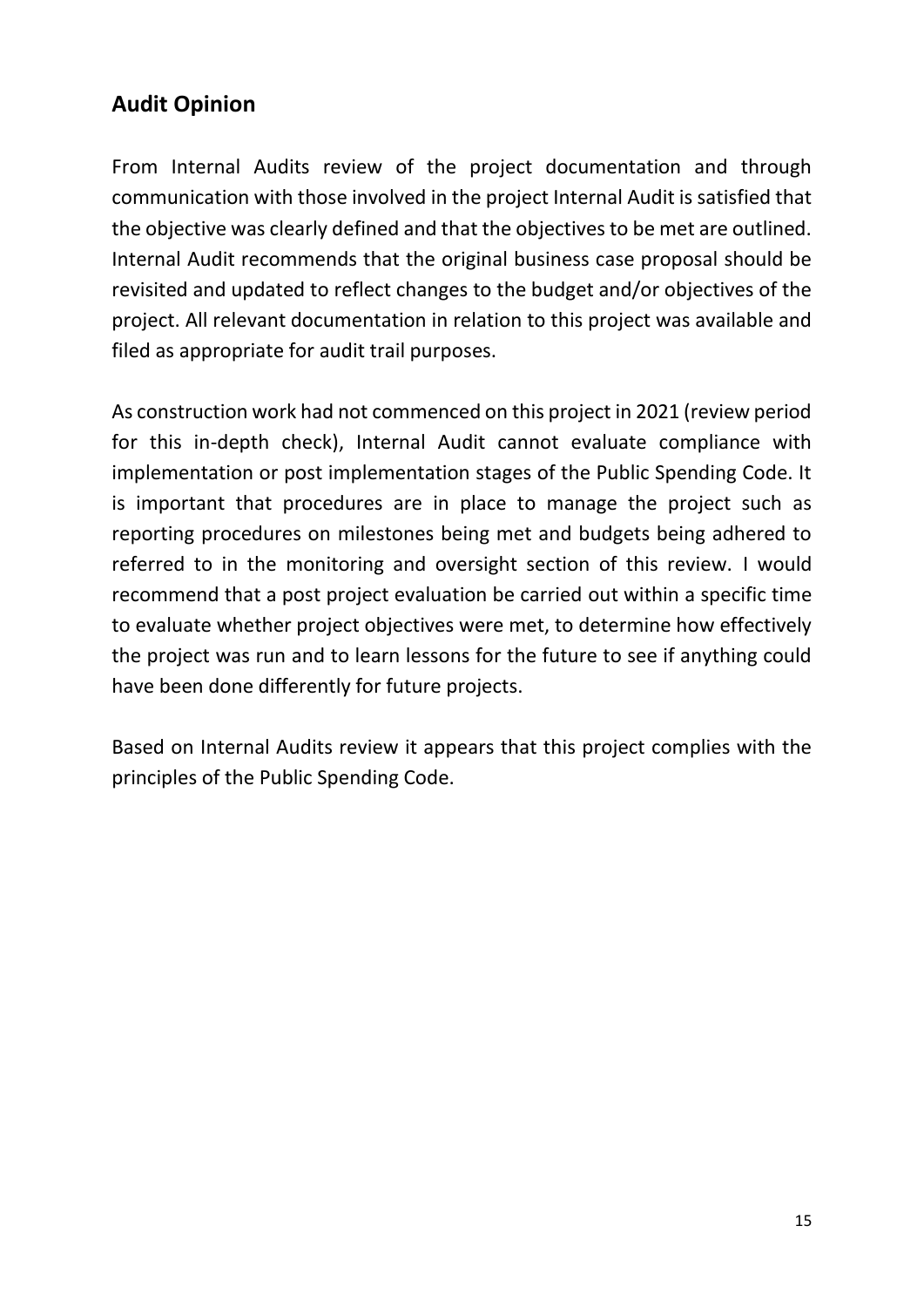### **Appendix 1 – Inventory 2021**

|                                               | Expenditure being Considered - Greater than €0.5m (Capital and Current)                                                              |                                                   |                                                                                                                    |   |           |                                                                                     |                                                |                                |                          |  |
|-----------------------------------------------|--------------------------------------------------------------------------------------------------------------------------------------|---------------------------------------------------|--------------------------------------------------------------------------------------------------------------------|---|-----------|-------------------------------------------------------------------------------------|------------------------------------------------|--------------------------------|--------------------------|--|
| Project/Scheme/Programme NamShort Description |                                                                                                                                      | Current<br><b>Expenditure</b><br><b>Amount in</b> | Capital<br><b>Expenditure</b><br><b>Amount in</b><br><b>Reference Year</b><br><b>Reference Year</b><br>(Non Grant) |   |           | <b>Capital</b><br>Expenditure<br>Amount in<br>Reference Year Anticipated<br>(Grant) | Project/Programme Projected<br><b>Timeline</b> | Lifetime<br><b>Expenditure</b> | <b>Explanatory Notes</b> |  |
| Housing & Building                            | A07 - RAS and Leasing Programme                                                                                                      | €                                                 | 2,341,073                                                                                                          | € |           | €                                                                                   | Annual programme                               |                                |                          |  |
| Housing & Building                            | Acquisition/Development of Land Glen/Bridge St for Social Housing                                                                    | €                                                 |                                                                                                                    | € | 9,137     | ŧ                                                                                   | 2020-2024                                      | € 2,222,679                    |                          |  |
| Housing & Building                            | Acquisition of Mount Esker, Waterford                                                                                                | €                                                 |                                                                                                                    | € | 264,395   | €                                                                                   | 18 months                                      | € 2,983,864                    |                          |  |
| Housing & Building                            | Construction of 20 social housing units at Ballynaneashagh, Waterford - Rapid Delivery Scheme                                        | €                                                 |                                                                                                                    | € | 65,301    | €                                                                                   | Part 8 approved                                | 3,775,828<br>€                 |                          |  |
| Housing & Building                            | Acquisition of 50/51 Ballytruckle Rd, Waterford (former Garveys Bar) for                                                             | €                                                 |                                                                                                                    | € | 1,660     | €                                                                                   | 2020-2022                                      | 4,723,100<br>€                 |                          |  |
| Housing & Building                            | Traveller specific accommodation Greenroad, Waterford City                                                                           | €                                                 |                                                                                                                    | € | 1,952     | ŧ                                                                                   | 24 months                                      | €<br>1,084,311                 |                          |  |
| Housing & Building                            | Acquisition of site and adjacent warehouses for redevelopment and construction of housing units<br>at Meeting House Lane, Waterford. | €                                                 |                                                                                                                    | € | 3,920     | €                                                                                   | - 18 months                                    | € $1,113,000$                  |                          |  |
| Housing & Building                            | Acquisition Part V of 6 dwellings at Cluain Larach, Knockenduff, Tramore.                                                            | €                                                 |                                                                                                                    | € | 456,387   | ŧ                                                                                   | 18 months                                      | €<br>1,266,332                 |                          |  |
| Housing & Building                            | Acquisition of 3 dwellings at Bracken Course, Old Tramore Road, Waterford. Part V.                                                   | €                                                 |                                                                                                                    | € | 2,432     | €                                                                                   | 12 months                                      | €<br>616,150                   |                          |  |
| Housing & Building                            | Acquisition of 22 Lady Lane, Waterford City, (Buy and Renew Scheme)                                                                  | €                                                 |                                                                                                                    | € | 279,286   | ŧ                                                                                   | 12 months                                      | € 1,109,925                    |                          |  |
| Housing & Building                            | Acquisition of site with planning permission for 6 dwellings at Rossmore, Kilmacthomas, Co.<br>Waterford.                            | €                                                 |                                                                                                                    | f | 185,000   | €.                                                                                  | $-18$ months                                   | € 1,937,200                    |                          |  |
| Housing & Building                            | Acquisition of 7A O'Connell Street, Waterford city (buy and renew scheme)                                                            | €                                                 |                                                                                                                    | € | 30,500    | €                                                                                   | 18-24 months                                   | €<br>1,952,538                 |                          |  |
| Road Transportation & Safety                  | B04 - Local Road - Maintenance and Improvement                                                                                       | €                                                 | 4,486,378                                                                                                          | € |           | €                                                                                   | Annual programme                               | €                              |                          |  |
| Road Transportation & Safety                  | B11 - Agency & Recoupable services                                                                                                   | €                                                 | 1,476,060                                                                                                          | € |           | €                                                                                   | Annual programme                               |                                |                          |  |
| Development Management                        | Mount Congreve Redevelopment                                                                                                         | €                                                 |                                                                                                                    | € | 633,226   | €                                                                                   | 18-24 months                                   | 6,693,135                      |                          |  |
| Development Management                        | Urban Animation "City of Lights" & Illuminated Dynamic time feature                                                                  | €                                                 |                                                                                                                    | € |           | ŧ                                                                                   | 12 months                                      | €<br>539,275                   |                          |  |
| Development Management                        | URDF 2021 SCHEME : O' Connell Street Public Realm                                                                                    | €                                                 |                                                                                                                    | € |           | €                                                                                   | 2020-2024                                      | 5,377,250<br>€                 |                          |  |
| Development Management                        | URDF 2021 SCHEME: The Beach Tower Square                                                                                             | €                                                 |                                                                                                                    | € |           | €                                                                                   | 2020-2024                                      | 799,250<br>€                   |                          |  |
| Development Management                        | URDF 2021 SCHEME: The Presbytery                                                                                                     | €                                                 |                                                                                                                    | € |           | €                                                                                   | 2020-2024                                      | 6,235,260<br>€                 |                          |  |
| Development Management                        | URDF 2021 SCHEME: 19 Sergents Lane                                                                                                   | €                                                 |                                                                                                                    | € |           | €                                                                                   | 2020-2024                                      | 1,563,500                      |                          |  |
| Development Management                        | URDF 2021 SCHEME: 25 /26 O' Connell Street                                                                                           | €                                                 |                                                                                                                    | € |           | €                                                                                   | 2020-2024                                      | €<br>4,435,000                 |                          |  |
| Development Management                        | URDF 2021 SCHEME: Munster Express Printing Works                                                                                     | €                                                 |                                                                                                                    | € |           | €                                                                                   | 2020-2024                                      | 6,928,000                      |                          |  |
| Development Management                        | URDF 2021 SCHEME: The Granary                                                                                                        | €                                                 |                                                                                                                    | € |           | ŧ                                                                                   | 2020-2024                                      | €<br>1,899,300                 |                          |  |
| Development Management                        | URDF 2021 SCHEME: 8 Thomas Street                                                                                                    | €                                                 |                                                                                                                    | € |           | €                                                                                   | 2020-2024                                      | € 1,721,900                    |                          |  |
| Development Management                        | URDF 2021 SCHEME: 7 Thomas Street                                                                                                    | €                                                 |                                                                                                                    | € |           | €                                                                                   | 2020-2024                                      | 1,179,000<br>€                 |                          |  |
| Development Management                        | URDF 2021 SCHEME: 7 Clarendon Court, Penrose Lane                                                                                    | €                                                 |                                                                                                                    | € |           | €                                                                                   | 2020-2024                                      | £<br>741,300                   |                          |  |
| Development Management                        | URDF 2021 SCHEME: 16 - 18 Barker Place                                                                                               | €                                                 |                                                                                                                    | € |           | €                                                                                   | 2020-2024                                      | €<br>641,300                   |                          |  |
| Development Management                        | URDF 2021 SCHEME: New Street at Jenkins Lane                                                                                         | €                                                 |                                                                                                                    | € |           | €                                                                                   | 2020-2024                                      | €<br>700,000                   |                          |  |
| Development Management                        | URDF 2021 SCHEME : Gateway Plaza                                                                                                     | €                                                 |                                                                                                                    | € |           | €                                                                                   | 2020-2024                                      | 3,621,500<br>€                 |                          |  |
| Development Management                        | URDF 2021 SCHEME: Friary Square / Parade Quay Development / Central Hall & OPW Building                                              | €                                                 |                                                                                                                    | € | 955       | €                                                                                   | 2020-2024                                      | 4,952,625<br>€                 |                          |  |
| Development Management                        | URDF 2021 SCHEME: Spring Garden Park                                                                                                 | €                                                 |                                                                                                                    | € |           | ŧ                                                                                   | 2020-2024                                      | 2,425,500<br>€                 |                          |  |
| Development Management                        | URDF 2021 SCHEME: 22 Lady Lane                                                                                                       | €                                                 |                                                                                                                    | € |           | €                                                                                   | 2020-2024                                      | 585,000<br>€                   |                          |  |
| Development Management                        | URDF 2021 SCHEME: 18 Lady Lane                                                                                                       | €                                                 |                                                                                                                    | £ |           | €                                                                                   | 2020-2024                                      | 3,683,500<br>€                 |                          |  |
| <b>Environmental Services</b>                 | E15 - Climate Change and Flooding                                                                                                    | €                                                 | 1,116,894                                                                                                          | € |           | €                                                                                   | Annual programme                               | €                              |                          |  |
| <b>Environmental Services</b>                 | Public Lighting Energy Efficiency Project                                                                                            | €                                                 |                                                                                                                    | € | 113,019   | €                                                                                   | 2020-2024                                      | 9,772,968<br>€                 |                          |  |
|                                               | <b>TOTALS</b>                                                                                                                        | €                                                 | 9,420,405                                                                                                          | € | 2,047,170 | l€                                                                                  |                                                | € 87,279,490                   |                          |  |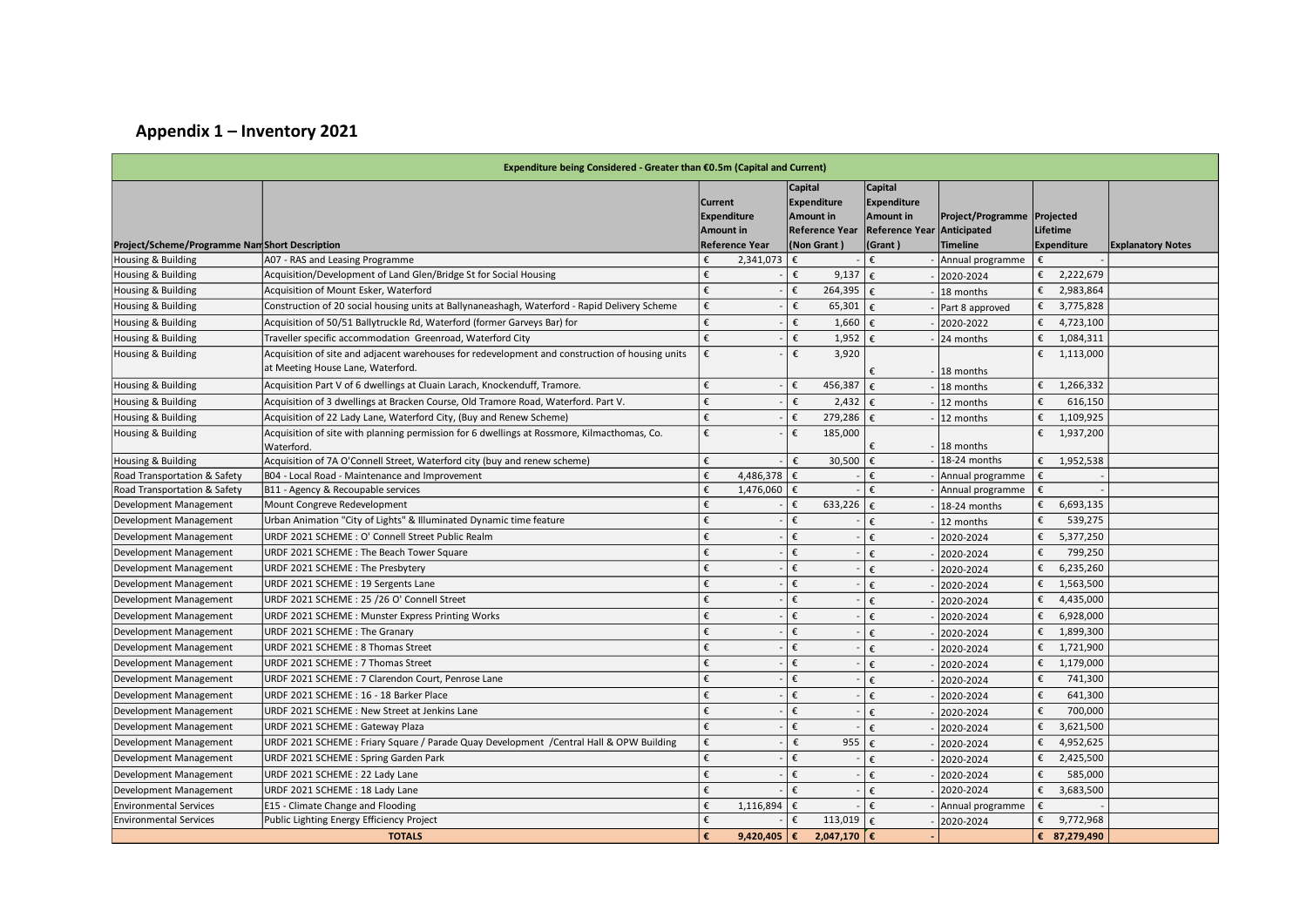| Expenditure being Incurred - Greater than €0.5m (Capital and Current) |                                                                          |                                                                                                                                                                                             |                              |                                                |                                             |                                                  |                                  |  |  |  |
|-----------------------------------------------------------------------|--------------------------------------------------------------------------|---------------------------------------------------------------------------------------------------------------------------------------------------------------------------------------------|------------------------------|------------------------------------------------|---------------------------------------------|--------------------------------------------------|----------------------------------|--|--|--|
| Project/Scheme/Programme IShort Description                           |                                                                          | Current Expenditure Capital Expenditure<br>Expenditure<br><b>Amount in Reference</b><br><b>Amount in</b><br>Amount in<br><b>Reference Year</b><br>Year (Non Grant)<br><b>Reference Year</b> |                              | Project/Programme<br>Anticipated Timeline date | <b>Cumulative</b><br><b>Expenditure to-</b> | Lifetime<br><b>Expenditure</b><br>(Capital Only) | Explanatory<br>Notes             |  |  |  |
| Housing & Building                                                    | A01 Maintenance/Imp of LA Housing                                        | €<br>$8,521,685$ €                                                                                                                                                                          |                              | €                                              | Annual Programme                            | €                                                | €                                |  |  |  |
| Housing & Building                                                    | A02 Housing Assessment, Allocation and Transfer                          | €<br>$1,202,167$ €                                                                                                                                                                          |                              | €                                              | Annual Programme                            | €                                                | €                                |  |  |  |
| Housing & Building                                                    | A04 Housing Community Development support                                | €<br>683,613 $\epsilon$                                                                                                                                                                     |                              | $\boldsymbol{\epsilon}$                        | Annual Programme                            | €                                                | €                                |  |  |  |
| Housing & Building                                                    | A05 Administration of Homeless Service                                   | $\boldsymbol{\epsilon}$<br>5,077,571   €                                                                                                                                                    |                              | $\boldsymbol{\epsilon}$                        | Annual Programme                            | €                                                | €                                |  |  |  |
| Housing & Building                                                    | A06 Support to Housing Capital & Affordable Prog.                        | €<br>$1,065,095$ $\in$                                                                                                                                                                      |                              | $\boldsymbol{\epsilon}$                        | Annual Programme                            | €                                                | €                                |  |  |  |
| Housing & Building                                                    | A07 RAS Programme                                                        | $\boldsymbol{\epsilon}$<br>9,838,353 €                                                                                                                                                      |                              | $\mathfrak{k}$                                 | Annual Programme                            | €                                                | €                                |  |  |  |
| Housing & Building                                                    | <b>A08 Housing Loans</b>                                                 | $\boldsymbol{\epsilon}$<br>996,572 €                                                                                                                                                        |                              | $\boldsymbol{\mathfrak{t}}$                    | Annual Programme                            | €                                                | €                                |  |  |  |
| Housing & Building                                                    | A09 Housing Grants                                                       | $\boldsymbol{\epsilon}$<br>1,390,967 €                                                                                                                                                      |                              | €                                              | Annual Programme                            | €                                                | €                                |  |  |  |
| Housing & Building                                                    | Energy Efficiency Retrofitting to Council Owned properties               | $\boldsymbol{\epsilon}$                                                                                                                                                                     | 1,376,174 €<br>€             |                                                | 2020-2024                                   | €<br>1,376,174                                   | ∣€<br>1,678,268                  |  |  |  |
| Housing & Building                                                    | Acquisition of 4 units at Main Street, Aglish                            | €                                                                                                                                                                                           | €<br>734,000 €               |                                                | 2022                                        | €<br>734,000 €                                   | 748,680                          |  |  |  |
| Housing & Building                                                    | CALF Acquisition of 57 Dwellings at Mount Neil, Waterford City           | $\boldsymbol{\epsilon}$                                                                                                                                                                     | €<br>2,781,946 $\epsilon$    |                                                | 2022                                        | €<br>2,781,946                                   | 4,190,983 29% CALF<br>$\epsilon$ |  |  |  |
|                                                                       | Construction of 65 social housing units at Ballygunner, Waterford City - |                                                                                                                                                                                             |                              |                                                |                                             |                                                  |                                  |  |  |  |
| Housing & Building                                                    | Rapid Delivery Scheme                                                    | €                                                                                                                                                                                           | 952,516 $\epsilon$<br>€      |                                                | 2022-2023                                   | 1,218,916<br>€                                   | €<br>11,728,328                  |  |  |  |
|                                                                       | Acquisition of 69 units at Kilbarry, Waterford under the Accelerated     |                                                                                                                                                                                             |                              |                                                |                                             |                                                  |                                  |  |  |  |
| Housing & Building                                                    | Capital advance programme by Respond HA                                  | €                                                                                                                                                                                           | €                            | €                                              | 2022                                        | €<br>3,801,524   €                               | 4,001,604 29% CALF               |  |  |  |
| Housing & Building                                                    | CAS Construction: 10 Units at Wadding Manor, Ferrybank                   | €                                                                                                                                                                                           | €<br>713,452 $ €$            |                                                | 01 2022                                     | €<br>$2,116,909$ €                               | 2,116,909                        |  |  |  |
| Housing & Building                                                    | Development 16 Social Hsg units Graigueshoneen Kilmacthomas              | $\boldsymbol{\epsilon}$                                                                                                                                                                     | $2,803,148$ €<br>€           |                                                | Q1 2022                                     | €<br>3,097,337 $ \epsilon$                       | 3,388,241                        |  |  |  |
| Housing & Building                                                    | Construction of 50 units An Garran Crobally                              | $\boldsymbol{\epsilon}$                                                                                                                                                                     | €<br>50,639 $\epsilon$       |                                                | 18 months                                   | €<br>$1,903,431$ $\in$                           | 13,250,000                       |  |  |  |
|                                                                       | Acquisition of 62 Fountain St, 63 Fountain St (former public house),     |                                                                                                                                                                                             |                              |                                                |                                             |                                                  |                                  |  |  |  |
| Housing & Building                                                    | adjoining lands and outhouses at Ferrybank, Waterford                    | €                                                                                                                                                                                           | 99,480 €<br>€                |                                                | - 24 months                                 | €<br>494,545  €                                  | 3,370,000                        |  |  |  |
|                                                                       | Acquisition of apartments 1-6 The Convent, Kilmacthomas, Co.             |                                                                                                                                                                                             |                              |                                                |                                             |                                                  |                                  |  |  |  |
| Housing & Building                                                    | Waterford (buy and renew)                                                | €                                                                                                                                                                                           | 870,514 €<br>€               |                                                | $-12$ months                                | 870,514 $\epsilon$<br>€                          | 1,025,000                        |  |  |  |
| Housing & Building                                                    | Acquisition of property at 29 the Glen, Waterford City (buy and renew)   | $\boldsymbol{\mathfrak{t}}$                                                                                                                                                                 | €<br>161,689 $\epsilon$      |                                                | Q4 2022                                     | €<br>161,689                                     | €<br>617,350                     |  |  |  |
|                                                                       | Acquisition of 15 units at Bound's Court (phase 2) Waterford City        |                                                                                                                                                                                             |                              |                                                |                                             |                                                  |                                  |  |  |  |
| Housing & Building                                                    | (turnkey)                                                                | €                                                                                                                                                                                           | $265,107$ $\varepsilon$<br>€ |                                                | 2022                                        | €<br>265,107                                     | ∣€<br>2,692,800                  |  |  |  |
|                                                                       | Acquisition of 11/12 The Sycamores and 16,19,20,23,24 The Elms,          |                                                                                                                                                                                             |                              |                                                |                                             |                                                  |                                  |  |  |  |
| Housing & Building                                                    | Shandon Road, Dungarvan (Part V)                                         | €                                                                                                                                                                                           | 482,299 €<br>€               |                                                | 2022                                        | 482,299<br>€                                     | 1,713,578<br>€                   |  |  |  |
| Housing & Building                                                    | Acquisition of 15 Waterside, Waterford.                                  | $\boldsymbol{\epsilon}$                                                                                                                                                                     | €<br>238,037 €               |                                                | 2022                                        | €<br>238,037 €                                   | 1,437,992                        |  |  |  |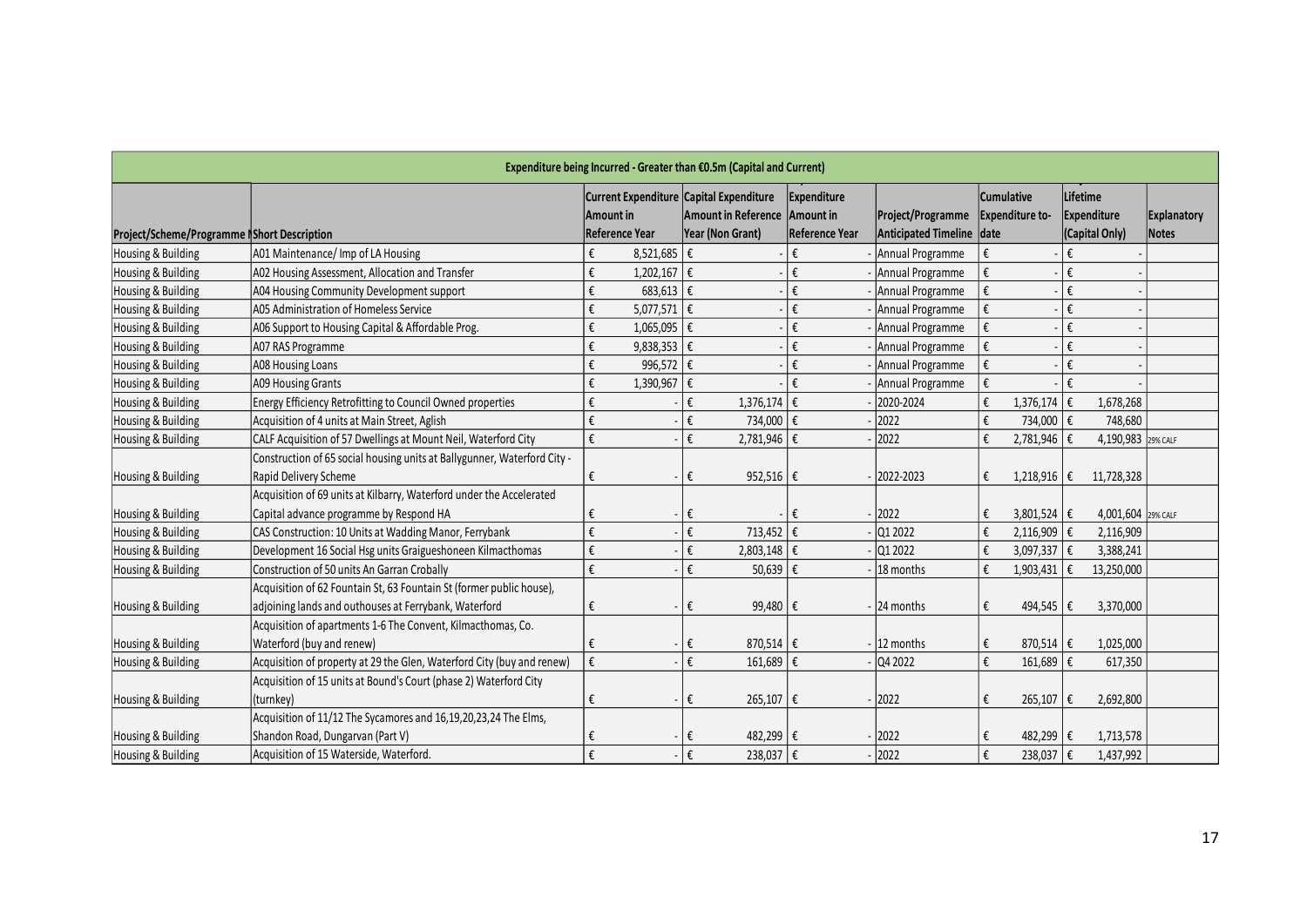| Expenditure being Incurred - Greater than €0.5m (Capital and Current) |                                                                              |                                                      |                            |                                                              |                             |                                             |                                             |                    |  |
|-----------------------------------------------------------------------|------------------------------------------------------------------------------|------------------------------------------------------|----------------------------|--------------------------------------------------------------|-----------------------------|---------------------------------------------|---------------------------------------------|--------------------|--|
|                                                                       |                                                                              | Current Expenditure Capital Expenditure<br>Amount in | <b>Amount in Reference</b> | Capital<br>Expenditure<br>Amount in<br><b>Reference Year</b> | Project/Programme           | <b>Cumulative</b><br><b>Expenditure to-</b> | Projected<br>Lifetime<br><b>Expenditure</b> | <b>Explanatory</b> |  |
| Project/Scheme/Programme IShort Description                           |                                                                              | <b>Reference Year</b>                                | Year (Non Grant)           | (Grant)                                                      | <b>Anticipated Timeline</b> | date                                        | (Capital Only)                              | Notes              |  |
|                                                                       | Road Transportation & Safety B01 NP Road - Maintenance and Improvement       | 3,386,054<br>€                                       | €                          | €                                                            | Annual Programme            | €                                           | €                                           |                    |  |
|                                                                       | Road Transportation & Safety B02 NS Road - Maintenance and Improvement       | €<br>$6,296,421$ €                                   |                            | €                                                            | Annual Programme            | €                                           | €                                           |                    |  |
|                                                                       | Road Transportation & Safety B03 Regional Road - Maintenance and Improvement | €<br>7,986,322                                       | ∣€                         | €                                                            | Annual Programme            | €                                           | $\boldsymbol{\epsilon}$                     |                    |  |
|                                                                       | Road Transportation & Safety B04 Local Road - Maintenance and Improvement    | €<br>22,467,414                                      | €                          | $\boldsymbol{\epsilon}$                                      | Annual Programme            | €                                           | $\boldsymbol{\epsilon}$                     |                    |  |
| Road Transportation & Safety B05 Public Lighting                      |                                                                              | €<br>$2,117,453$ €                                   |                            | €                                                            | - Annual Programme          | €                                           | €                                           |                    |  |
|                                                                       | Road Transportation & Safety B06 Traffic Management Improvement              | €<br>561,530                                         | €                          | €                                                            | Annual Programme            | €                                           | €                                           |                    |  |
|                                                                       | Road Transportation & Safety B07 Road Safety Engineering Improvement         | €<br>672.899                                         | €                          | €                                                            | Annual Programme            | €                                           | €                                           |                    |  |
|                                                                       | Road Transportation & Safety B09 Maintenance & Management of Car Parking     | €<br>1,532,239                                       | €                          | €                                                            | Annual Programme            | €                                           | €                                           |                    |  |
|                                                                       | Road Transportation & Safety B11 Agency & Recoupable Services                | €<br>3,776,585                                       | €                          | €                                                            | Annual Programme            | €                                           | €                                           |                    |  |
|                                                                       | Road Transportation & Safety NTA Active Travel programme                     | €                                                    | 5,346,328<br>€             | $\epsilon$                                                   | 2020-2024                   | €<br>5,346,328                              | $\epsilon$<br>5,346,328                     |                    |  |
|                                                                       | Road Transportation & Safety   WCURS (Waterford City Urban Renewal Scheme)   | €                                                    | €<br>104,025               | $\boldsymbol{\mathfrak{t}}$                                  | 2020-2024                   | €<br>13,580,486                             | €<br>12,100,000                             |                    |  |
| <b>Water Services</b>                                                 | C01 Operation and Maintenance of Water Supply                                | €<br>6,599,083                                       | €                          | €                                                            | Annual Programme            | €                                           | €                                           |                    |  |
| <b>Water Services</b>                                                 | C02 Operation and Maintenance of Waste Water Treatment                       | €<br>2,134,914                                       | €                          | €                                                            | Annual Programme            | €                                           | €                                           |                    |  |
| <b>Water Services</b>                                                 | C05 Admin of Group and Private Installations                                 | €<br>504,843                                         |                            | €                                                            | Annual Programme            |                                             | €                                           |                    |  |
| <b>Water Services</b>                                                 | C06 Support to Water Capital Programme                                       | €<br>685,860                                         | ∣€                         | €                                                            | - Annual Programme          | €                                           | €                                           |                    |  |
| Development Management                                                | <b>Public Realm Tramore</b>                                                  | €                                                    | €<br>1,665,774             | ∣€                                                           | 36 months                   | €<br>3,840,000                              | 1,600,000<br>€                              |                    |  |
| Development Management                                                | Acquisition & Demolition of North Quays                                      | €                                                    | €<br>13,431                | $\epsilon$                                                   | 24-36 months                | €<br>1,599,938                              | 2,700,000<br>∣€                             |                    |  |
| Development Management                                                | Redevelopment of North Quays                                                 | €                                                    | €                          |                                                              | 2020-2024                   | €<br>24,309,418                             | 78,900,000<br>∣€                            |                    |  |
| Development Management                                                | Bilberry to City Centre Greenway Link                                        | €                                                    | €<br>2,336,132             | $\epsilon$                                                   | 2020-2024                   | €<br>2,947,692   €                          | 7,000,000                                   |                    |  |
| Development Management                                                | Acquisition of former KRM site                                               | €                                                    | €                          | €                                                            | 2023                        | €<br>3,888,783 $\epsilon$                   | 4,050,000                                   |                    |  |
| Development Management                                                | LIHAF scheme Kilbarry                                                        | €                                                    | €<br>54,146                | $\epsilon$                                                   | 18 months                   | €<br>1,886,423 €                            | 3,389,500                                   |                    |  |
|                                                                       | <b>LIHAF Gracedieu</b>                                                       |                                                      |                            |                                                              |                             |                                             |                                             |                    |  |
| Development Management                                                |                                                                              | €                                                    | 596,533 €<br>€             |                                                              | - 14 months                 | €<br>2,781,805                              | 1,320,000<br>$\vert \epsilon$               |                    |  |
| Development Management                                                | Cappoquin Regeneration Project                                               | €                                                    | €<br>775,873 €             |                                                              | 18 months                   | €<br>775,872 €                              | 1,610,000                                   |                    |  |
| Development Management                                                | <b>Failte Ireland Destination Towns</b>                                      | €                                                    | €<br>231,565 $\epsilon$    |                                                              | Q2 2022                     | €<br>231,565 $\epsilon$                     | 675,500                                     |                    |  |
| Development Management                                                | D01 Forward Planning                                                         | €<br>828,669                                         | $\epsilon$                 | €                                                            | Annual Programme            | €                                           | €                                           |                    |  |
| Development Management                                                | D02 Development Management                                                   | €<br>1,951,026                                       | ∣€                         | €                                                            | Annual Programme            | €                                           | €                                           |                    |  |
| Development Management                                                | D03 Enforcement                                                              | €<br>588,726 €                                       |                            | €                                                            | Annual Programme            | €                                           | €                                           |                    |  |
| Development Management                                                | D05 Tourism Development and Promotion                                        | €<br>1,707,924                                       | €                          | €                                                            | Annual Programme            | €                                           | €                                           |                    |  |
| Development Management                                                | D06 Community and Enterprise Function                                        | €<br>2,723,474                                       | €                          | $\boldsymbol{\epsilon}$                                      | Annual Programme            | €                                           | €                                           |                    |  |
| Development Management                                                | D09 Economic Development and Promotion                                       | €<br>8,043,602                                       | €                          | $\boldsymbol{\epsilon}$                                      | Annual Programme            | €                                           | €                                           |                    |  |
| Development Management                                                | D10 Property Management                                                      | €<br>609,247                                         | €                          | €                                                            | Annual Programme            | €                                           | €                                           |                    |  |
| Development Management                                                | D11 Heritage and Conservation Services                                       | €<br>1,096,815 €                                     |                            | €                                                            | Annual Programme            | €                                           | $\epsilon$                                  |                    |  |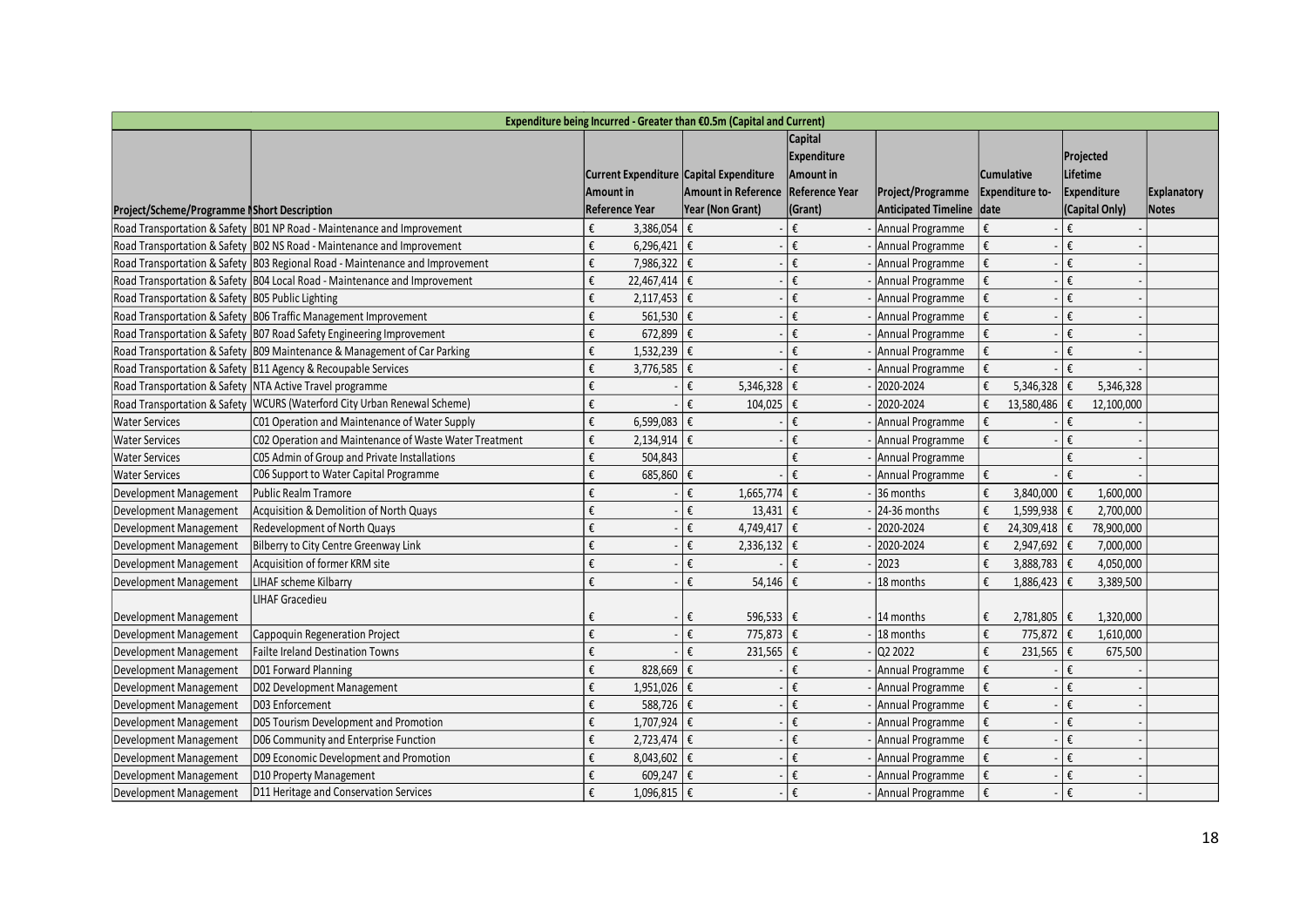|                                                                       |                                                      |                                                                               | Expenditure being Incurred - Greater than €0.5m (Capital and Current) |                                                                         |                                                |                                             |                                                        |                                    |
|-----------------------------------------------------------------------|------------------------------------------------------|-------------------------------------------------------------------------------|-----------------------------------------------------------------------|-------------------------------------------------------------------------|------------------------------------------------|---------------------------------------------|--------------------------------------------------------|------------------------------------|
| Project/Scheme/Programme Short Description                            |                                                      | Current Expenditure Capital Expenditure<br>Amount in<br><b>Reference Year</b> | Amount in Reference<br>Year (Non Grant)                               | <b>Capital</b><br>Expenditure<br>Amount in<br>Reference Year<br>(Grant) | Project/Programme<br>Anticipated Timeline date | <b>Cumulative</b><br><b>Expenditure to-</b> | Projected<br>Lifetime<br>Expenditure<br>(Capital Only) | <b>Explanatory</b><br><b>Notes</b> |
| <b>Environmental Services</b>                                         | E01 Operation, Maintenance and Aftercare of Landfill | 508,439 €<br>$\boldsymbol{\mathfrak{t}}$                                      |                                                                       | $\boldsymbol{\mathfrak{t}}$                                             | Annual Programme                               | $\boldsymbol{\epsilon}$                     | €                                                      |                                    |
| <b>Environmental Services</b>                                         | E02 Op & Mtce of Recovery & Recycling Facilities     | $\boldsymbol{\mathfrak{t}}$<br>905,758 €                                      |                                                                       | $\mathfrak{k}$                                                          | Annual Programme                               | $\mathfrak{k}$                              | $\boldsymbol{\epsilon}$                                |                                    |
| <b>Environmental Services</b>                                         | <b>E04 Provision of Waste to Collection Services</b> | $\boldsymbol{\mathfrak{t}}$<br>689,613 $\varepsilon$                          |                                                                       | $\boldsymbol{\mathfrak{t}}$                                             | Annual Programme                               | $\mathfrak{k}$                              | $\boldsymbol{\mathfrak{t}}$                            |                                    |
| <b>Environmental Services</b>                                         | <b>E05 Litter Management</b>                         | $\boldsymbol{\mathfrak{t}}$<br>851,625 €                                      |                                                                       | $\boldsymbol{\mathfrak{t}}$                                             | Annual Programme                               | $\mathfrak{k}$                              | $\boldsymbol{\mathfrak{t}}$                            |                                    |
| <b>Environmental Services</b>                                         | <b>E06 Street Cleaning</b>                           | $\boldsymbol{\mathfrak{t}}$<br>4,034,345 $\epsilon$                           |                                                                       | $\boldsymbol{\mathfrak{t}}$                                             | Annual Programme                               | $\mathfrak{k}$                              | $\boldsymbol{\mathfrak{t}}$                            |                                    |
| <b>Environmental Services</b>                                         | E07 Waste Regulations, Monitoring and Enforcement    | $\boldsymbol{\mathfrak{t}}$<br>636,254 $\epsilon$                             |                                                                       | $\boldsymbol{\mathfrak{t}}$                                             | Annual Programme                               | $\mathfrak{k}$                              | $\boldsymbol{\mathfrak{t}}$                            |                                    |
| <b>Environmental Services</b>                                         | <b>E10 Safety of Structures and Places</b>           | $\boldsymbol{\mathfrak{t}}$<br>787,059 €                                      |                                                                       | $\mathfrak{k}$                                                          | Annual Programme                               | $\mathfrak{k}$                              | $\boldsymbol{\mathfrak{t}}$                            |                                    |
| <b>Environmental Services</b>                                         | E11 Operation of Fire Service                        | $\boldsymbol{\epsilon}$<br>$8,904,598$ €                                      |                                                                       | €                                                                       | Annual Programme                               | €                                           | $\boldsymbol{\mathfrak{t}}$                            |                                    |
| <b>Recreation &amp; Amenity</b>                                       | F01 Operation and Maintenance of Leisure Facilities  | $\boldsymbol{\mathfrak{t}}$<br>$660,963$ $\varepsilon$                        |                                                                       | $\mathfrak{k}$                                                          | Annual Programme                               | €                                           | $\boldsymbol{\mathfrak{t}}$                            |                                    |
| <b>Recreation &amp; Amenity</b>                                       | F02 Operation of Library and Archival Service        | $\boldsymbol{\mathfrak{t}}$<br>4,980,691 $\epsilon$                           |                                                                       | $\boldsymbol{\mathfrak{t}}$                                             | Annual Programme                               | €                                           | $\boldsymbol{\mathfrak{t}}$                            |                                    |
| <b>Recreation &amp; Amenity</b>                                       | F03 Op, Mtce & Imp of Outdoor Leisure Areas          | $\boldsymbol{\mathfrak{t}}$<br>3,679,426 $\varepsilon$                        |                                                                       | $\boldsymbol{\mathfrak{t}}$                                             | Annual Programme                               | $\mathfrak{k}$                              | $\boldsymbol{\mathfrak{t}}$                            |                                    |
| <b>Recreation &amp; Amenity</b>                                       | F04 Community Sport and Recreational Development     | $\boldsymbol{\mathfrak{t}}$<br>$1,236,046$ €                                  |                                                                       | $\boldsymbol{\mathfrak{t}}$                                             | - Annual Programme                             | $\mathfrak{k}$                              | $\mathfrak{t}$                                         |                                    |
| <b>Recreation &amp; Amenity</b>                                       | F05 Operation of Arts Programme                      | $\boldsymbol{\mathfrak{t}}$<br>$2,613,143$ €                                  |                                                                       | $\boldsymbol{\mathfrak{t}}$                                             | - Annual Programme                             | $\mathfrak{k}$                              | $\boldsymbol{\mathfrak{t}}$                            |                                    |
| <b>Recreation &amp; Amenity</b>                                       | F06 Agency & Recoupable Services                     | $\boldsymbol{\epsilon}$<br>728,574 €                                          |                                                                       | $\boldsymbol{\mathfrak{t}}$                                             | - Annual Programme                             | $\mathfrak{k}$                              | $\boldsymbol{\mathfrak{t}}$                            |                                    |
| Agriculture, Education, Health G04 Veterinary Services<br>and Welfare |                                                      | $\boldsymbol{\mathfrak{t}}$<br>722,059 €                                      |                                                                       | $\boldsymbol{\mathfrak{t}}$                                             | - Annual Programme                             | $\mathfrak{k}$                              | $\boldsymbol{\mathfrak{t}}$                            |                                    |
| Miscellaneous                                                         | H03 Administration of Rates                          | $\boldsymbol{\mathfrak{t}}$<br>13,671,724 $ €$                                |                                                                       | $\boldsymbol{\mathfrak{t}}$                                             | Annual Programme                               | $\mathfrak{k}$                              | $\mathfrak{k}$                                         |                                    |
| Miscellaneous                                                         | H09 Local Representation/Civic Leadership            | $\boldsymbol{\mathfrak{t}}$<br>1,449,849 €                                    |                                                                       | $\boldsymbol{\mathfrak{t}}$                                             | Annual Programme                               | $\mathfrak{k}$                              | $\boldsymbol{\mathfrak{t}}$                            |                                    |
| Miscellaneous                                                         | H10 Motor Taxation                                   | $\boldsymbol{\mathfrak{t}}$<br>765,913 €                                      |                                                                       | $\mathfrak{t}$                                                          | Annual Programme                               | $\mathfrak{k}$                              | $\boldsymbol{\mathfrak{t}}$                            |                                    |
| <b>TOTALS</b>                                                         |                                                      | 152,873,202 €<br>€                                                            | 27,402,225 €                                                          |                                                                         |                                                | €                                           | 80,730,736 € 170,651,061                               |                                    |
|                                                                       |                                                      |                                                                               |                                                                       |                                                                         |                                                |                                             |                                                        |                                    |
|                                                                       |                                                      |                                                                               |                                                                       |                                                                         |                                                |                                             |                                                        | 19                                 |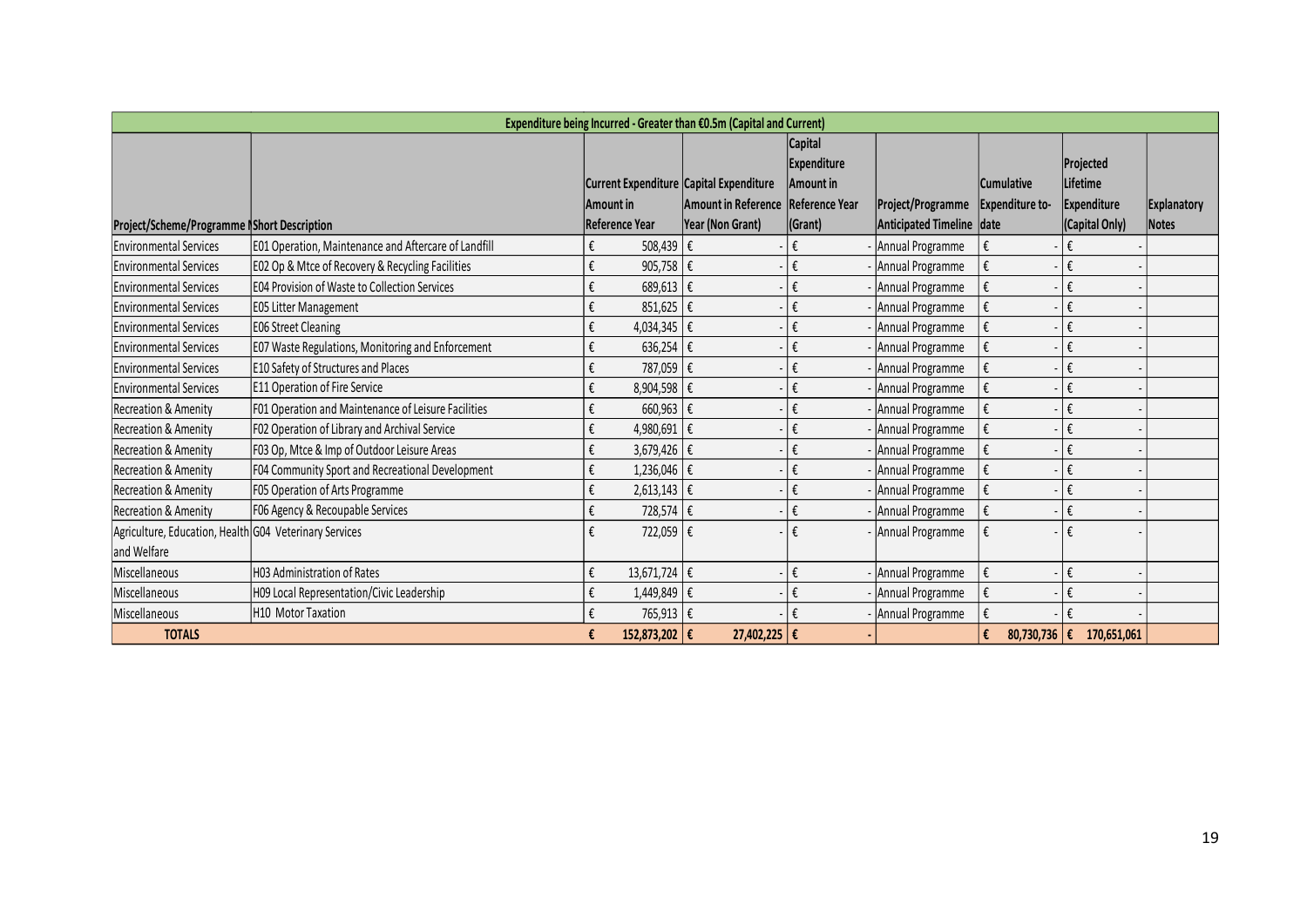| Project/Scheme/Programme<br>Name | <b>Short Description</b>                                                              | <b>Current</b><br>Expenditure<br>Amount in<br>Reference Year |                             | Capital Expenditure Amount<br>in Reference Year (Non Grant) Amount in Reference me Completion | Capital Expenditure<br>Year (Grant) | Project/Program<br>Date |   | <b>Final Outturn</b><br>Expenditure | <b>Explanatory Notes</b> |
|----------------------------------|---------------------------------------------------------------------------------------|--------------------------------------------------------------|-----------------------------|-----------------------------------------------------------------------------------------------|-------------------------------------|-------------------------|---|-------------------------------------|--------------------------|
| Housing & Building               | Acquisition of 3 units at Bye Lane, Kilmacthomas                                      |                                                              | $\boldsymbol{\mathfrak{t}}$ | 721,500 €                                                                                     |                                     | $2021 \in$              |   | 721,500                             |                          |
| Housing & Building               | Doyle Street Development                                                              | €                                                            | $\boldsymbol{\mathfrak{t}}$ | 760,195 €                                                                                     |                                     | $2021 \in$              |   | 1,694,131                           |                          |
| Housing & Building               | Larchville infill 5 units                                                             | €                                                            | €                           | $1,152,801$ €                                                                                 |                                     | $2021 \text{ } \in$     |   | 1,454,776                           |                          |
| Housing & Building               | Phase II Acq 20-65 Williamstown                                                       | €<br>$\overline{\phantom{a}}$                                | $\boldsymbol{\mathfrak{t}}$ | 9,129,983                                                                                     | $\mathfrak{k}$                      | $2021 \text{ } \in$     |   | 9,359,983                           |                          |
| Housing & Building               | Acquisition of 8 units at the Courtyard, Morrison's Road,<br>Waterford City (turnkey) | €<br>$\overline{\phantom{a}}$                                | $\boldsymbol{\mathfrak{t}}$ | $1,555,615$ €                                                                                 |                                     | $2021 \in$              |   | 1,555,615                           |                          |
| Housing & Building               | Acquisition of 2 dwellings at Lighthouse Way, Dunmore East                            | $\mathfrak{k}$<br>$\qquad \qquad \blacksquare$               | $\boldsymbol{\mathfrak{t}}$ | 507,364                                                                                       | $\mathbf{f}$                        | $2021 \text{ } \in$     |   | 507,364                             |                          |
| Housing & Building               | <b>Energy Retrofitting</b>                                                            | €                                                            | $\boldsymbol{\mathfrak{t}}$ |                                                                                               | €                                   | $2021 \text{ } \in$     |   | 9,203,318                           | 32% local funding        |
|                                  | <b>TOTALS</b>                                                                         | €<br>$\blacksquare$                                          | $\pmb{\epsilon}$            | 13,105,958 $\in$                                                                              |                                     |                         | € | 24,496,688                          |                          |
|                                  |                                                                                       |                                                              |                             |                                                                                               |                                     |                         |   |                                     |                          |
|                                  |                                                                                       |                                                              |                             |                                                                                               |                                     |                         |   |                                     | 20                       |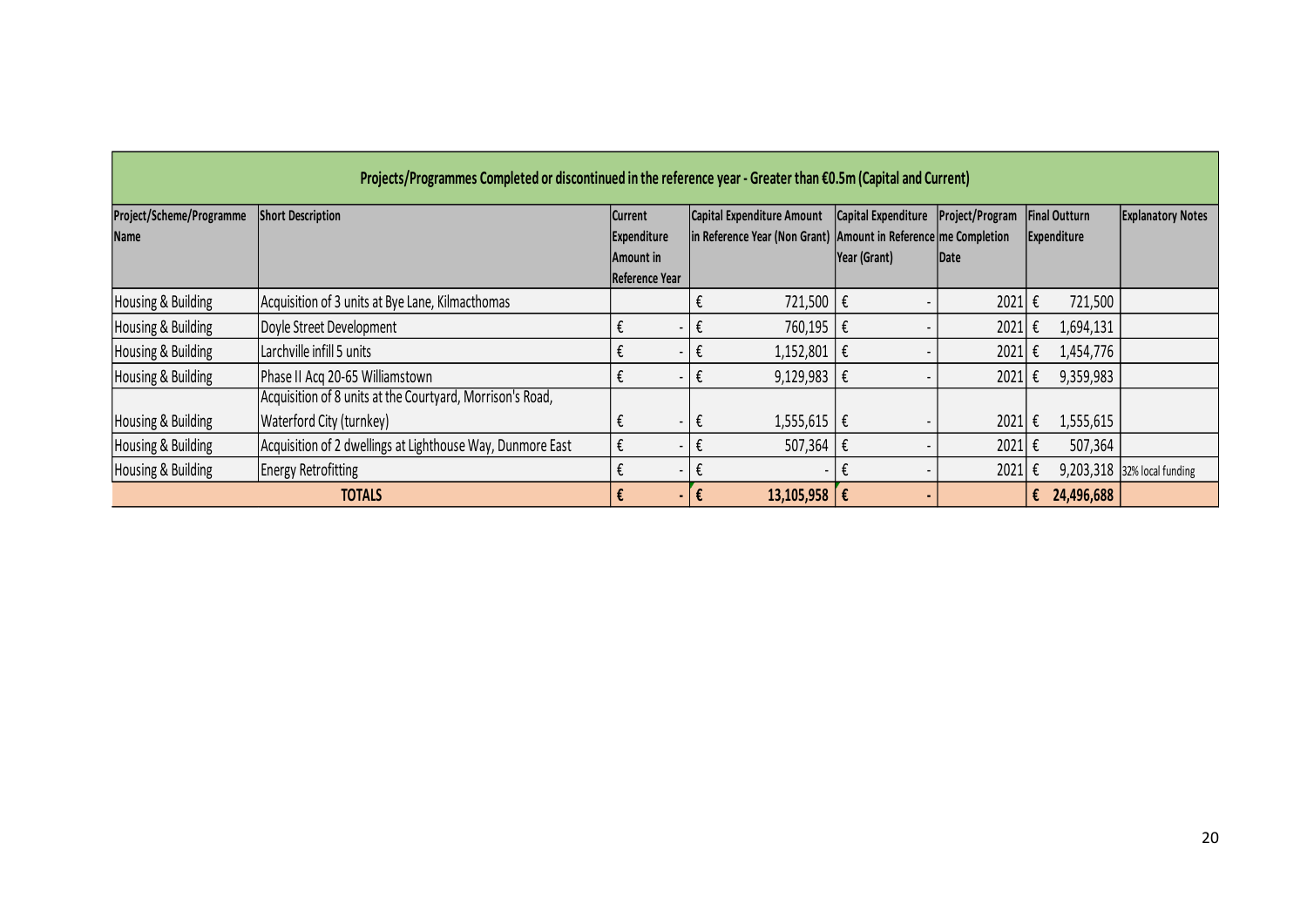# **Appendix 2**

#### **Checklist 1 – To be completed in respect of general obligations not specific to individual projects/programmes.**

|                  | <b>General Obligations not specific to individual</b><br>projects/programmes.         | Compliance<br>Assessed<br>Self- | <b>Comment/Action</b><br><b>Required</b> |
|------------------|---------------------------------------------------------------------------------------|---------------------------------|------------------------------------------|
| Q <sub>1.1</sub> | Does the organisation ensure, on an ongoing basis, that appropriate                   | $\mathbf{1}$                    | Await sector wide roll                   |
|                  | people within the organisation and its agencies are aware of their                    |                                 | out of specific Public                   |
|                  | requirements under the Public Spending Code (incl. through                            |                                 | Spending Code training.                  |
|                  | training)?                                                                            |                                 |                                          |
| Q 1.2            | Has internal training on the Public Spending Code been provided to<br>relevant staff? | 1                               | See 1.1                                  |
| Q <sub>1.3</sub> | Has the Public Spending Code been adapted for the type of                             | $\overline{2}$                  |                                          |
|                  | project/programme that your organisation is responsible for, i.e.,                    |                                 |                                          |
|                  | have adapted sectoral guidelines been developed?                                      |                                 |                                          |
| Q 1.4            | Has the organisation in its role as Approving Authority satisfied                     | $\overline{2}$                  |                                          |
|                  | itself that agencies that it funds comply with the Public Spending                    |                                 |                                          |
|                  | Code?                                                                                 |                                 |                                          |
| Q 1.5            | Have recommendations from previous QA reports (incl. spot                             | $\overline{2}$                  |                                          |
|                  | checks) been disseminated, where appropriate, within the                              |                                 |                                          |
|                  | organisation and to agencies?                                                         |                                 |                                          |
| Q 1.6            | Have recommendations from previous QA reports been acted                              | $\overline{2}$                  |                                          |
|                  | upon?                                                                                 |                                 |                                          |
| Q 1.7            | Has an annual Public Spending Code QA report been submitted to                        | 3                               |                                          |
|                  | and certified by the Chief Executive Officer, submitted to NOAC and                   |                                 |                                          |
|                  | published on the Local Authority's website?                                           |                                 |                                          |
| Q 1.8            | Was the required sample of projects/programmes subjected to in-                       | 3                               |                                          |
|                  | depth checking as per step 4 of the QAP?                                              |                                 |                                          |
| Q 1.9            | Is there a process in place to plan for ex post evaluations?                          | $\mathbf{1}$                    |                                          |
|                  | Ex-post evaluation is conducted after a certain period has passed                     |                                 |                                          |
|                  | since the completion of a target project with emphasis on the                         |                                 |                                          |
|                  | effectiveness and sustainability of the project.                                      |                                 |                                          |
| Q 1.10           | How many formal evaluations were completed in the year under                          | 1                               |                                          |
|                  | review? Have they been published in a timely manner?                                  |                                 |                                          |
| Q 1.11           | Is there a process in place to follow up on the recommendations of                    | $\overline{2}$                  |                                          |
|                  | previous evaluations?                                                                 |                                 |                                          |
| Q 1.12           | How have the recommendations of reviews and ex post evaluations                       | $\mathbf{1}$                    |                                          |
|                  | informed resource allocation decisions?                                               |                                 |                                          |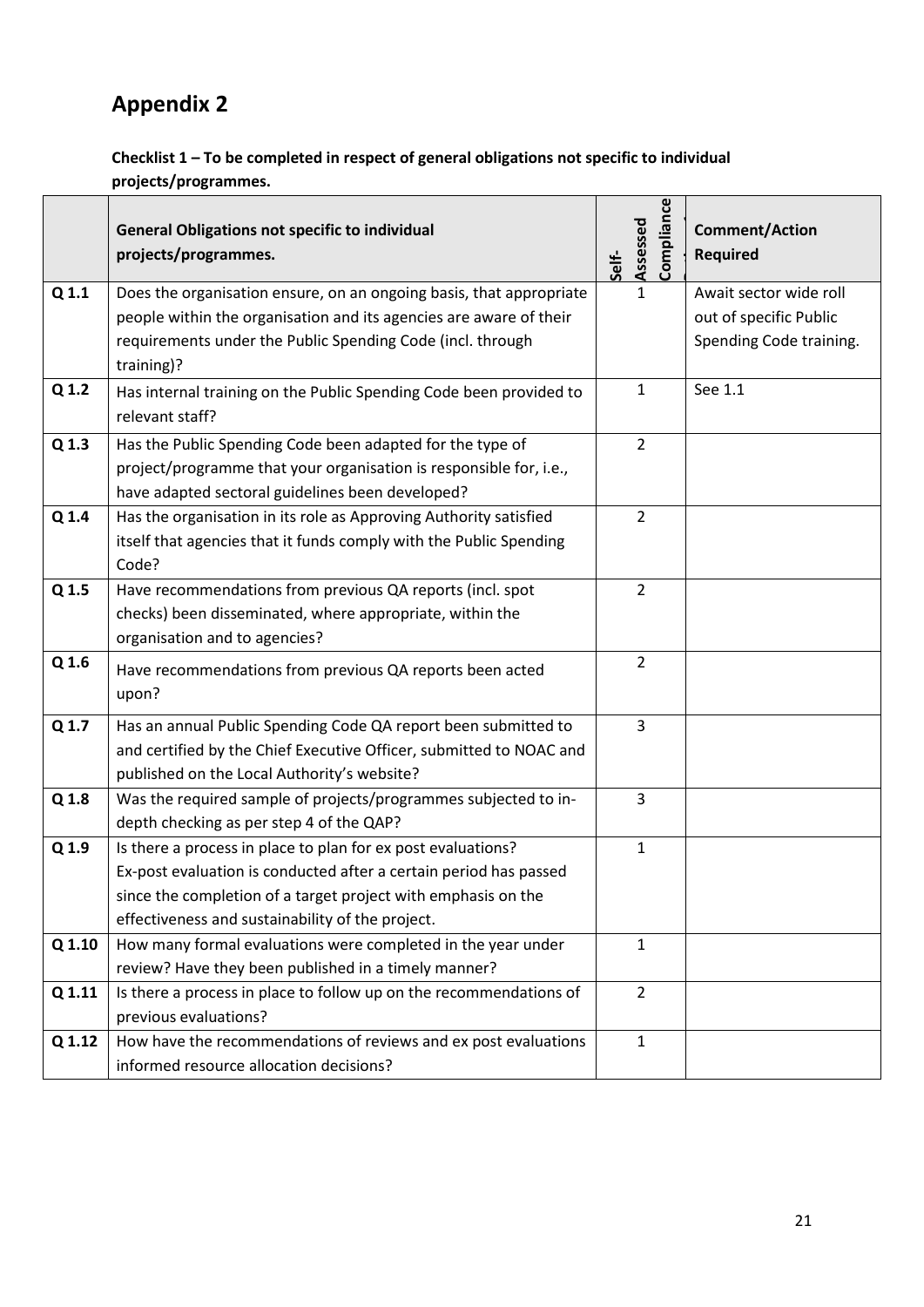**Checklist 2 – To be completed in respect of capital projects/programmes & capital grant schemes that were under consideration in the past year.**

|                  | Capital Expenditure being Considered - Appraisal and Approval                                                                          | Self- | Assessed       | Complian | <b>Comment/Action</b><br><b>Required</b> |
|------------------|----------------------------------------------------------------------------------------------------------------------------------------|-------|----------------|----------|------------------------------------------|
| Q <sub>2.1</sub> | Was a Strategic Assessment Report (SAR) completed for all capital projects                                                             |       | 3              |          |                                          |
|                  | and programmes over €10m?                                                                                                              |       |                |          |                                          |
| Q <sub>2.2</sub> | Were performance indicators specified for each project/programme which                                                                 |       | $\overline{2}$ |          |                                          |
|                  | will allow for a robust evaluation at a later date?                                                                                    |       |                |          |                                          |
|                  | Have steps been put in place to gather performance indicator data?                                                                     |       |                |          |                                          |
| Q <sub>2.3</sub> | Was a Preliminary and Final Business Case, including appropriate financial                                                             |       | $\overline{2}$ |          |                                          |
|                  | and economic appraisal, completed for all capital projects and                                                                         |       |                |          |                                          |
|                  | programmes?                                                                                                                            |       |                |          |                                          |
| Q <sub>2.4</sub> | Were the proposal objectives SMART and aligned with Government policy                                                                  |       | $\overline{2}$ |          |                                          |
|                  | including National Planning Framework, Climate Mitigation Plan etc?                                                                    |       |                |          |                                          |
| Q <sub>2.5</sub> | Was an appropriate appraisal method and parameters used in respect of                                                                  |       | 3              |          |                                          |
|                  | capital projects or capital programmes/grant schemes?                                                                                  |       |                |          |                                          |
| Q <sub>2.6</sub> | Was a financial appraisal carried out on all proposals and was there                                                                   |       | 3              |          |                                          |
|                  | appropriate consideration of affordability?                                                                                            |       |                |          |                                          |
| Q <sub>2.7</sub> | Was the appraisal process commenced at an early enough stage to inform                                                                 |       | 3              |          |                                          |
|                  | decision making?                                                                                                                       |       |                |          |                                          |
| Q <sub>2.8</sub> | Were sufficient options analysed in the business case for each capital                                                                 |       | $\overline{2}$ |          |                                          |
|                  | proposal?                                                                                                                              |       |                |          |                                          |
| Q <sub>2.9</sub> | Was the evidence base for the estimated cost set out in each business                                                                  |       | 3              |          |                                          |
|                  | case?                                                                                                                                  |       |                |          |                                          |
|                  | Was an appropriate methodology used to estimate the cost?<br>Were appropriate budget contingencies put in place?                       |       |                |          |                                          |
|                  |                                                                                                                                        |       |                |          |                                          |
| Q 2.10           | Was risk considered and a risk mitigation strategy commenced?<br>Was appropriate consideration given to governance and deliverability? |       | 2              |          |                                          |
| Q 2.11           | Were the Strategic Assessment Report, Preliminary and Final Business                                                                   |       | N/A            |          |                                          |
|                  | Case submitted to DPER for technical review for projects estimated to cost                                                             |       |                |          |                                          |
|                  | over €100m?                                                                                                                            |       |                |          |                                          |
| $Q$ 2.12         | Was a detailed project brief including design brief and procurement                                                                    |       | $\overline{2}$ |          |                                          |
|                  | strategy prepared for all investment projects?                                                                                         |       |                |          |                                          |
| $Q$ 2.13         | Were procurement rules (both National and EU) complied with?                                                                           |       | 3              |          |                                          |
| Q 2.14           | Was the Capital Works Management Framework (CWMF) properly                                                                             |       | 3              |          |                                          |
|                  | implemented?                                                                                                                           |       |                |          |                                          |
| Q 2.15           | Were State Aid rules checked for all support?                                                                                          |       | 3              |          |                                          |
| Q 2.16           | Was approval sought from the Approving Authority at all decision gates?                                                                |       | 3              |          |                                          |
| Q 2.17           | Was Value for Money assessed and confirmed at each decision gate by                                                                    |       | $\overline{2}$ |          |                                          |
|                  | Sponsoring Agency and Approving Authority?                                                                                             |       |                |          |                                          |
| $Q$ 2.18         | Was approval sought from Government through a Memorandum for                                                                           |       | N/A            |          |                                          |
|                  | Government at the appropriate decision gates for projects estimated to                                                                 |       |                |          |                                          |
|                  | cost over €100m?                                                                                                                       |       |                |          |                                          |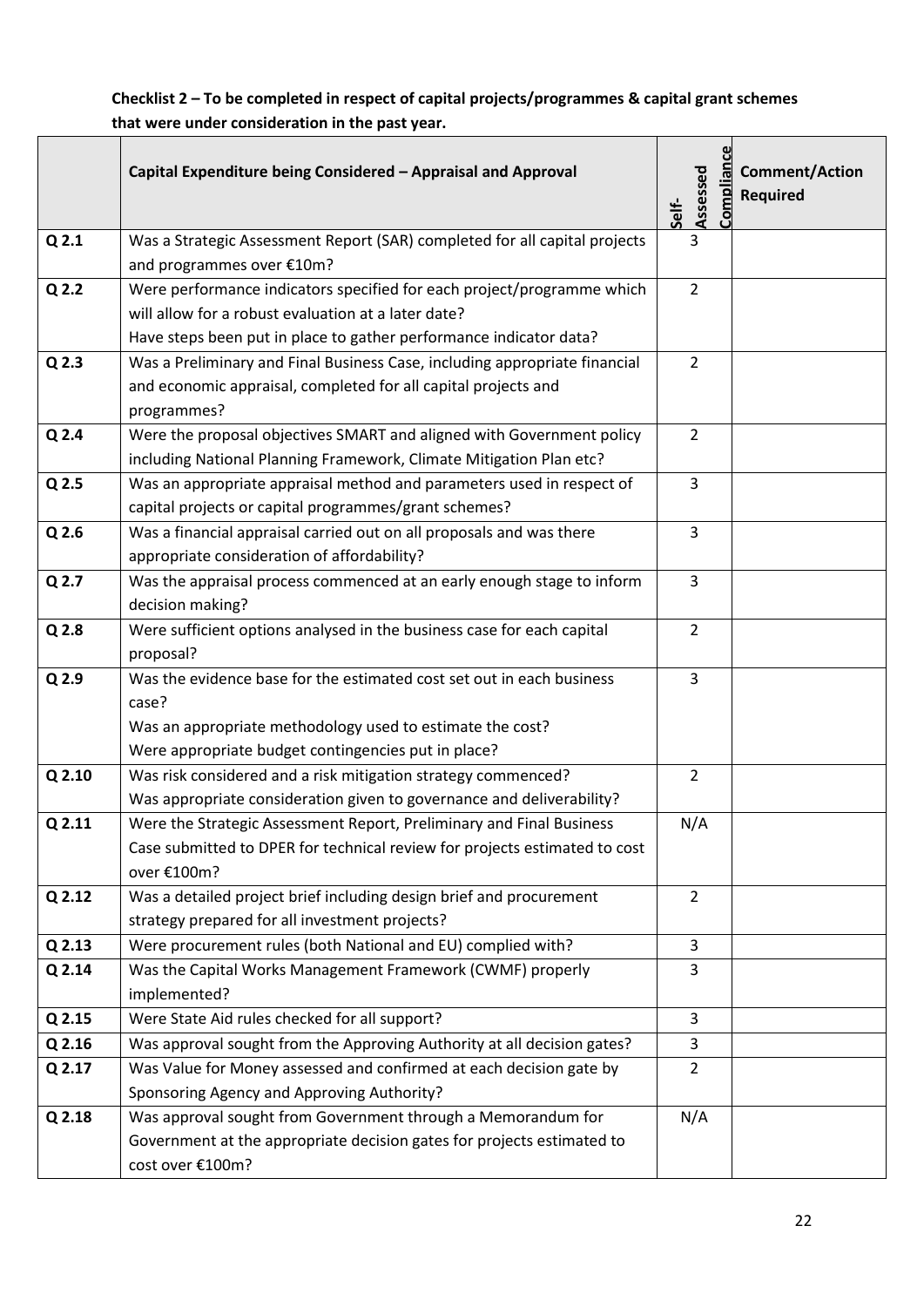#### **Checklist 3 – To be completed in respect of new current expenditure under consideration in the past year.**

|                  | Current Expenditure being Considered - Appraisal and Approval                                                                                                                                             | Self-Assessed<br>m<br>Compliance<br>$\blacksquare$<br>$\blacktriangleright$<br>Rating: | <b>Comment/Action</b><br><b>Required</b> |
|------------------|-----------------------------------------------------------------------------------------------------------------------------------------------------------------------------------------------------------|----------------------------------------------------------------------------------------|------------------------------------------|
| Q3.1             |                                                                                                                                                                                                           | N/A                                                                                    | no new areas of                          |
|                  | Were objectives clearly set out?                                                                                                                                                                          |                                                                                        | current expenditure in<br>2021           |
| $Q$ 3.2          | Are objectives measurable in quantitative terms?                                                                                                                                                          | N/A                                                                                    |                                          |
| $Q$ 3.3          | Was a business case, incorporating financial and economic                                                                                                                                                 | N/A                                                                                    |                                          |
|                  | appraisal, prepared for new current expenditure proposals?                                                                                                                                                |                                                                                        |                                          |
| $Q$ 3.4          | Was an appropriate appraisal method used?                                                                                                                                                                 | N/A                                                                                    |                                          |
| $Q$ 3.5          | Was an economic appraisal completed for all<br>projects/programmes exceeding €20m or an annual spend of €5m<br>over 4 years?                                                                              | N/A                                                                                    |                                          |
| $Q$ 3.6          | Did the business case include a section on piloting?                                                                                                                                                      | N/A                                                                                    |                                          |
| Q <sub>3.7</sub> | Were pilots undertaken for new current spending proposals<br>involving total expenditure of at least €20m over the proposed<br>duration of the programme and a minimum annual expenditure of<br>€5m?      | N/A                                                                                    |                                          |
| Q 3.8            | Have the methodology and data collection requirements for the                                                                                                                                             | N/A                                                                                    |                                          |
|                  | pilot been agreed at the outset of the scheme?                                                                                                                                                            |                                                                                        |                                          |
| Q 3.9            | Was the pilot formally evaluated and submitted for approval to<br>the relevant Vote Section in DPER?                                                                                                      | N/A                                                                                    |                                          |
| Q 3.10           | Has an assessment of likely demand for the new scheme/scheme<br>extension been estimated based on empirical evidence?                                                                                     | N/A                                                                                    |                                          |
| Q 3.11           | Was the required approval granted?                                                                                                                                                                        | N/A                                                                                    |                                          |
| Q 3.12           | Has a sunset clause been set?                                                                                                                                                                             | N/A                                                                                    |                                          |
| Q 3.13           | If outsourcing was involved were both EU and National                                                                                                                                                     | N/A                                                                                    |                                          |
|                  | procurement rules complied with?                                                                                                                                                                          |                                                                                        |                                          |
| Q 3.14           | Were performance indicators specified for each new current<br>expenditure proposal or expansion of existing current expenditure<br>programme which will allow for a robust evaluation at a later<br>date? | N/A                                                                                    |                                          |
| Q 3.15           | Have steps been put in place to gather performance indicator<br>data?                                                                                                                                     | N/A                                                                                    |                                          |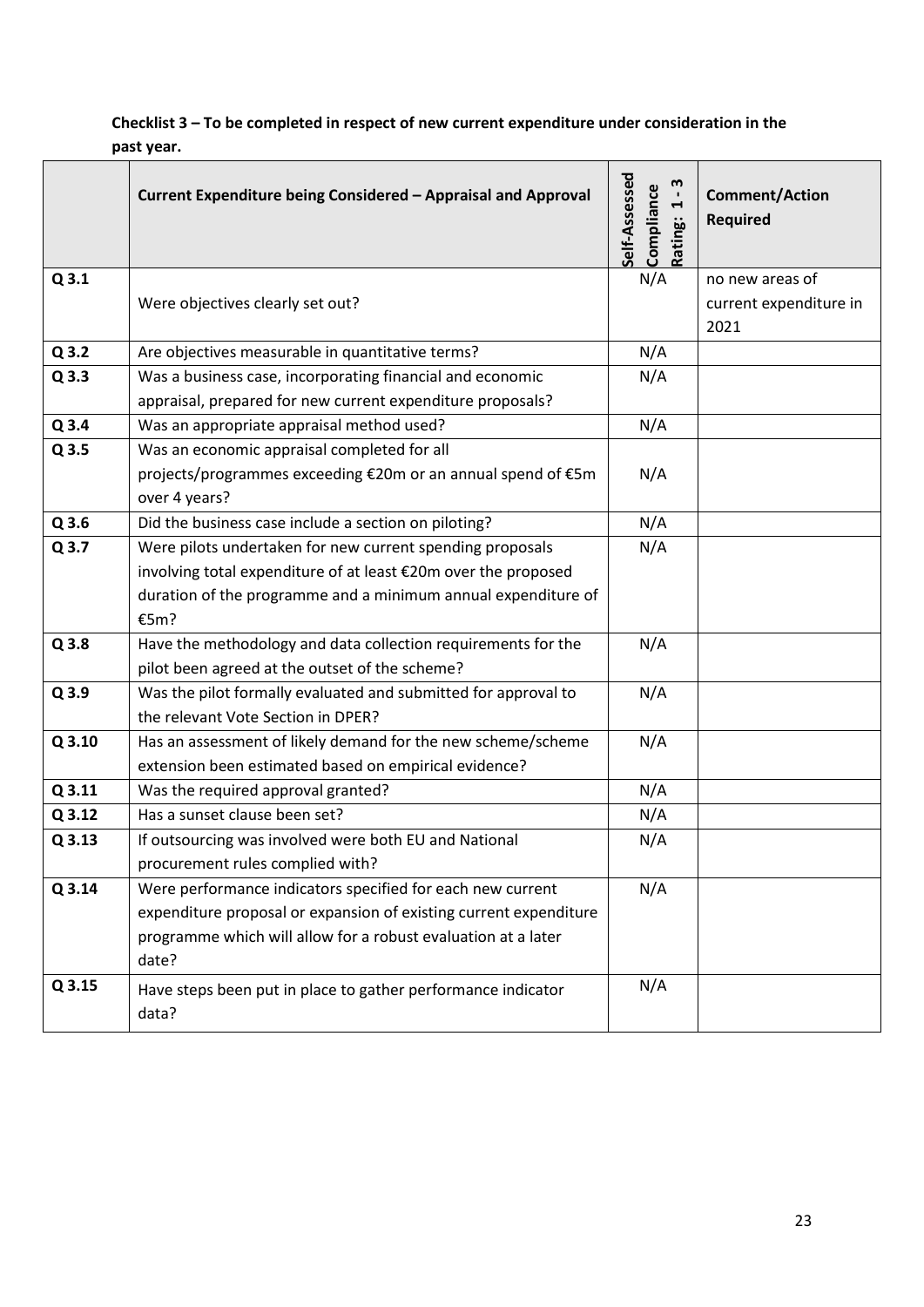|                  | <b>Incurring Capital Expenditure</b>                                                                                                                                                                                   | Self-Assessed | Compliance     | m<br>$\blacksquare$<br>Rating: 1 | <b>Comment/Action</b><br><b>Required</b> |
|------------------|------------------------------------------------------------------------------------------------------------------------------------------------------------------------------------------------------------------------|---------------|----------------|----------------------------------|------------------------------------------|
| $Q$ 4.1          | Was a contract signed and was it in line with the Approval given at each<br>Decision Gate?                                                                                                                             |               | 3              |                                  |                                          |
| $Q$ 4.2          | Did management boards/steering committees meet regularly as agreed?                                                                                                                                                    |               | $\overline{3}$ |                                  |                                          |
| $Q$ 4.3          | Were programme co-ordinators appointed to co-ordinate<br>implementation?                                                                                                                                               |               | $\overline{2}$ |                                  |                                          |
| $Q$ 4.4          | Were project managers, responsible for delivery, appointed and were<br>the project managers at a suitably senior level for the scale of the<br>project?                                                                |               | $\overline{3}$ |                                  |                                          |
| Q <sub>4.5</sub> | Were monitoring reports prepared regularly, showing implementation<br>against plan, budget, timescales and quality?                                                                                                    |               | $\overline{3}$ |                                  |                                          |
| Q 4.6            | Did projects/programmes/grant schemes keep within their financial<br>budget and time schedule?                                                                                                                         |               | $\overline{2}$ |                                  |                                          |
| Q 4.7            | Did budgets have to be adjusted?                                                                                                                                                                                       |               | $\overline{2}$ |                                  |                                          |
| $Q$ 4.8          | Were decisions on changes to budgets / time schedules made promptly?                                                                                                                                                   |               | $\overline{2}$ |                                  |                                          |
| Q 4.9            | Did circumstances ever warrant questioning the viability of the<br>project/programme/grant scheme and the business case (exceeding<br>budget, lack of progress, changes in the environment, new evidence,<br>$etc.$ )? |               | $\overline{2}$ |                                  |                                          |
| Q 4.10           | If circumstances did warrant questioning the viability of a<br>project/programme/grant scheme was the project subjected to<br>adequate examination?                                                                    |               | $\overline{2}$ |                                  |                                          |
| Q 4.11           | If costs increased or there were other significant changes to the project<br>was approval received from the Approving Authority?                                                                                       |               | $\overline{2}$ |                                  |                                          |
| Q 4.12           | Were any projects/programmes/grant schemes terminated because of<br>deviations from the plan, the budget or because circumstances in the<br>environment changed the need for the investment?                           |               | 2              |                                  |                                          |

#### **Checklist 4 – To be completed in respect of capital projects/programmes & capital grants schemes incurring expenditure in the year under review.**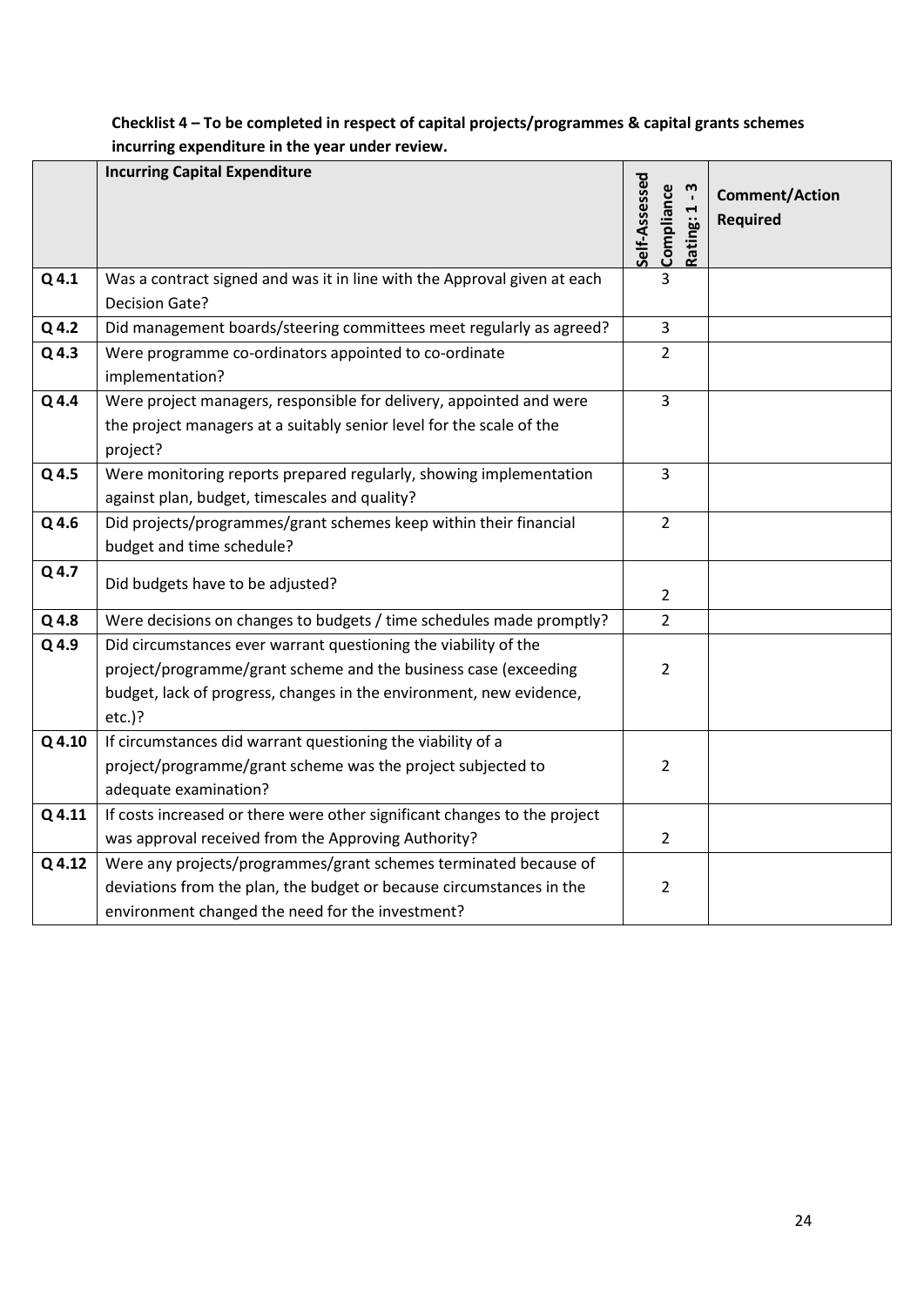|                  | <b>Incurring Current Expenditure</b>                                                       | Self-Assessed<br>Compliance<br>ņ<br>$\blacksquare$<br>Rating: | <b>Comment/Action Required</b>                                                                                                                                                                    |
|------------------|--------------------------------------------------------------------------------------------|---------------------------------------------------------------|---------------------------------------------------------------------------------------------------------------------------------------------------------------------------------------------------|
| Q <sub>5.1</sub> | Are there clear objectives for all areas of current<br>expenditure?                        | 3                                                             | Strategic objectives included in<br>Corporate Plan. Specific objectives<br>outlined in adopted Annual Service<br>Plan.                                                                            |
| $Q$ 5.2          | Are outputs well defined?                                                                  | 3                                                             | Required outputs clearly defined in the<br><b>Annual Service Plan</b>                                                                                                                             |
| Q 5.3            | Are outputs quantified on a regular basis?                                                 | 3                                                             | Outputs quantified on a monthly basis<br>and reported to Council through<br>monthly management reports.<br>Outputs also reported under the NOAC<br>Performance Indicator system.                  |
| $Q$ 5.4          | Is there a method for monitoring efficiency on an<br>ongoing basis?                        | 3                                                             | Monthly reviews of budget vs<br>expenditure. Regular reviews of<br>working methods, resources and new<br>technologies. Comparisons made to<br>previous years including unit costs,<br>inputs etc. |
| $Q$ 5.5          | Are outcomes well defined?                                                                 | 3                                                             |                                                                                                                                                                                                   |
| $Q$ 5.6          | Are outcomes quantified on a regular basis?                                                | $\overline{2}$                                                |                                                                                                                                                                                                   |
| Q 5.7            | Are unit costings compiled for performance<br>monitoring?                                  | $\overline{2}$                                                | Costs are budgeted & monitored<br>versus budget benchmark, NOAC<br>performance indicators.                                                                                                        |
| Q 5.8            | Are other data complied to monitor performance?                                            | 3                                                             | Input to NOAC Performance Indicators,<br>data to LGMA and VFM unit, Plenary<br>meeting.                                                                                                           |
| Q 5.9            | Is there a method for monitoring effectiveness on an<br>ongoing basis?                     | $\overline{2}$                                                | Regular meetings to plan, monitor and<br>review/quarterly financial reporting.<br>Also subject to external audit (LGA)<br>and internal audit reviews                                              |
| Q<br>5.10        | Has the organisation engaged in any other 'evaluation<br>proofing' of programmes/projects? | $\overline{2}$                                                | Ongoing work with external<br>agencies/use of NOAC indicators for<br>the sector to evaluate relative<br>performance                                                                               |

#### **Checklist 5 – To be completed in respect of current expenditure programmes incurring expenditure in the year under review.**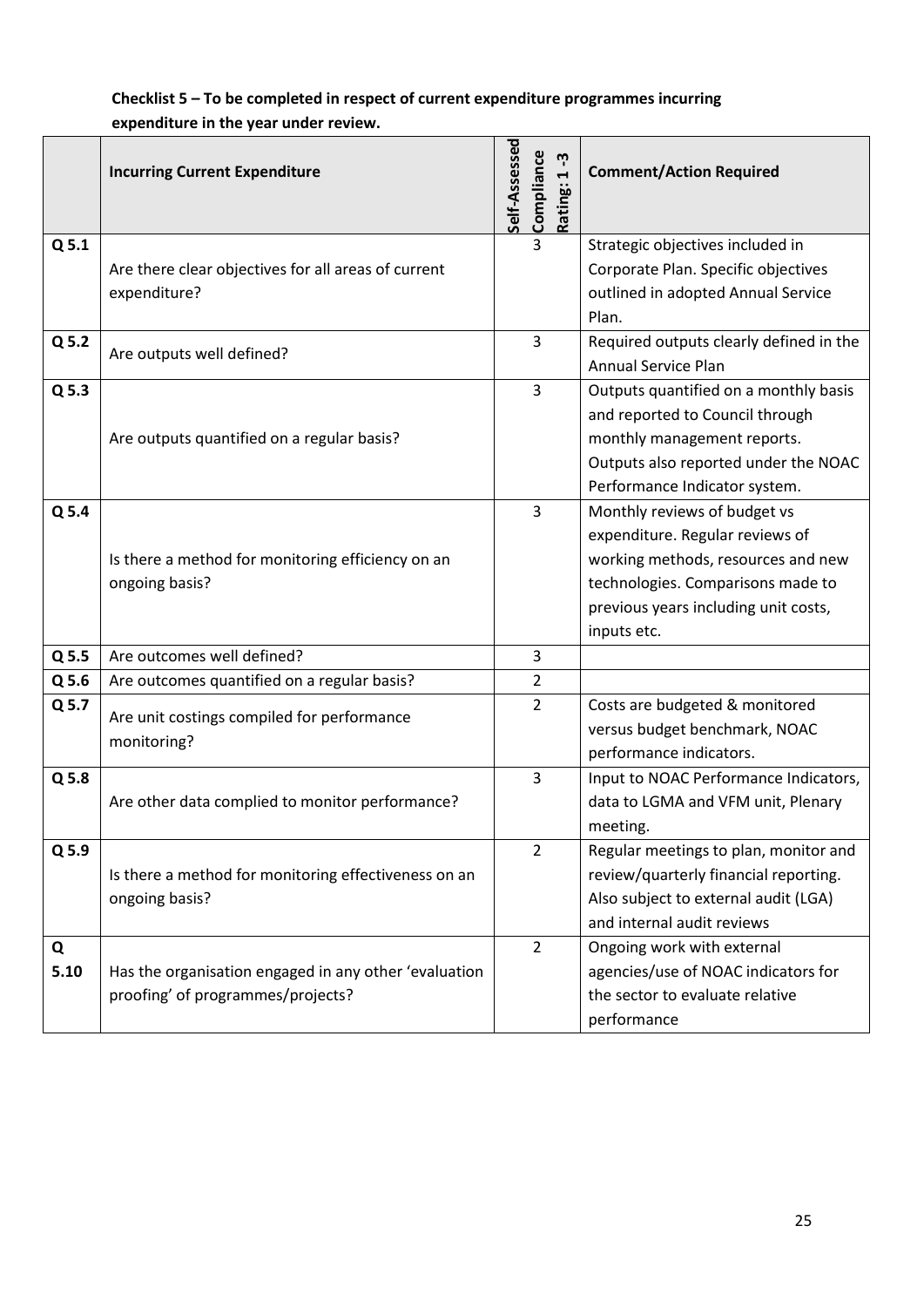#### **Checklist 6 – To be completed in respect of capital projects/programmes & capital grant schemes discontinued in the year under review.**

|                  | <b>Capital Expenditure Recently Completed</b>                        | Self-Assessed<br>w<br>Compliance<br>$\blacksquare$<br>Rating: | <b>Comment/Action</b><br><b>Required</b> |
|------------------|----------------------------------------------------------------------|---------------------------------------------------------------|------------------------------------------|
| Q6.1             | How many Project Completion Reports were completed in the year       | $\overline{2}$                                                |                                          |
|                  | under review?                                                        |                                                               |                                          |
| Q6.2             | Were lessons learned from Project Completion Reports incorporated    | 3                                                             |                                          |
|                  | into sectoral guidance and disseminated within the Sponsoring Agency |                                                               |                                          |
|                  | and the Approving Authority?                                         |                                                               |                                          |
| Q6.3             | How many Project Completion Reports were published in the year       | $\overline{2}$                                                |                                          |
|                  | under review?                                                        |                                                               |                                          |
| Q <sub>6.4</sub> | How many Ex-Post Evaluations were completed in the year under        | N/A                                                           | Post-Project review                      |
|                  | review?                                                              |                                                               | completed                                |
| Q <sub>6.5</sub> | How many Ex-Post Evaluations were published in the year under        | N/A                                                           | Post-Project review                      |
|                  | review?                                                              |                                                               | completed                                |
| Q6.6             | Were lessons learned from Ex-Post Evaluation reports incorporated    | N/A                                                           | Post-Project review                      |
|                  | into sectoral guidance and disseminated within the Sponsoring Agency |                                                               | completed                                |
|                  | and the Approving Authority?                                         |                                                               |                                          |
| Q6.7             | Were Project Completion Reports and Ex-Post Evaluations carried out  | 3                                                             | Reviewed by Sanctioning                  |
|                  | by staffing resources independent of project implementation?         |                                                               | Authority                                |
| Q <sub>6.8</sub> | Were Project Completion Reports and Ex-Post Evaluation Reports for   | N/A                                                           |                                          |
|                  | projects over €50m sent to DPER for dissemination?                   |                                                               |                                          |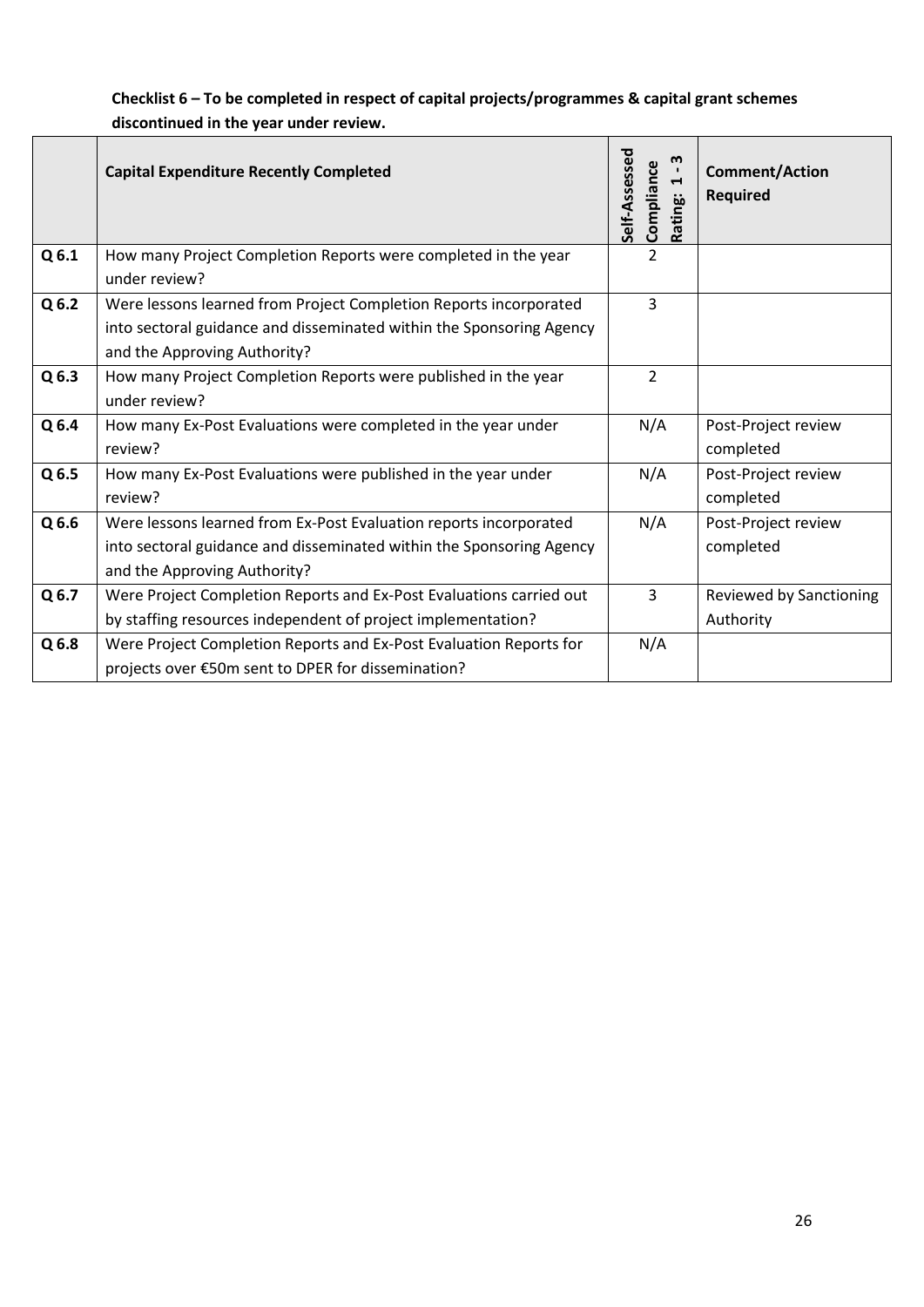**Checklist 7 – To be completed in respect of current expenditure programmes that reached the end of their planned timeframe during the year or were discontinued.**

|       | Current Expenditure that (i) reached the end of its planned<br>timeframe or (ii) was discontinued | Self-Assessed<br>m<br>Compliance<br>$\blacktriangleright$<br>Rating: | <b>Comment/Action</b><br>Required |
|-------|---------------------------------------------------------------------------------------------------|----------------------------------------------------------------------|-----------------------------------|
| Q 7.1 | Were reviews carried out of current expenditure programmes that                                   | N/A                                                                  |                                   |
|       | matured during the year or were discontinued?                                                     |                                                                      |                                   |
| Q 7.2 | Did those reviews reach conclusions on whether the programmes                                     | N/A                                                                  |                                   |
|       | were efficient?                                                                                   |                                                                      |                                   |
| Q 7.3 | Did those reviews reach conclusions on whether the programmes                                     | N/A                                                                  |                                   |
|       | were effective?                                                                                   |                                                                      |                                   |
| Q 7.4 | Have the conclusions reached been taken into account in related                                   | N/A                                                                  |                                   |
|       | areas of expenditure?                                                                             |                                                                      |                                   |
| Q 7.5 | Were any programmes discontinued following a review of a                                          | N/A                                                                  |                                   |
|       | current expenditure programme?                                                                    |                                                                      |                                   |
| Q 7.6 | Were reviews carried out by staffing resources independent of                                     | N/A                                                                  |                                   |
|       | project implementation?                                                                           |                                                                      |                                   |
| Q 7.7 | Were changes made to the organisation's practices in light of                                     | N/A                                                                  |                                   |
|       | lessons learned from reviews?                                                                     |                                                                      |                                   |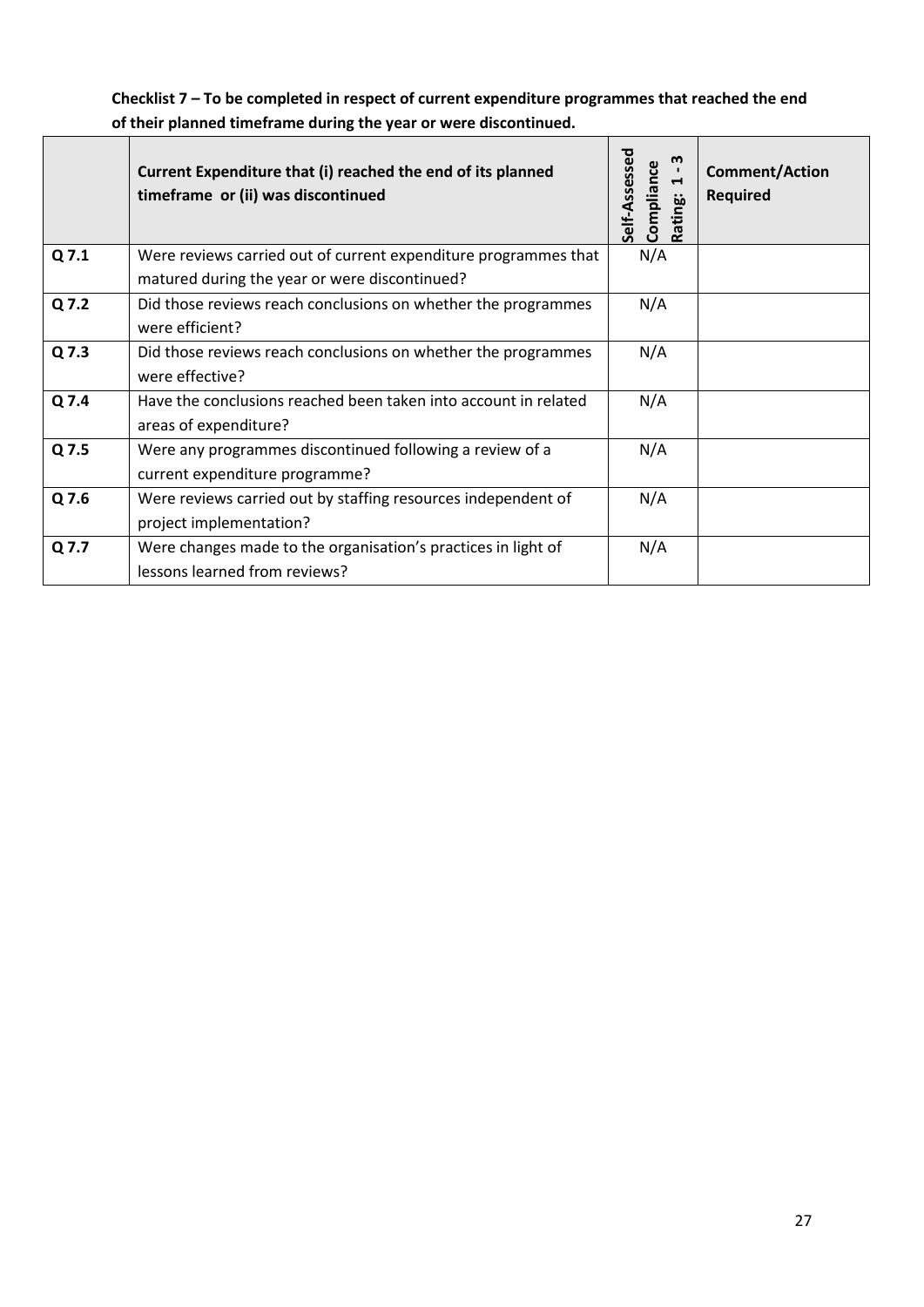# **Quality Assurance – In Depth Check**

# **Section A: Introduction**

This introductory section details the headline information on the programme or project in question.

| <b>Programme or Project Information</b> |                                                         |  |  |  |  |  |  |
|-----------------------------------------|---------------------------------------------------------|--|--|--|--|--|--|
| <b>Name</b>                             | Operation of the Library Service                        |  |  |  |  |  |  |
| <b>Detail</b>                           | Operation of the Library Service<br>(sub service F0201) |  |  |  |  |  |  |
| <b>Responsible Body</b>                 | <b>Waterford City &amp; County Council</b>              |  |  |  |  |  |  |
| <b>Current Status</b>                   | <b>Expenditure Being Incurred</b>                       |  |  |  |  |  |  |
| <b>Start Date</b>                       | January 2021 (ongoing annual expenditure)               |  |  |  |  |  |  |
| <b>End Date</b>                         | December 2021 (ongoing annual expenditure)              |  |  |  |  |  |  |
| <b>Overall Cost</b>                     | €2,847,329                                              |  |  |  |  |  |  |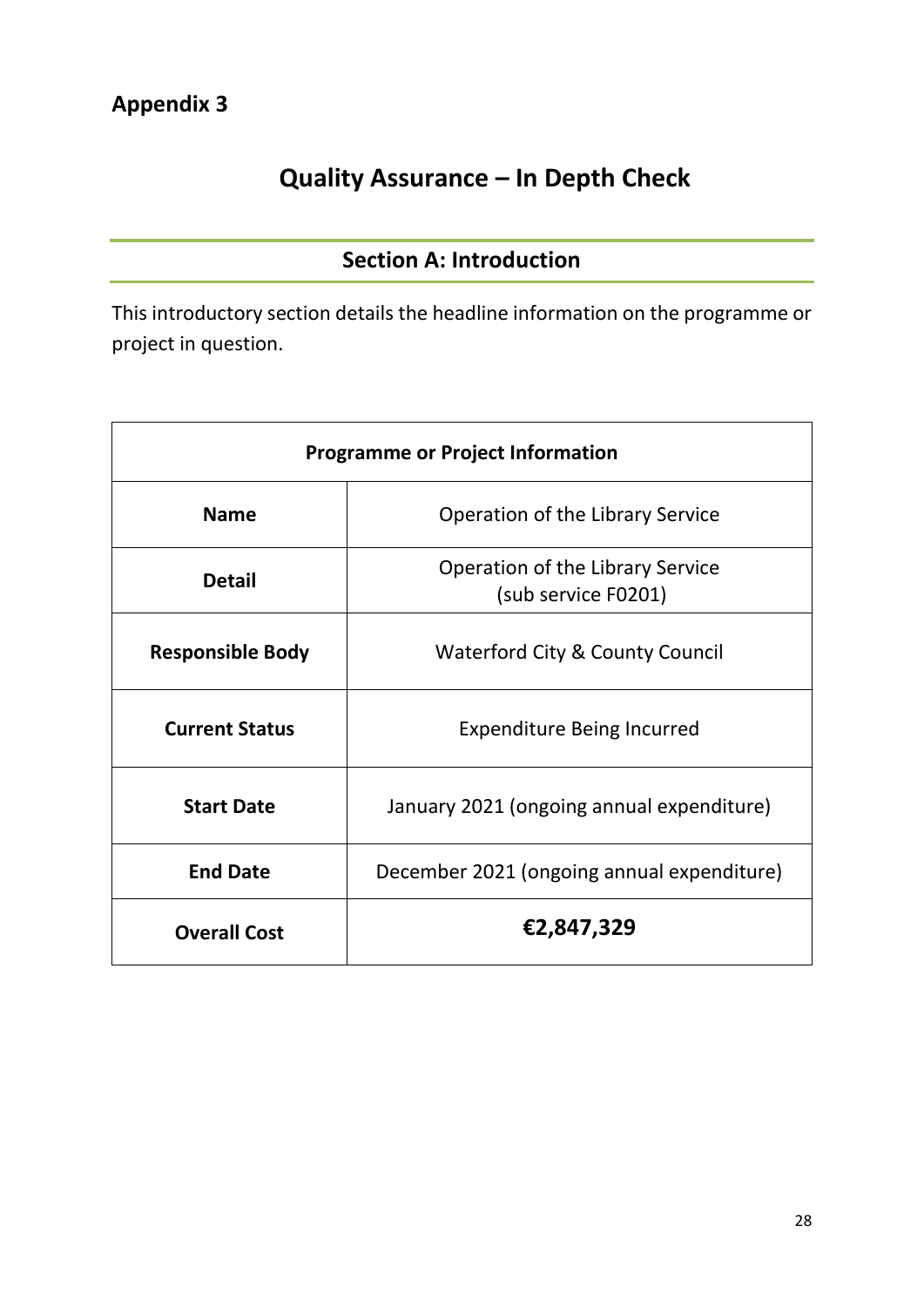### **Programme Description**

### **Background**

Each local authority is responsible for managing and delivering the public library service in its administrative area. The Public Libraries Act 1855 provided the foundation for the development of public libraries in Ireland, empowering local authorities to levy rates for the provision of public library services. In 1947, An Chomhairle Leabharlanna was established under the Public Libraries Act  $-$  its functions included assisting and supporting local authorities and advising the responsible Minister on the strategic development of the public library service. These functions were transferred to Libraries Development, Local Government Management Agency in 2012. The Public Library Grants Scheme was introduced by the Minister for Local Government in 1961 and provided an exchequer subsidy on loans raised by local authorities to fund new libraries. In 1988, a new Public Library Buildings Capital Programme was launched, providing up to 75% grant aid to the cost of developing new librariess.

Waterford Libraries consist of a network of 12 branch libraries: Ardkeen Library, Browns Road Library, Cappoquin Library, Carrickpherish Library, Central Library, Dungarvan Library, Dunmore East Library, Kilmacthomas Library, Lismore Library, Portlaw Library, Tallow Library and Tramore Library plus Library Headquarters. The opening hours vary across the branch network and are available on the library website (*[www.waterfordlibraries.ie\)](http://www.waterfordlibraries.ie/)*

Alongside the traditional library services and an ever-increasing range of events and activities organised by libraries and collaborative projects and events in collaboration with other agencies; the following are also provided by Waterford Libraries:



Waterford Libraries offer extensive online services such as:

<sup>3</sup> Our Public Libraries 2022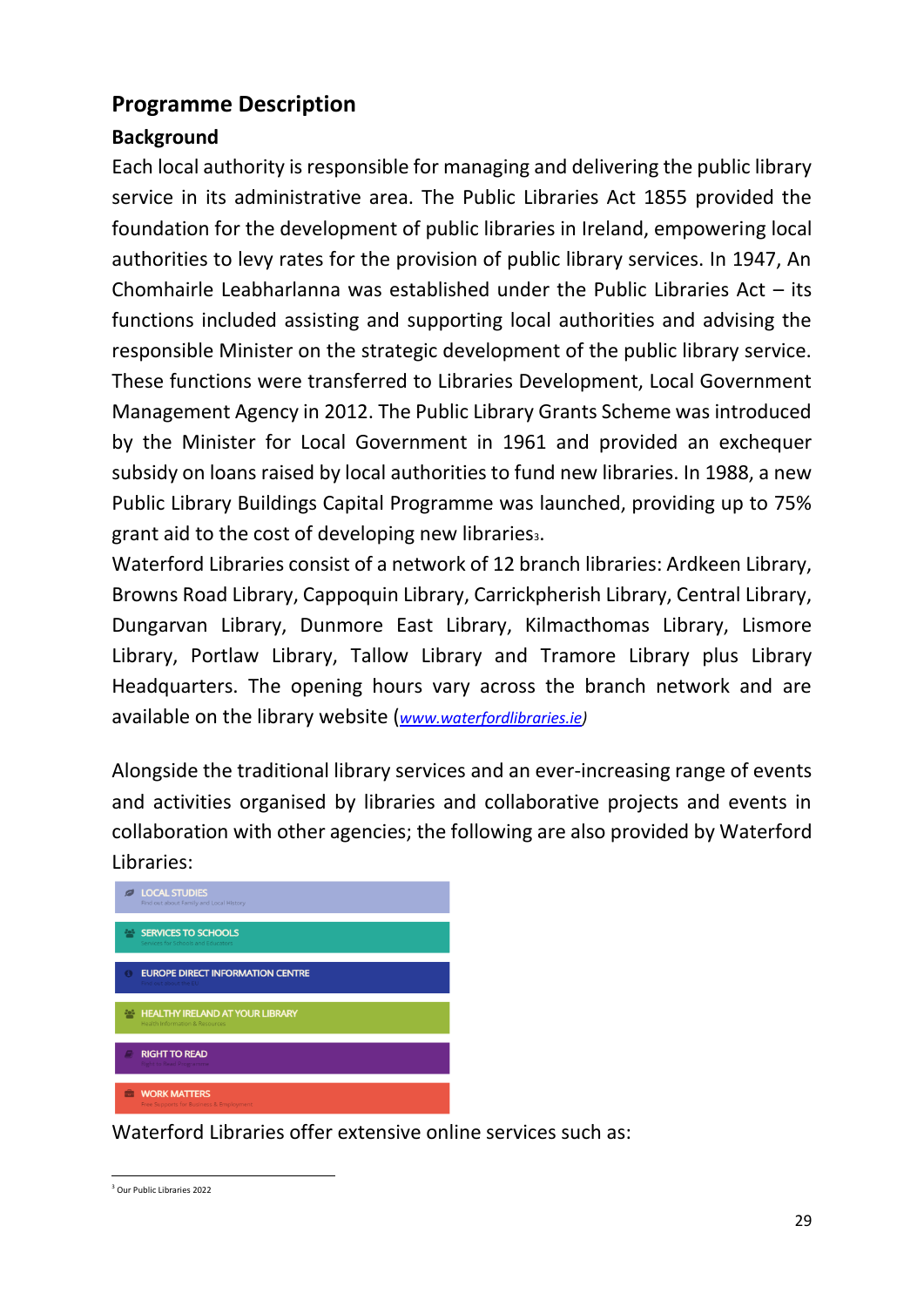| eBooks & eAudiobooks - Borrow Box              |
|------------------------------------------------|
| eMagazines - Libby                             |
| Online Languages - Transparent Language Online |
| <b>Online Learning - Universal Class</b>       |
| <b>Online Local Historical Newspapers</b>      |
| <b>Online Newspapers</b>                       |
| <b>Online Business Research - Vision-Net</b>   |
| <b>Online Local Studies</b>                    |

An informative website, including a suite of Library information leaflets plus an active social media presence was noted during this review.

### **My Open Library**

The My Open Library service is available in two of the library branches in Waterford – Dungarvan and Lismore. Automated access to the branch for library members during unstaffed hours (via membership card and pin code) forms an important part of this service. Provision of self-service activities include, but are not limited to:

- issue and return of books and other library stock
- internet access on PCs
- use of Wi-Fi
- printing and photocopying
- study/reading spaces
- meeting facilities

The service is available to library members aged 16 years and over (under 18 years with parental consent). **<sup>4</sup>**Included in the My Open Library funding, interactive tables known as "Magic Tables" were provided for. These interactive tables are particularly helpful for both younger and older people with dementia, autism and learning difficulties.

<sup>4</sup>[www.waterfordlibraries.ie](http://www.waterfordlibraries.ie/)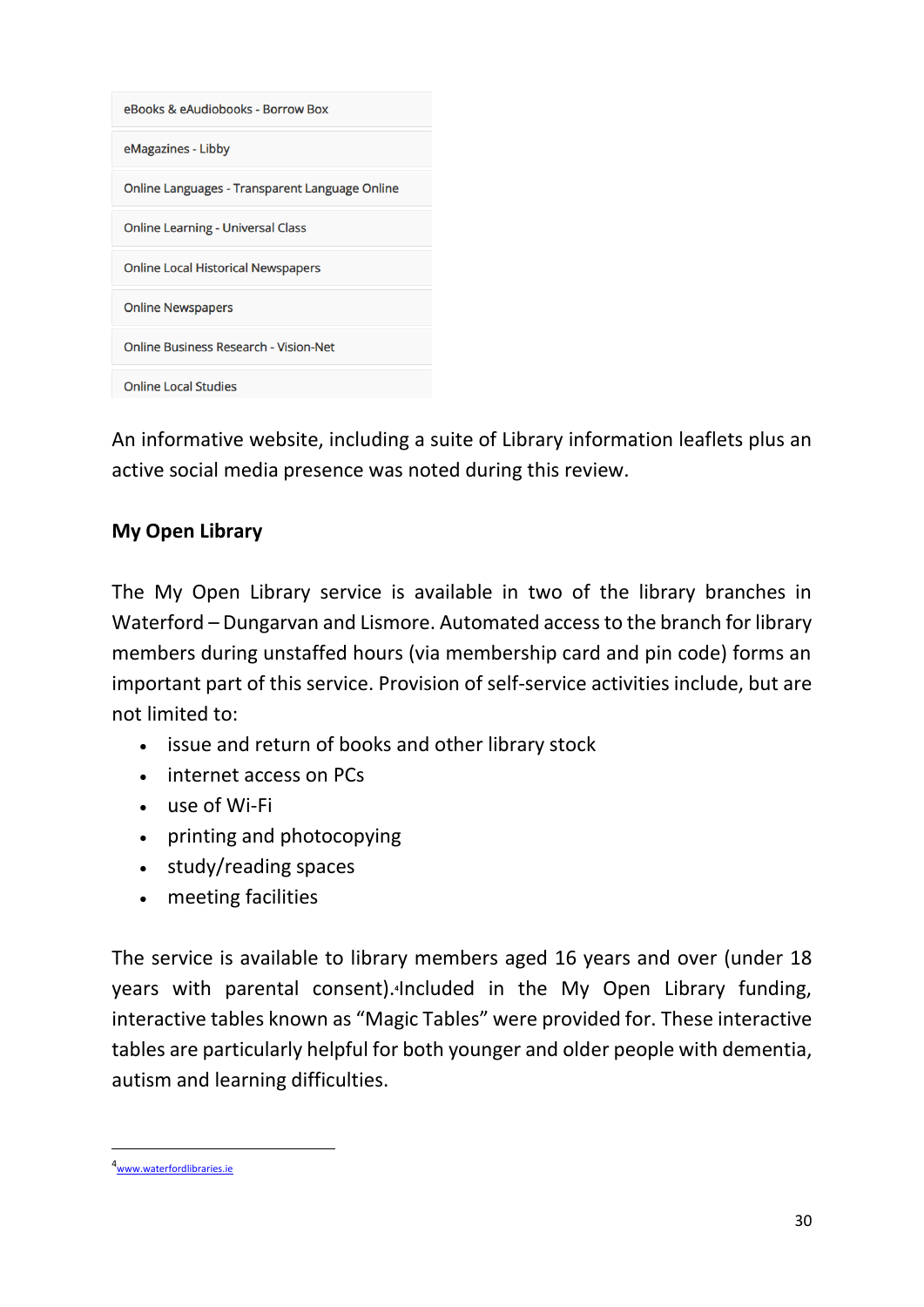Waterford City and County Library Service employs 38.6 full time equivalent staff, delivering 288.5 hours of library services across the city and county each week. Support services to the branches are provided from within the network of 12 branch libraries and Library HQ. Staff at Library HQ are engaged in strategic planning, service administration, finance, procurement, cataloguing and bibliographic services. Other functional areas, including ICT, acquisitions, local studies, children's services, marketing, reader services development and other professional functions are managed and distributed throughout the library network<sup>5</sup>.

#### **Monitoring and Oversight**

Within Waterford City and County Council, the Library Service is part of the Corporate, Culture, HR and IS Directorate and reports to the Director of Services. The City and County Librarian is on the Housing, Community, Culture, Recreation & Sport Strategic Policy Committee and is the Senior Executive with responsibility for Libraries, Culture and the Arts.

The Library Service reports to the following meetings and committees:

- o Monthly to Plenary Council Meeting
- o Quarterly to each District meeting for the Dungarvan Lismore, Comeragh and Metropolitan District areas.
- o Bimonthly to the Strategic Policy Committee on Housing, Community, Culture, Recreation & Sport<sup>6</sup>

Returns in respect of the NOAC Performance Indicators (L1 and L2) are made annually. Monitoring of expenditure versus budget is provided for by way of reports and extracts from MS4 (Financial Management System).

The library service procures online resources through a national framework. This is managed by the LGMA (Local Government Management Agency). This relates to Online Resources such as E-Books: E- Audio Books: E-Magazines: Online Languages: E-Learning Courses: Online Newspapers.

<sup>5</sup>WCCC Library Development Plan 2017-2022

<sup>6</sup>WCCC Library Development Plan 2017-2022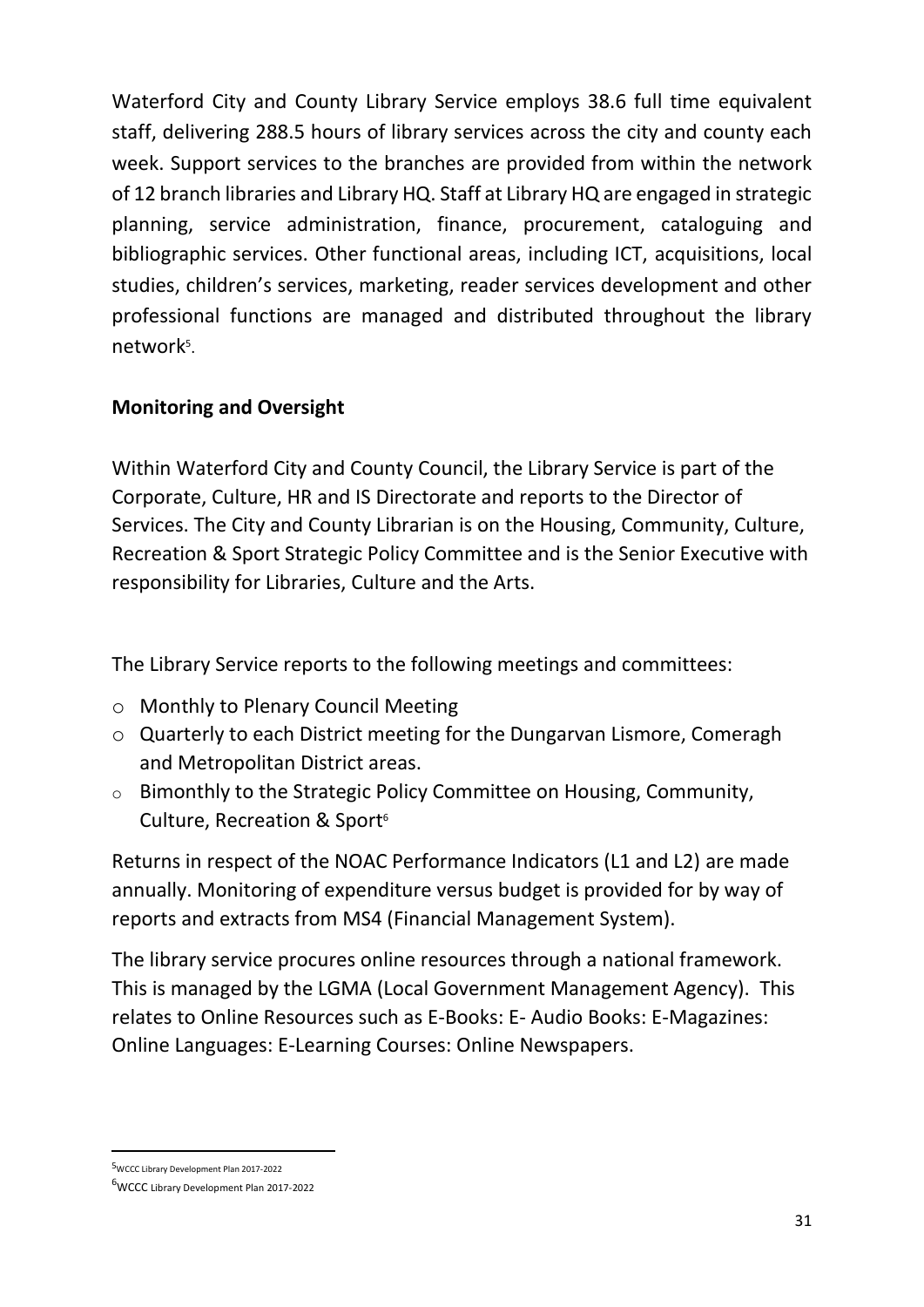# **Audit Opinion**

From review of the programme documentation and through communication with those involved in the programme Internal Audit is satisfied that the programme objectives are clearly defined. All relevant documentation in relation to this programme was available and filed as appropriate for audit trail purposes to allow a full evaluation of the programme at a later date. There is continuous monitoring and assessment of the programme – both financial, nonfinancial, internally, and externally.

Based on the review carried out by Internal Audit, this programme complies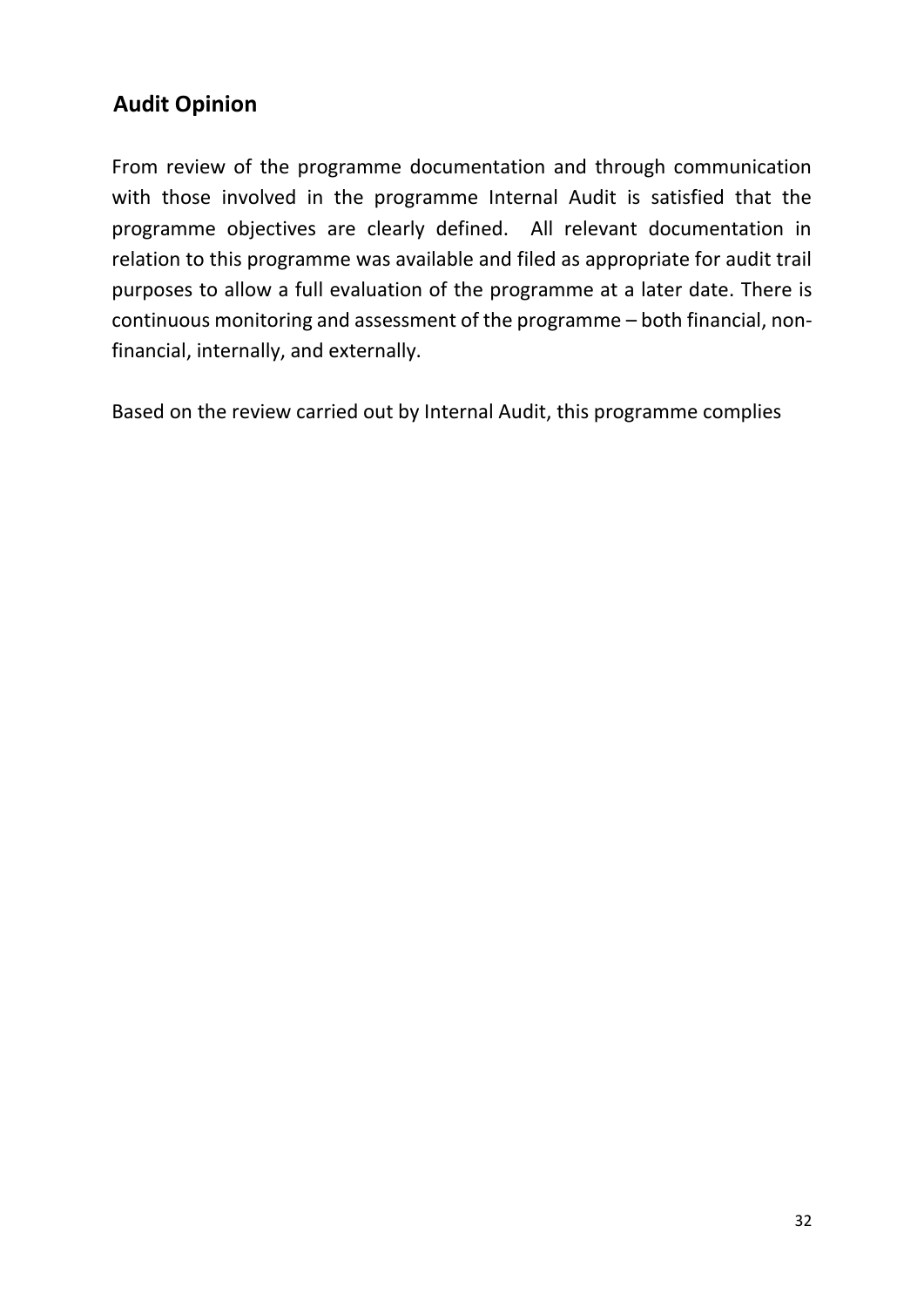# **Section B - Step 1: Logic Model Mapping –Library service**

|           | <b>Objectives</b>                                  |         | <b>Inputs</b>          |         | <b>Activities</b>        |         | <b>Outputs</b>       |         | <b>Outcomes</b>             |
|-----------|----------------------------------------------------|---------|------------------------|---------|--------------------------|---------|----------------------|---------|-----------------------------|
|           | To offer everyone in Waterford access to a library | $\circ$ | Annual                 | $\circ$ | <b>Budget monitoring</b> | $\circ$ | 100,026 visitors to  | $\circ$ | Achieve the objectives set  |
|           | service that supports development of reading,      |         | <b>Budget</b>          | $\circ$ | Procurement              |         | the library in 2021. |         | out in Waterford Library    |
|           | learning, culture and society as a whole.          |         |                        |         | compliance               | $\circ$ | 160,687 Items        |         | Development Plan            |
| ∣ •       | To deliver high quality online services including  | $\circ$ | Staffing &             |         | Reporting monthly to     |         | borrowed in 2021.    |         | 2017/2022, Annual Service   |
|           | events, learning opportunities and book services.  |         | $\mathsf{I}\mathsf{T}$ |         | Plenary, quarterly to    | $\circ$ | 90,530 online        |         | Plan and Corporate Plan     |
| ∣ •       | To deliver the actions outlined in the two key     |         | resources              |         | District meetings and    |         | resources availed    |         | objectives (for the Library |
|           | documents - "Our Public Libraries 2022" and        |         |                        |         | bi-monthly to Strategic  |         | of in 2021.          |         | service).                   |
|           | Waterford's Library Development Plan 2017-2022.    |         |                        |         | Policy Committee.        | $\circ$ | <b>Numerous</b>      | $\circ$ | Develop a Library Service   |
|           | To adapt to changing developments and new          | $\circ$ | Branch                 | $\circ$ | Roll out of the Right to |         | events/online        |         | that not only meets the     |
|           | technologies and provide relevant services to all. |         | network                |         | Read, Work Matters       |         | events for           |         | needs of the local          |
| $\bullet$ | To continue to enhance, improve and develop        |         |                        |         | and Healthy Ireland      |         | community            |         | population but that is      |
|           | library building stock and resource local          |         |                        |         | programmes.              |         | groups/schools       |         | embedded as part of the     |
|           | community                                          |         |                        | $\circ$ | Active participation     |         | and individuals.     |         | everyday life of the people |
|           | Provide and develop inclusive services in          |         |                        |         | and involvement in the   |         |                      |         | of Waterford <sup>7</sup> . |
|           | branches.                                          |         |                        |         | Community Call (C-19     |         |                      |         |                             |
|           |                                                    |         |                        |         | response) as required.   |         |                      |         |                             |

<sup>7</sup>Waterford Library Development Plan 2017-2022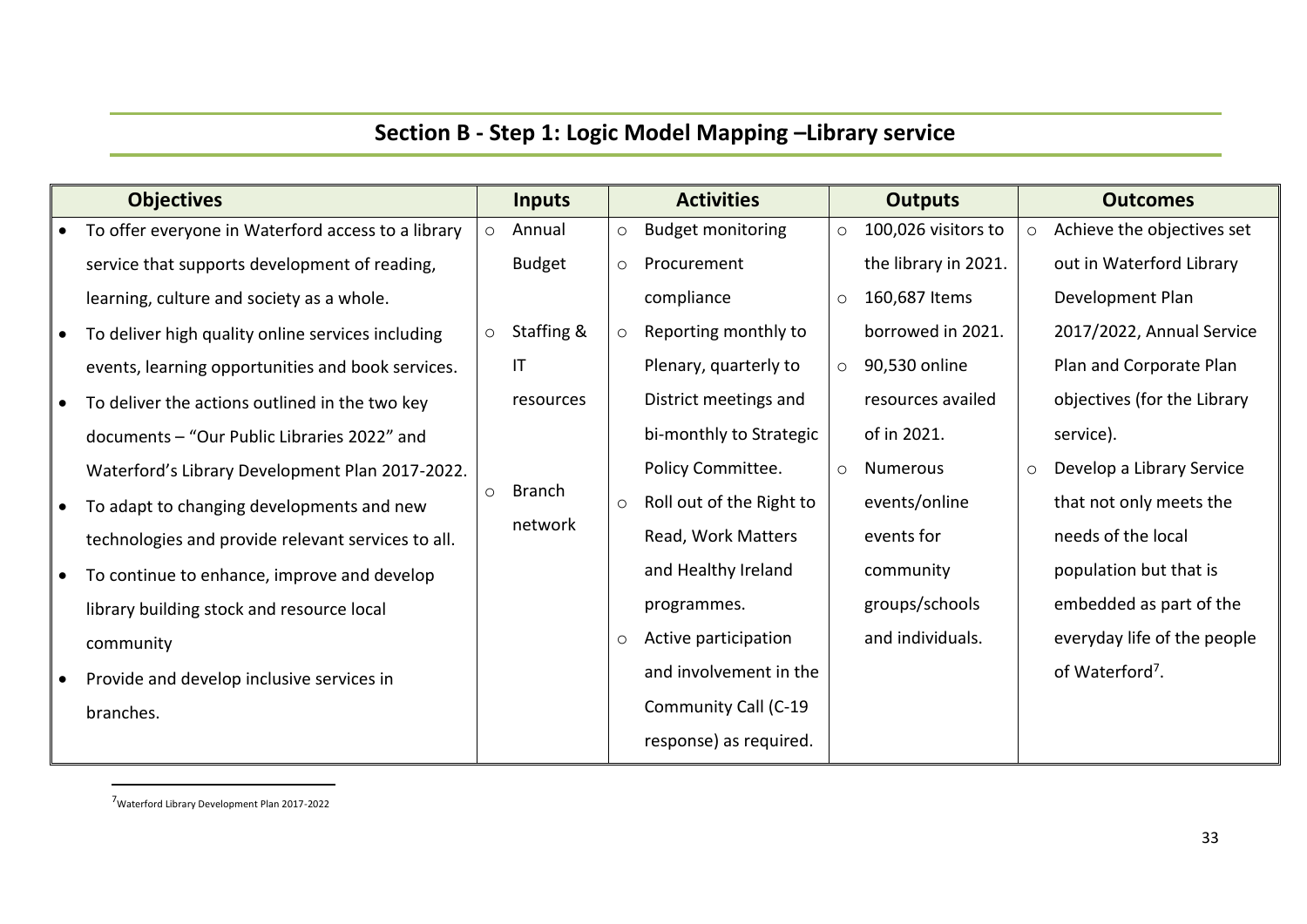### **Description of Programme Logic Model –**

### **Operation of the Library service**

#### *Objectives:*

The following objectives are set out in the annual service plan:

- o To offer everyone in Waterford access to a library service that supports development of reading, learning, culture, and society as a whole
- o To deliver high quality online services including events, learning opportunities and book services.
- $\circ$  To deliver the actions outlined in the two key documents "Our Public Libraries 2022" and Waterford's Library Development Plan 2017-2022.
- o To adapt to changing developments and new technologies and provide relevant services to all.
- o To continue to enhance, improve and develop library building stock and resource local community.
- o Provide and develop inclusive services in branches.

#### *Inputs:*

The key inputs for the Library service are:

- o Annual Budget
- o Professional and other Staffing resources
- o IT systems (Library Management System and Agresso/MS4)
- o Branch network (buildings)

#### *Activities:*

- o Day to day activities of running the branch network.
- o Budget v. expenditure monitoring.
- o Various reporting requirements to be met.
- $\circ$  Procurement compliance a Senior Executive Librarian sits on the Procurement Oversight Group.
- o Delivery of the various in branch and online programmes and events.
- o Seeking new and innovative methods to deliver library services.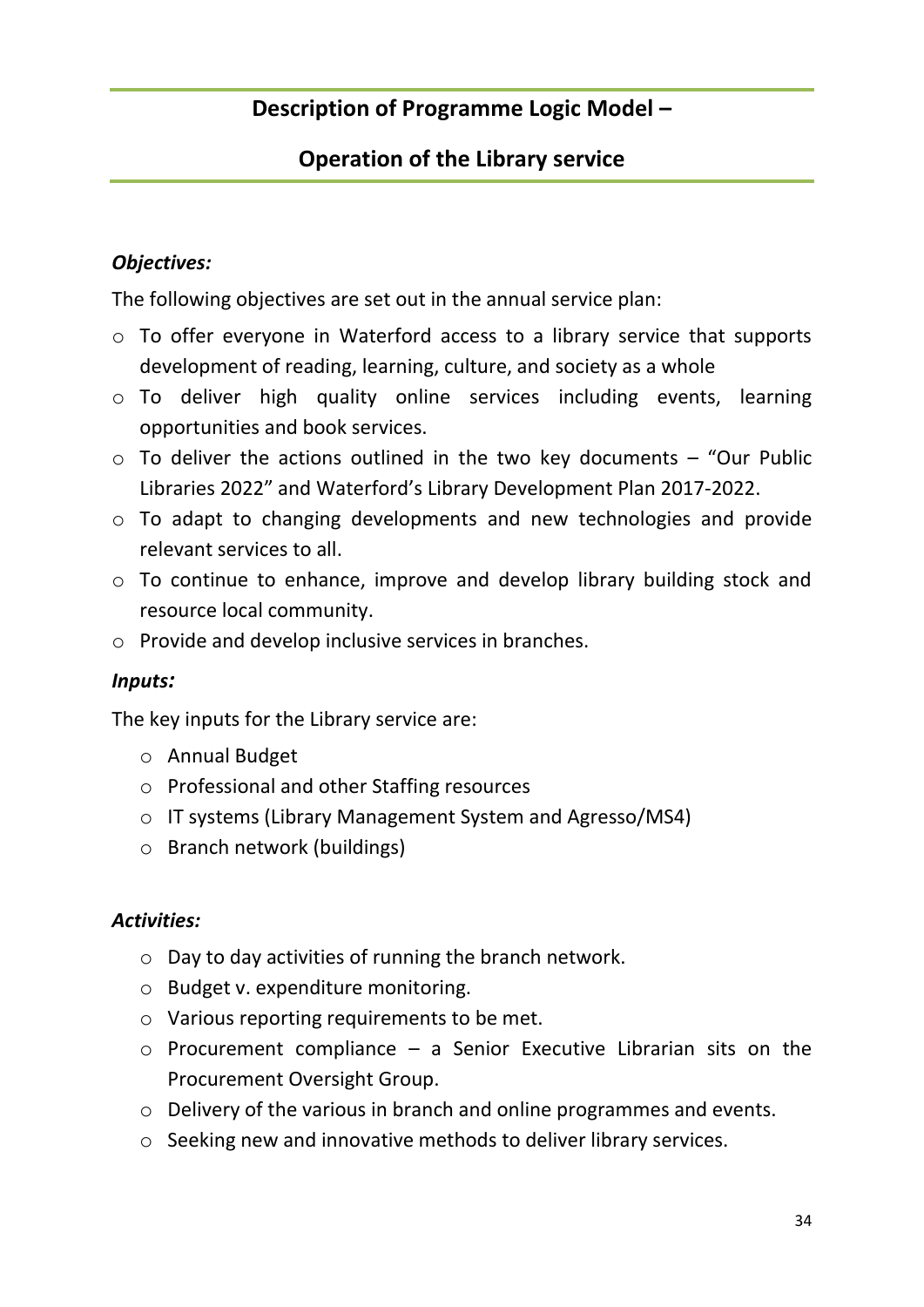#### *Outputs:*

- o 100,026 visitors to the library in 2021.
- o 160,687 Items borrowed in 2021.
- o 90,530 online resources availed of in 2021.
- o Pre covid libraries regularly used by the 16,000 members and in excess of 500,000 visits annually.

#### *Outcomes:*

- o Achieve the objectives set out in Waterford Library Development Plan 2017/2022, Annual Service Plan and Corporate Plan objectives.
- o Deliver a service that meets the local community's needs.
- o Demonstrate that the Library service can rise to a challenge like the Covid 19 pandemic and be innovative in its approach to service delivery to the community.

### **Section B - Step 2: Summary Timeline of Project/Programme**

The following timeline sets out the Annual Planning and Review process for the **Operation of the Library service**:

January 2021

**Annual programme of expenditure** 

December2021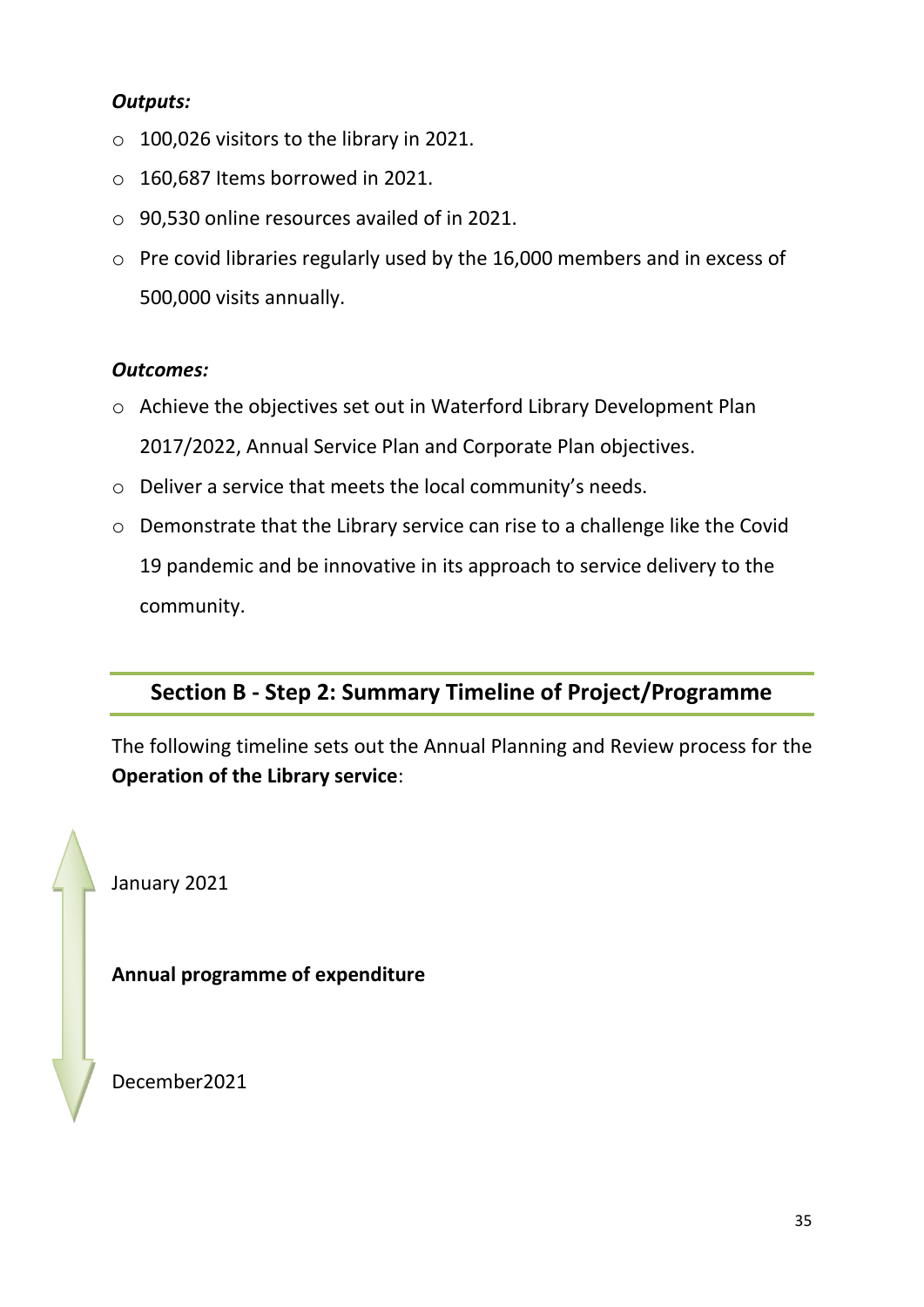# **Section B - Step 3: Analysis of Key Documents**

|                                                                 | <b>Project/Programme Key Documents</b>                                                                                                                                        |
|-----------------------------------------------------------------|-------------------------------------------------------------------------------------------------------------------------------------------------------------------------------|
| <b>Title</b>                                                    | <b>Purpose</b>                                                                                                                                                                |
| <b>WCCC Annual</b><br><b>Budget</b>                             | This sets out the financial budget for the operation of the<br>Library programme for 2021.                                                                                    |
| <b>Financial Reports</b><br>(FMS)                               | Reports available from MS4 to facilitate monitoring<br>expenditure<br>versus budget.                                                                                          |
| <b>WCCC Annual</b><br><b>Service Plans</b>                      | Sets out key objectives and goals for the year for<br>the Library service.                                                                                                    |
| <b>WCCC Corporate</b><br>Plan 2019 - 2024                       | A multi annual plan setting out strategic<br>objectives for all aspects including the Library service.                                                                        |
| <b>Monthly</b><br><b>Management</b><br><b>Report to Plenary</b> | Statistics and progress reports are<br>provided to elected members monthly.                                                                                                   |
| <b>NOAC</b><br>Performance<br><b>Indicators Report</b>          | Annual report capturing data on the Key Performance<br>Indicators for the Library service<br>(L1- Library Visits and Issues and L2 – Cost of Operating a<br>Library Service). |
| <b>WCCC Library</b><br><b>Development Plan</b><br>$2017 - 2022$ | WCCC Library Development Plan 2017-2022<br>Your Library, Your Space, Your Future.<br>A five-year development plan for Waterford City &<br>County Library service.             |
| <b>Our Public</b><br><b>Libraries 2022</b>                      | Our Public Libraries 2022 – Inspiring, Connecting<br>and Empowering Communities is a strategy to develop<br>the public library service over the next five years.              |
| <b>Chief Executive</b><br><b>Orders</b>                         | Internal approval mechanism/procurement compliance                                                                                                                            |

The following section reviews the key documentation relating to appraisal, analysis and evaluation of the **Operation of the Library service**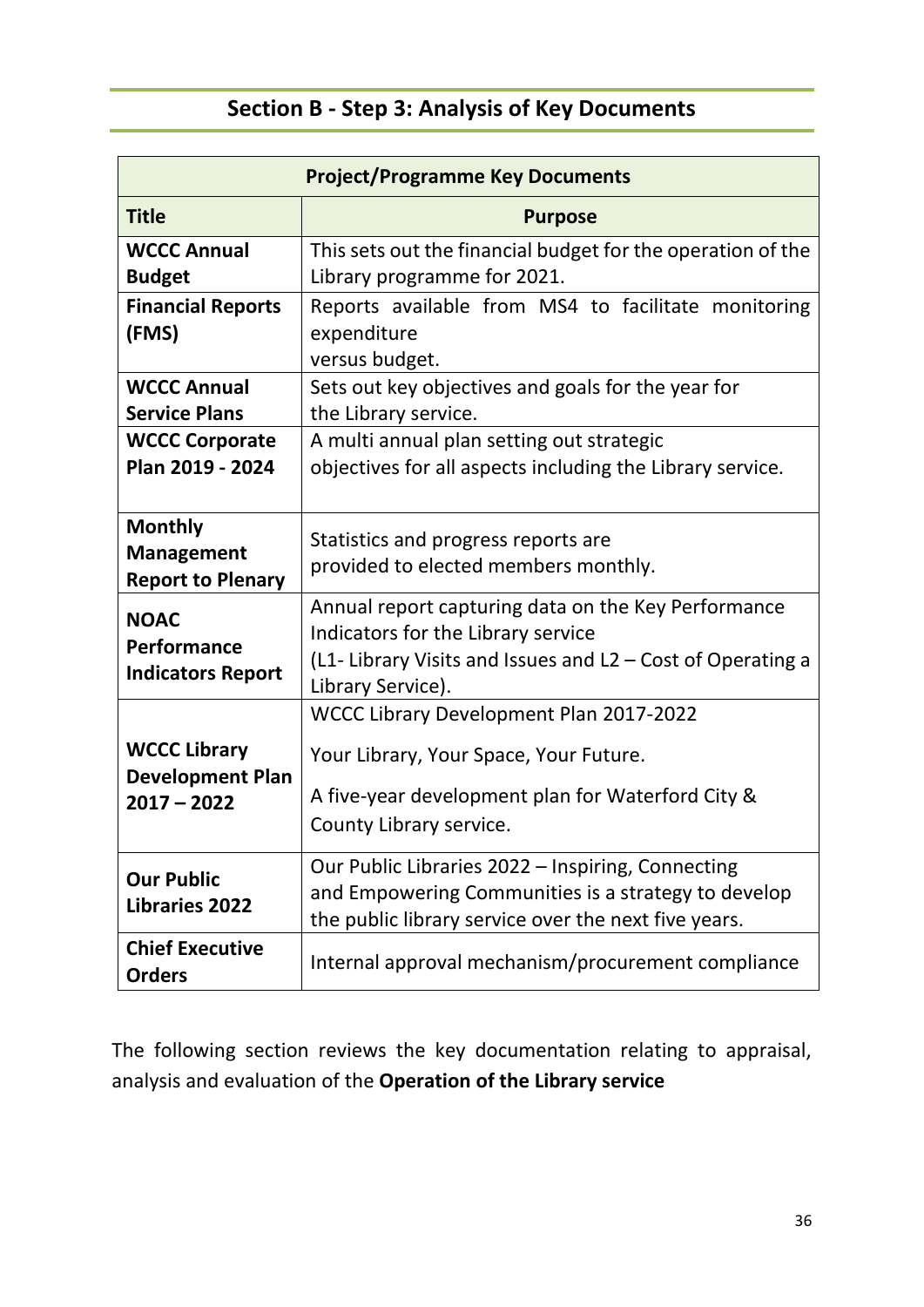*Key Document No. 1:***Annual Budget** – provides details of the budget approved for the Library service for the year.

*Key Document No. 2:* **Financial Reports (FMS) –** this information extracted from the Agresso Financial Management System (MS4) provides ongoing data in relation to monitoring of expenditure versus budget.

*Key Document No. 3:* **Annual Service Plan -** sets out key actions for the Library service on an annual basis. Team Plans are based on this document.

*Key Document No. 4:* **Corporate Plan –** 5-year plan outlining the strategic objectives to include the Library service.

*Key Document No. 5:* **Monthly Management report to Plenary (CE) -** the Chief Executive's Monthly Management report to Plenary is another key document. These reports provide an update to Elected Members regarding progress on key areas – information such as number of visitors to the library, no. of items borrowed, online activity, events that have occurred and are planned.

*Key Document No. 6:* **NOAC Performance Indicators Report** – Library performance data is returned under PI references: L1 and L2 (L1- Library Visits and Issues and  $L2 - Cost$  of Operating a Library Service). This data is a comparison tool. This information is subject to audit by NOAC

*Key Document No. 7:* **WCCC Library Development Plan 2017 – 2022.** This Development Plan is based around six overarching themes namely Community, Health and Wellbeing, Education, Culture, Leisure and Economy on which the strategies and actions over the five-year period is based.

*Key Document No. 8:* **Our Public Libraries 2022**- **Inspiring, Connecting and Empowering Communities**. A 5-year national strategic plan for the library service. The strategy sets out objectives on "building on technological and service innovations of recent years, it focuses on improving access, use and visibility of the public library and establishing it as the go-to place for a range of sustainable, integrated public services".

*Key Document No. 9:* **Chief Executive Orders –** Internal approval mechanism ensuring procurement compliance.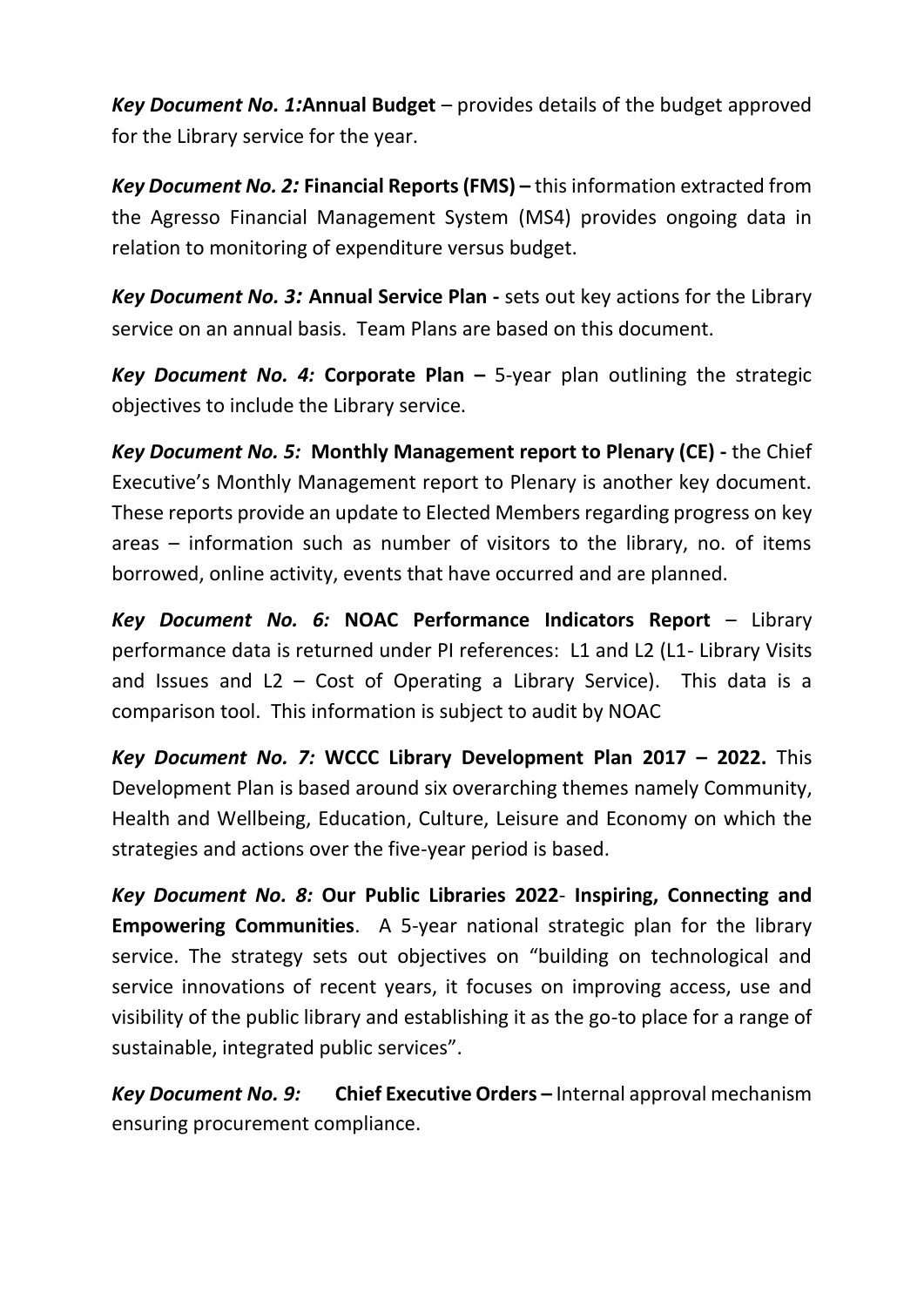### **Section B - Step 4: Data Audit**

The following section details the Library programme data audit reviewed. It evaluates whether appropriate data is available for the future evaluation of the project/programme.

| <b>Data Required</b>                                | <b>Use</b>                                                                    | <b>Availability</b> |
|-----------------------------------------------------|-------------------------------------------------------------------------------|---------------------|
| <b>Annual Service Plan</b>                          | Monitor progress of<br>process against objectives                             | Yes                 |
| <b>Financial Reports</b><br>(MS4/Agresso)           | Budget v. Expenditure<br>monitoring                                           | Yes                 |
| <b>Monthly Management</b><br>Report to Plenary (CE) | <b>Update to Elected</b><br><b>Members regarding</b><br>progress on key areas | Yes                 |
| <b>NOAC Performance</b><br>Indicators report        | Provides data for<br>comparison purposes                                      | Yes                 |

#### **Data Availability and Proposed Next Steps:**

There was sufficient data available to review the operation of the Library service.

### **Section B - Step 5: Key Evaluation Questions**

The following section looks at the key evaluation questions for the Operation of the Library service expenditure based on the findings from the previous sections of this report.

# **Does the delivery of the project/programme comply with the standards set out in the Public Spending Code? (Appraisal Stage, Implementation Stage and Post-Implementation Stage)**

The Library service is administered nationwide by local authorities. Objectives and goals are outlined in key documents such as the Library Development Plan 2017-2022, WCCC's Annual Service Plan, Annual Budget and WCCC's Corporate Plan 2019-2024. Ongoing review of the programme and its objectives are provided for through monitoring of financial reports extracted from MS4 (financial management system), monthly reports to the Plenary council, reporting to the District meetings monthly and bi-monthly to the Housing, Community, Libraries & Culture Strategic Policy Committee. Performance indicators are returned to NOAC for inclusion in the annual Performance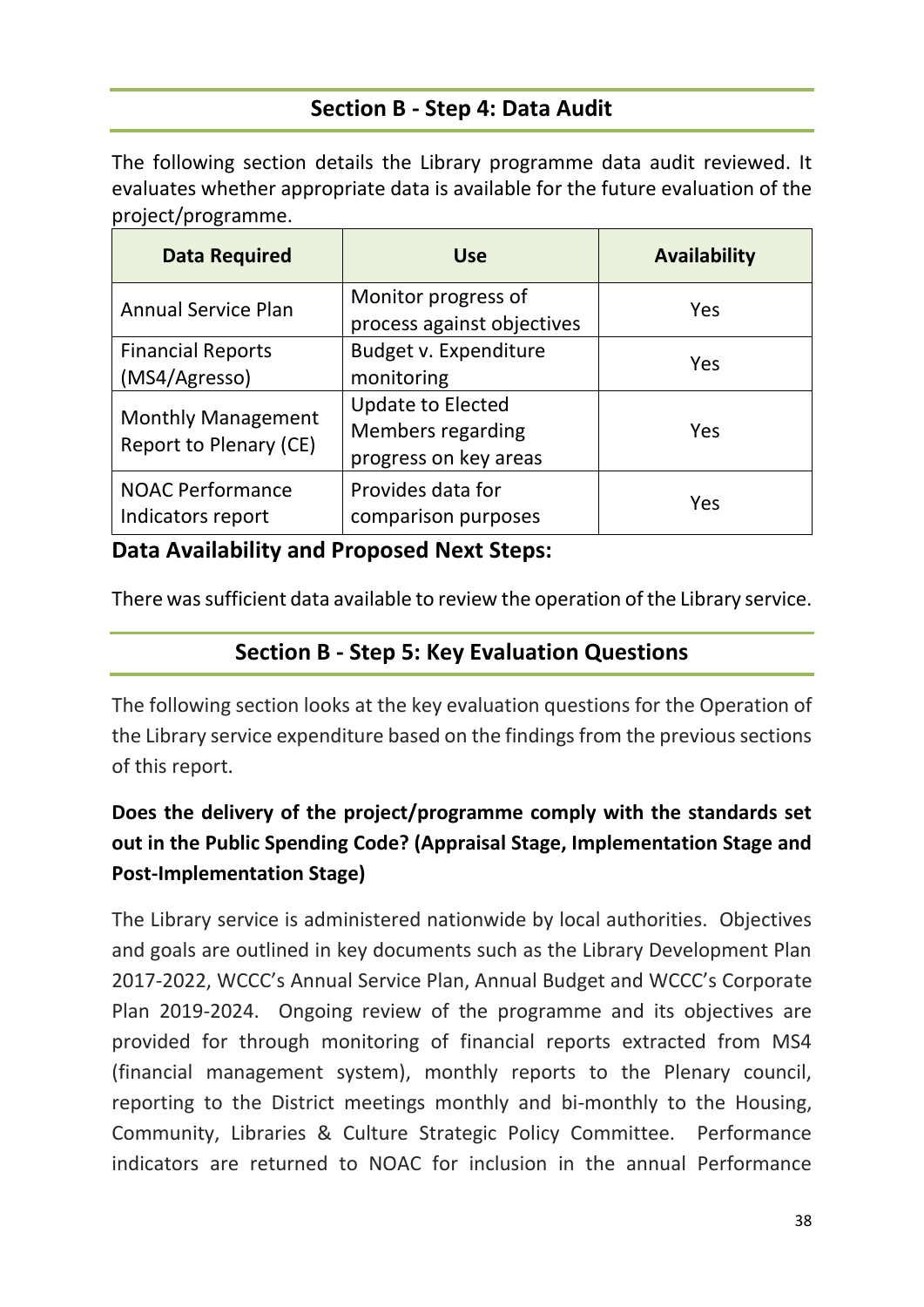Indicators report. The programme complies with the principles of the Public Spending Code.

### **Is the necessary data and information available such that the project/programme can be subjected to a full evaluation at a later date?**

All necessary data is available. The Council's systems will enable a full evaluation to be made at a later date.

### **What improvements are recommended such that future processes and management are enhanced?**

The library service responded innovatively to the challenges posed during Covid 19 for delivery of services. Waterford libraries are continuing to seek new ways to enhance service delivery.

### **Section C: In-Depth Check Summary**

The following section presents a summary of the findings of this In-Depth Check on the Library Service programme of expenditure.

### **Summary of In-Depth Check**

Internal Audit carried out an in-depth check of the operation of the Library service in Waterford City & County Council. All necessary data is available. The Council's systems will enable a full evaluation to be made at a later date.

All relevant documentation in relation to this programme was available and filed as appropriate for audit trail purposes. There are clear objectives set out both annually and multi annually within the Annual Service Plans, Annual Budget and the Corporate Plan. The five-year strategy for the service is set out in the Library Development Plan 2017 – 2022. There is continuous monitoring and assessment of the programme – both financial, non-financial, internally and externally with regular reporting to Director of Services, monthly Plenary reports, quarterly District area meetings and to the Strategic Policy Committee on a bimonthly basis. The service is also subject to review by NOAC through the annual Performance Indicators process.

This programme complies with the principles of the Public Spending Code.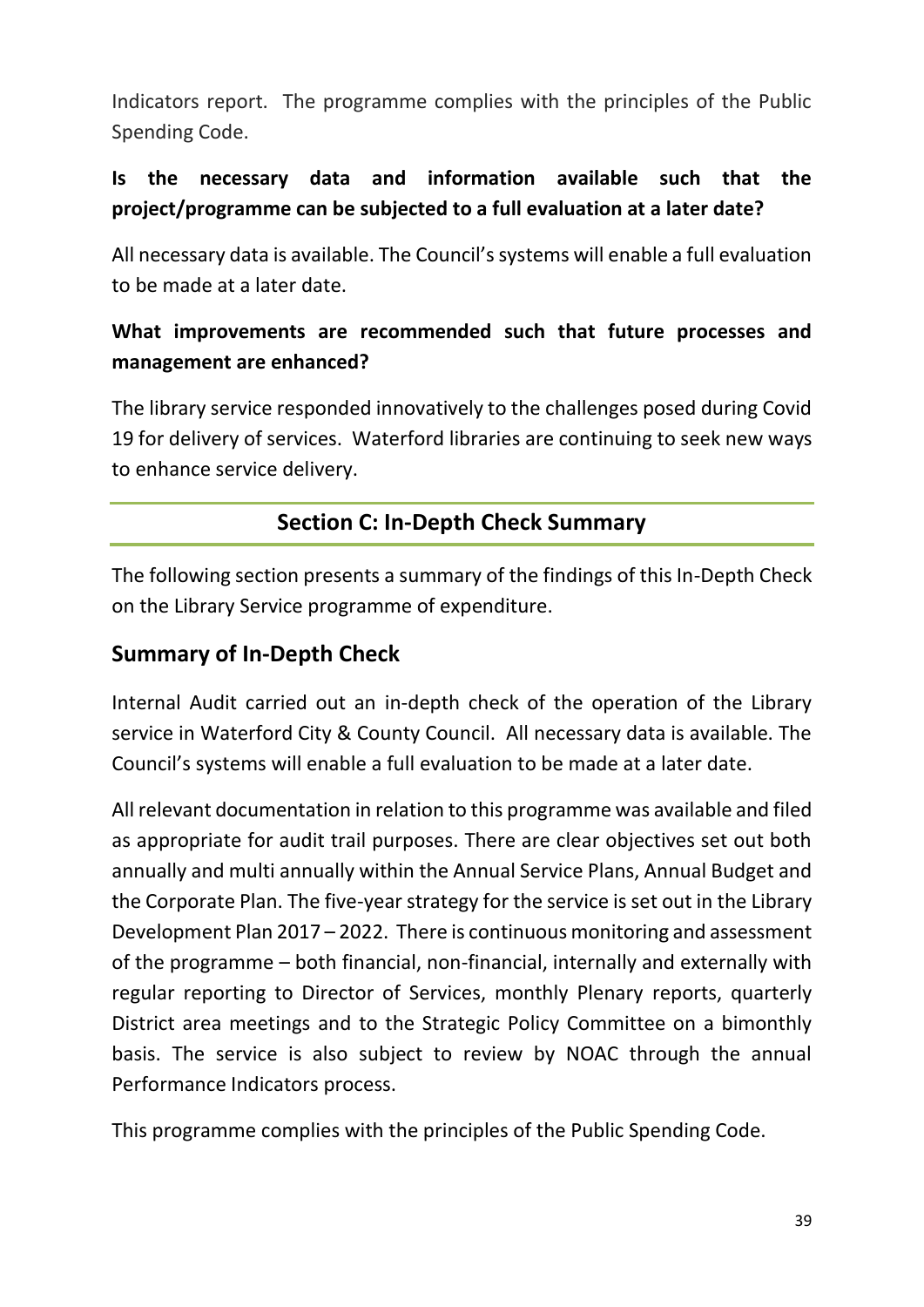# **Quality Assurance – In Depth Check**

### **Section A: Introduction**

This introductory section details the headline information on the programme or project in question.

| <b>Programme or Project Information</b> |                                                                                                                                                                                                                                                              |  |  |  |  |  |  |
|-----------------------------------------|--------------------------------------------------------------------------------------------------------------------------------------------------------------------------------------------------------------------------------------------------------------|--|--|--|--|--|--|
| <b>Name</b>                             | Mount Congreve Redevelopment                                                                                                                                                                                                                                 |  |  |  |  |  |  |
| <b>Detail</b>                           | Ireland's Global Garden - Mount Congreve Estate - the<br>redevelopment and restoration of the Mount Congreve<br>Estate to create a superb visitor experience and<br>transform Mount Congreve gardens into a world class<br>international tourist attraction. |  |  |  |  |  |  |
| <b>Responsible Body</b>                 | Waterford City & County Council (WCCC)                                                                                                                                                                                                                       |  |  |  |  |  |  |
| <b>Current Status</b>                   | <b>Expenditure Being Considered</b>                                                                                                                                                                                                                          |  |  |  |  |  |  |
| <b>Start Date</b>                       | 2021                                                                                                                                                                                                                                                         |  |  |  |  |  |  |
| <b>End Date</b>                         | 2023                                                                                                                                                                                                                                                         |  |  |  |  |  |  |
| <b>Overall Cost</b>                     | €6,693,135                                                                                                                                                                                                                                                   |  |  |  |  |  |  |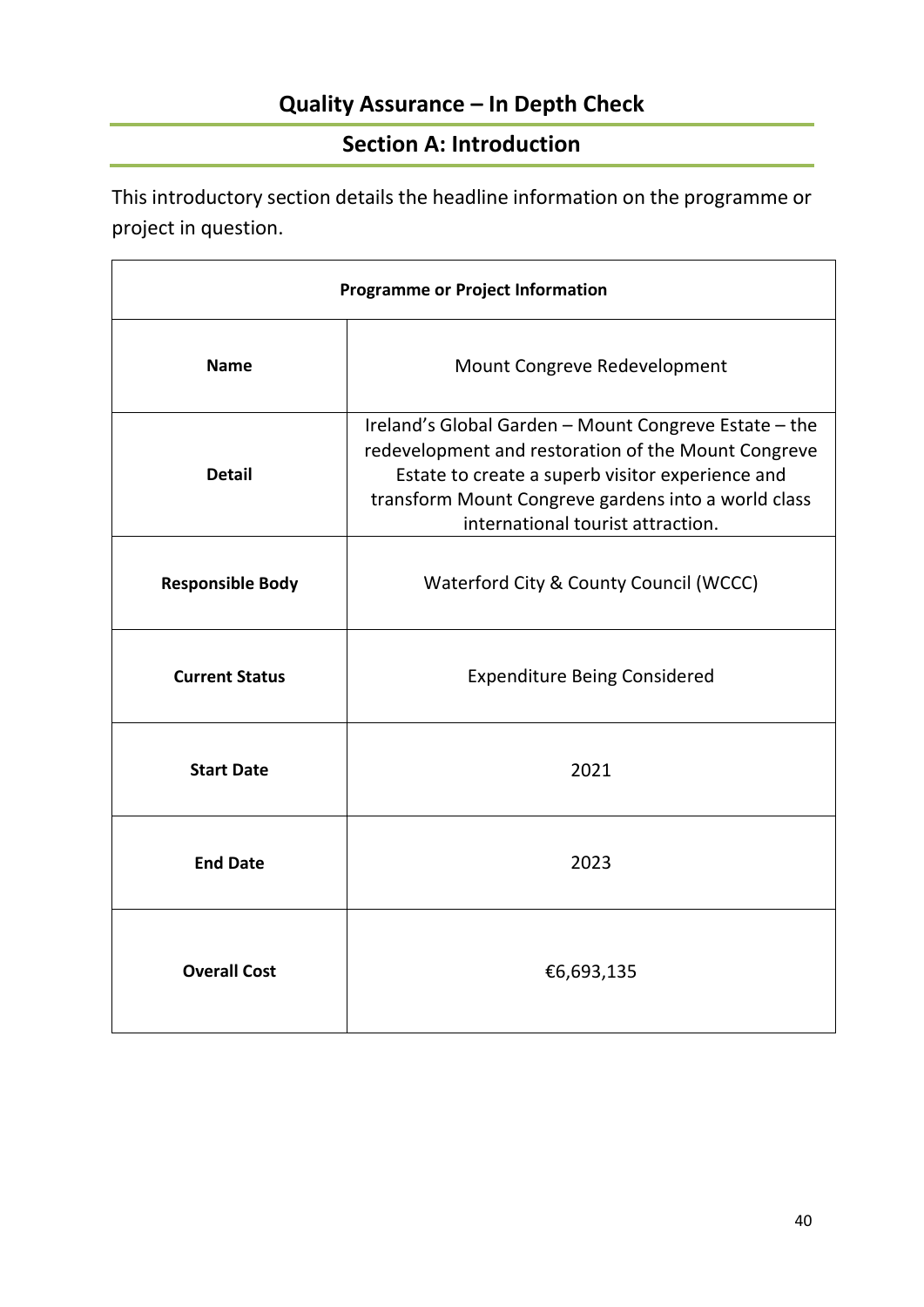#### **Project Description**

#### **Background**

Mount Congreve is located within 6km of the villages of Kilmeaden, Portlaw and Ballyduff. These villages and the surrounding area have declined economically as a result of the closure of the Kilmeaden cheese production facility and previous to that the close of the Portlaw Tanneries. This situation is now being counteracted by the opening locally of the new West Pharma pharmaceutical plant, the reopening of the nearby Waterford Manor Hotel as the Greenway Manor Hotel, the recently funded Greenway spur into Kilmeaden village and the ongoing development of the Suir Blue way. The Mount Congreve project will be another component adding value to local assets and also address local unemployment and associated rural decline.

When completed this project will help the regeneration of Kilmeaden, Portlaw, Ballyduff and the surrounding rural hinterland. It will have a significant impact in terms of increasing visitor numbers, revenue and employment in West Waterford<sup>8</sup>.

The purpose of this project is "to raise the profile of Mount Congreve, Waterford City and County Council wish to open the gardens to the public on a permanent basis and to improve the facilities at the House so that it can be opened to the public for tours, exhibitions and special events"<sup>9</sup>

In Q3 2019, WCCC and Fáilte Ireland successfully applied to the RRDF for a grant of €3.726m 75% towards total estimated project costs of €4.968m. The Authority approved a grant of 12.5% (€625k) with WCCC providing the remaining 12.5%. A key part of the success of the application with the RRDF was that Failte Ireland agreed to be partners in the delivery of the project with WCC as the lead partner. The vision was to transform a World Class Garden into a World Class Visitor Experience, ultimately attracting 150,000 site visitors per annum (from 46,000 in 2019). The specific deliverables proposed were:

- o Construction of a new visitor centre in the estate farmyard to accommodate food and beverage and retail space.
- o Up-grade infrastructure to facilitate larger visitor numbers including access roads to the site, toilets, a new waste-water treatment facility and a new car/coach park.

<sup>8</sup> WCCC Business proposal

<sup>9</sup> Architectural Heritage Impact Assessment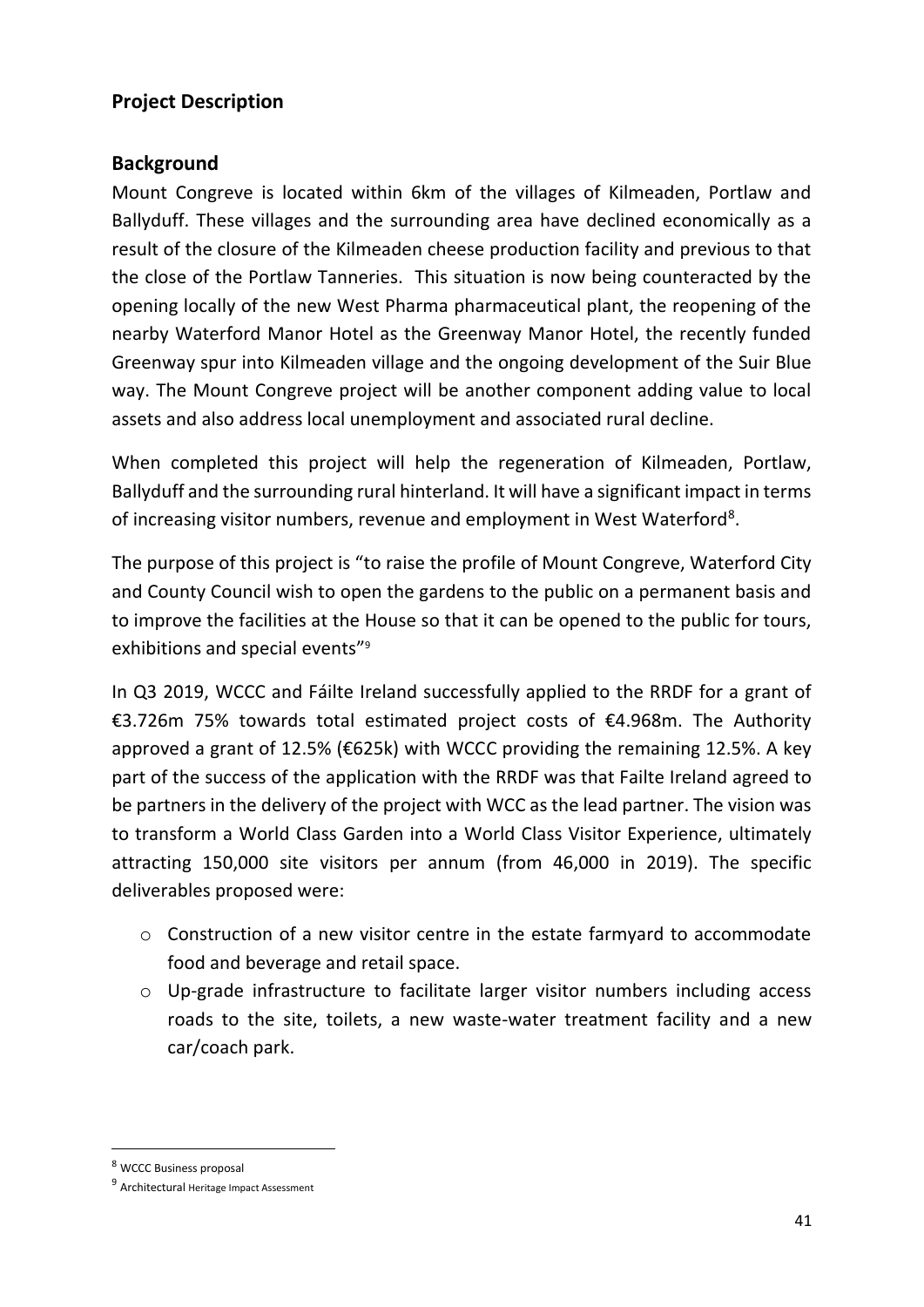Following the award of funding, WCCC appointed a full design team to the project. A more detailed investigation and design was carried out as normal as part of the design phase. This work indicated that building the visitor centre in the farmyard, as originally envisaged, would cost significantly more than originally costed. This increase was due to an underestimate on costs for flood prevention, demolition, conservation and rebuild works in the outline costings done for the RRDF application. Total project costs increased from €5m to €7.5 million.

Due to this significant cost increase but also taking into account an updated commercial plan for the site, and new consumer research which indicated the key focus of the site should be the gardens and not the visitor centre. Both Waterford City & County Council and Failte Ireland Executive decided that the original proposal was not a viable option and the cost of €7.5m based on the proposed design was not value for money**.** While the objectives of the project were still absolutely valid, the execution of the solution was examined by the steering group. Developing the visitor centre in Mount Congreve House was fully investigated and costed in detail.

In parallel with the design and costing processes, a Working Group was established which was made up of WCCC, Fáilte Ireland and Mount Congreve Trust. The working group sought to ensure the future sustainability of the estate through the commissioning of a comprehensive commercial plan along with detailed consumer research.

Many of the costs of developing the visitor centre at the dairy, including demolition, renovation and flood prevention do not arise at Mount Congreve House. Total cost of this option is  $\epsilon$ 6.7m million,  $\epsilon$ 0.8 million less than the cost of development of the Visitor Centre as originally planned at the Dairy. As such, it was decided to relocate the visitor centre to Mount Congreve House10**.**

#### **Project Objectives**

The objective of the works is to develop Mount Congreve House and Gardens into a world class visitor experience. The revised development will consist of:

- o The reinvigoration of the gardens and restoration of the garden glasshouse.
- $\circ$  The development of a new visitor hub with a ticketing point/reception area in the main house, as well as the addition of a new café, and retail space in the stable section adjacent to the wing of the main house to cater for and attract visitors to the site.

<sup>10</sup> RRDF application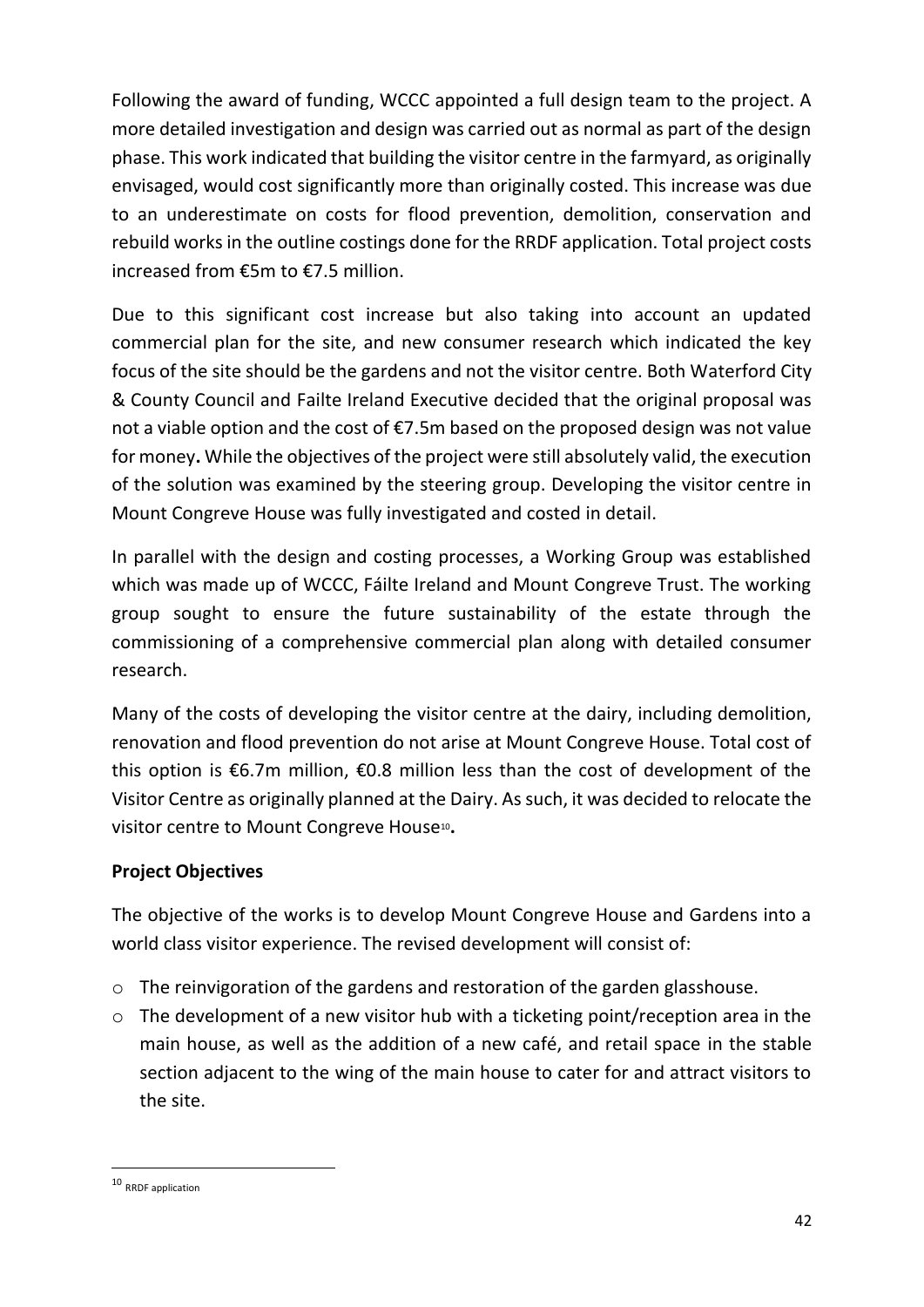- o The creation of flexible spaces across the site to enhance the appeal of the gardens throughout the seasons and drive year-round commerciality.
- o The enhancement of the grounds and existing paths to maximise visitor flow and facilitate improved accessibility and increased visitor numbers.
- o Up-grades to the site infrastructure to accommodate increased visitor numbers and to offer an improved visitor experience.

#### **Monitoring and Oversight<sup>11</sup>**

- o Mount Congreve House and Gardens were gifted to the State in 2011 by Ambrose Congreve and are owned by the Minister of Finance. The OPW control the property on behalf of the Minister and have given WCCC an 18-year lease . (At the end of this lease Mount Congreve will remain a State asset and there is every likelihood that the lease will be renewed.
- o A project steering group has been established to oversee the project. This comprises of WCCC, Fáilte Ireland and Mount Congreve Trust. The steering group meets on a monthly basis and is charged with oversight of all elements of project delivery. WCCC as lead agency is ultimately responsible for ensuring all targets are met and that reporting to the Department is timely and in accordance with the conditions of the grant award.
- o The Steering Group will have overall responsibility for delivering on:
	- Operational performance of the Global Gardens @ Mount Congreve Estate visitor attraction
	- Implementation of the long term-development plan for the Estate
	- Capital improvements works on the Estate
	- All expenditure outlined in the RRDF proposal Rural Regeneration & Development Fund Application Form
	- Monitoring of capital expenditure and project delivery against the agreed work schedule to ensure the project is completed on time, in budget and to a high standard
	- Submission of all reports to the Department of Rural and Community Development in a timely manner
	- Interim and Final Evaluation report
- o A team of professionals contracted to advise on the capital works (Architect, Conservation Architect, Service Engineer, Quantity Surveyor, QS etc.)

<sup>11</sup> RRDF Application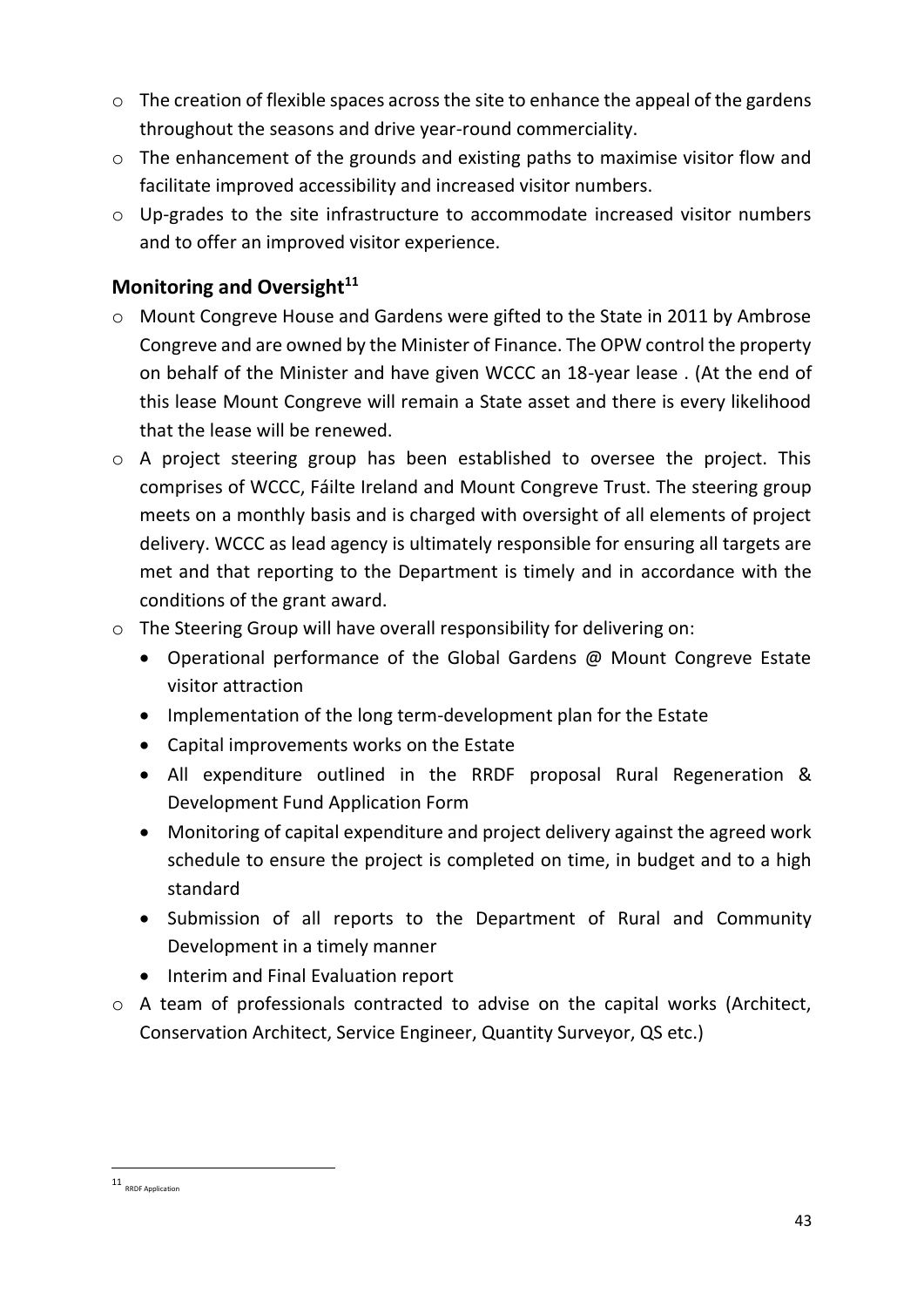- o On a weekly basis, the Project Manager partakes in a progress meeting with the wider project team of the Economic Development Department in WCCC. This meeting provides updates and addresses problems arising at a more granular level, on a day-to-day basis.
- o The Project Manager is responsible for preparing all tender documentation in accordance with the Public Spending Code requirements. The project manager recommends all payments, before being approved or rejected by senior management in WCCC.
- o The Project Manager will be responsible for keeping financial records which will be available for evaluation, auditing and inspection. These will be held in WCCC Offices. This will enable full evaluation of the project.

#### **Audit Opinion**

From Internal Audits review of the project documentation and through communication with those involved in the project Internal Audit is satisfied that the objective was clearly defined and that the objectives to be met are outlined. All relevant documentation in relation to this project was available and filed as appropriate for audit trail purposes. Internal Audit recommends that the original business case proposal should be revisited and updated to reflect changes to the budget and/or objectives of the project.

As construction work had not commenced on this project in 2021 (review period for this in-depth check), Internal Audit cannot evaluate compliance with implementation or post implementation stages of the Public Spending Code. It is important that procedures are in place to manage the project such as reporting procedures on milestones being met and budgets being adhered to referred to in the monitoring and oversight section of this review. Internal Audit also recommends that a post project evaluation be carried out within a specific time to evaluate whether project objectives were met, to determine how effectively the project was run and to learn lessons for the future to see if anything could have been done differently for future projects.

Based on Internal Audits review it appears that this project complies with the principles of the Public Spending Code.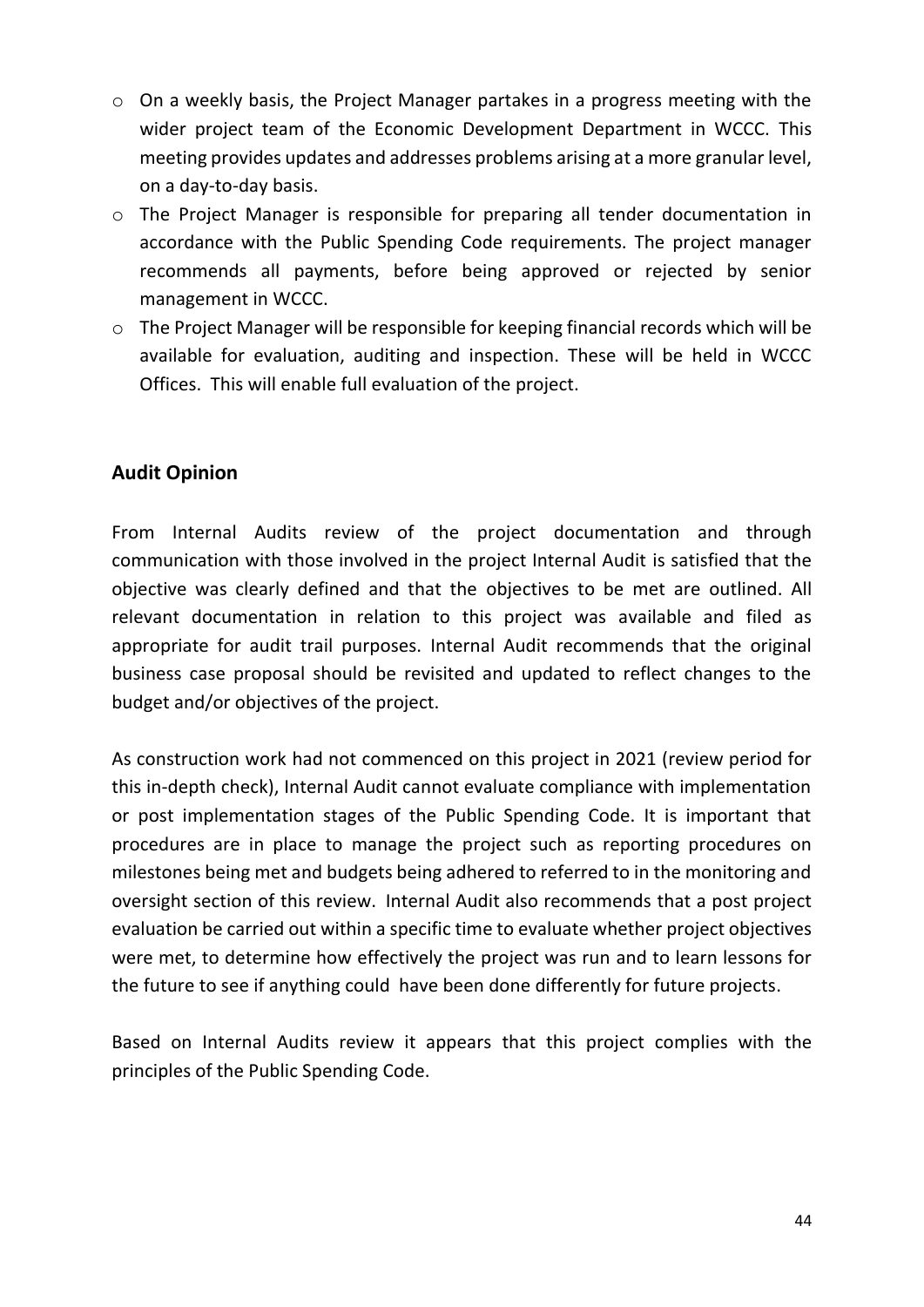# **Section B - Step 1: Logic Model Mapping**

As part of this In-Depth Check, Internal Audit has completed a Programme Logic Model (PLM) for *Mount Congreve Redevelopment*

| <b>Objectives</b>        |           | <b>Inputs</b>        |           | <b>Activities</b>       |           | <b>Outputs</b>          |           | <b>Outcomes</b>             |
|--------------------------|-----------|----------------------|-----------|-------------------------|-----------|-------------------------|-----------|-----------------------------|
| *See next page for       | $\bullet$ | Project funding from |           | Part 8 planning         | $\bullet$ | Creation of an iconic   | $\bullet$ | Regeneration of             |
| detail of the project    |           | <b>RRDF/Failte</b>   |           | process                 |           | and interactive visitor |           | Portlaw, Ballyduff and      |
| specific objectives      |           | Ireland/Waterford    | $\bullet$ | Appraisal process       |           | centre                  |           | surrounding rural           |
|                          |           | City & County        |           |                         | $\bullet$ | Projected visitor       |           | hinterland                  |
| Strategic priorities and |           | Council              |           | <b>RRDF Second call</b> |           | numbers of 134,000      | $\bullet$ | Economic impact             |
| objectives identified in |           |                      |           | Category 1 funding      |           | per annum               |           | through increasing          |
| national, regional and   | $\bullet$ | Key stakeholders     |           | application (initial    | $\bullet$ | Upgrade of              |           | visitor numbers,            |
| county plans             |           |                      |           | and additional)         |           | surrounding             |           | revenue and                 |
|                          |           | Staff resources      |           |                         |           | infrastructure          |           | employment in rural         |
|                          |           |                      |           | Revised costings        | $\bullet$ | Delivery of training    |           | Waterford.                  |
|                          |           |                      |           | Governance              |           | and education           | $\bullet$ | Sustainable use of          |
|                          |           |                      |           | structure               |           | programmes              |           | <b>Mount Congreve House</b> |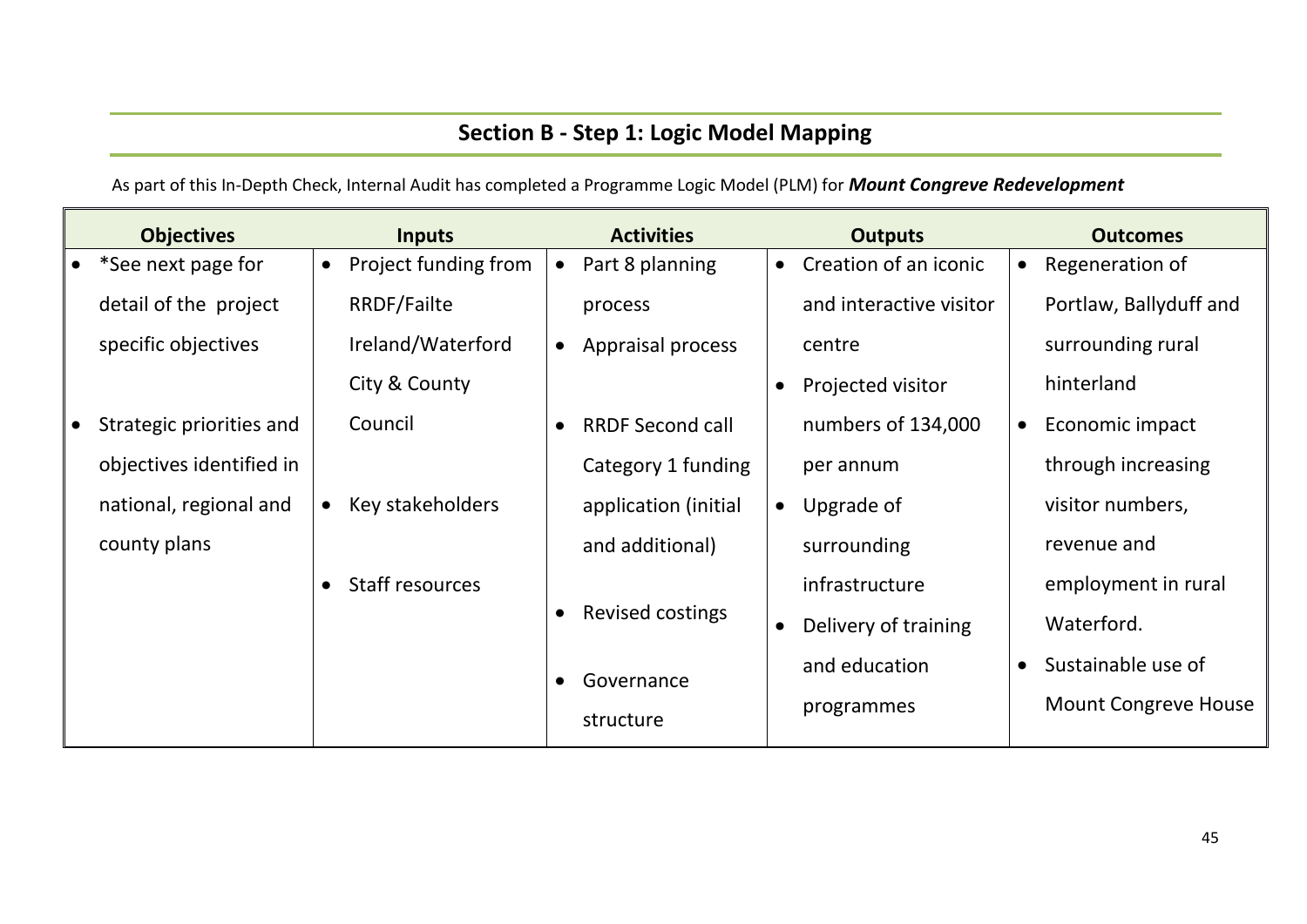# **Description of Programme Logic Model – Mount Congreve Redevelopment**

#### *\*Objectives12:*

- **1.** Create an iconic and interactive visitor experience at Mount Congreve by reinvigorating the Gardens and restoring the Georgian glasshouse to its former glory.
- **2.** Develop a new café to cater for larger visitor numbers. This will promote Waterford artisan produce and utilise fresh fruit and vegetables grown in the walled garden and glasshouse.
- **3.** Create a new retail, gift and lifestyle shopping area in Mount Congreve House thereby creating long term employment opportunities for the local community.
- **4.** Undertake long term collaborative ventures with the private sector in conjunction with the Waterford Greenway, Viking Triangle – Waterford Treasures and other flagship visitor attractions across the southeast.
- **5.** Deliver a range of education and training programmes in horticulture, biodiversity, rural crafts, traditional building techniques and artisan foods in collaboration with WIT, Waterford Chamber Skillnet and the gardening team at Mount Congreve.
- **6.** Establish a community volunteer programmes to assist with the delivery of guided tours, restoration works, fresh fruit and vegetable cultivation events.
- **7.** Enhancement of the grounds and existing paths to facilitate improved accessibility and increase visitor numbers.
- **8.** Upgrade the site infrastructure to accommodate over 134,000 visitors annually. This will include a new wastewater treatment facility for 150,000 visitors; provision of a new car/coach park for up to 200 cars and 10 coaches; and to improve the access road.
- **9.** Ensure all works support and promote the transition to low carbon economy.
- **10.**Marketing and development of integrated tourism packages targeted at the international market.

<sup>12</sup> WCCC Business Proposal(project deliverables and objectives)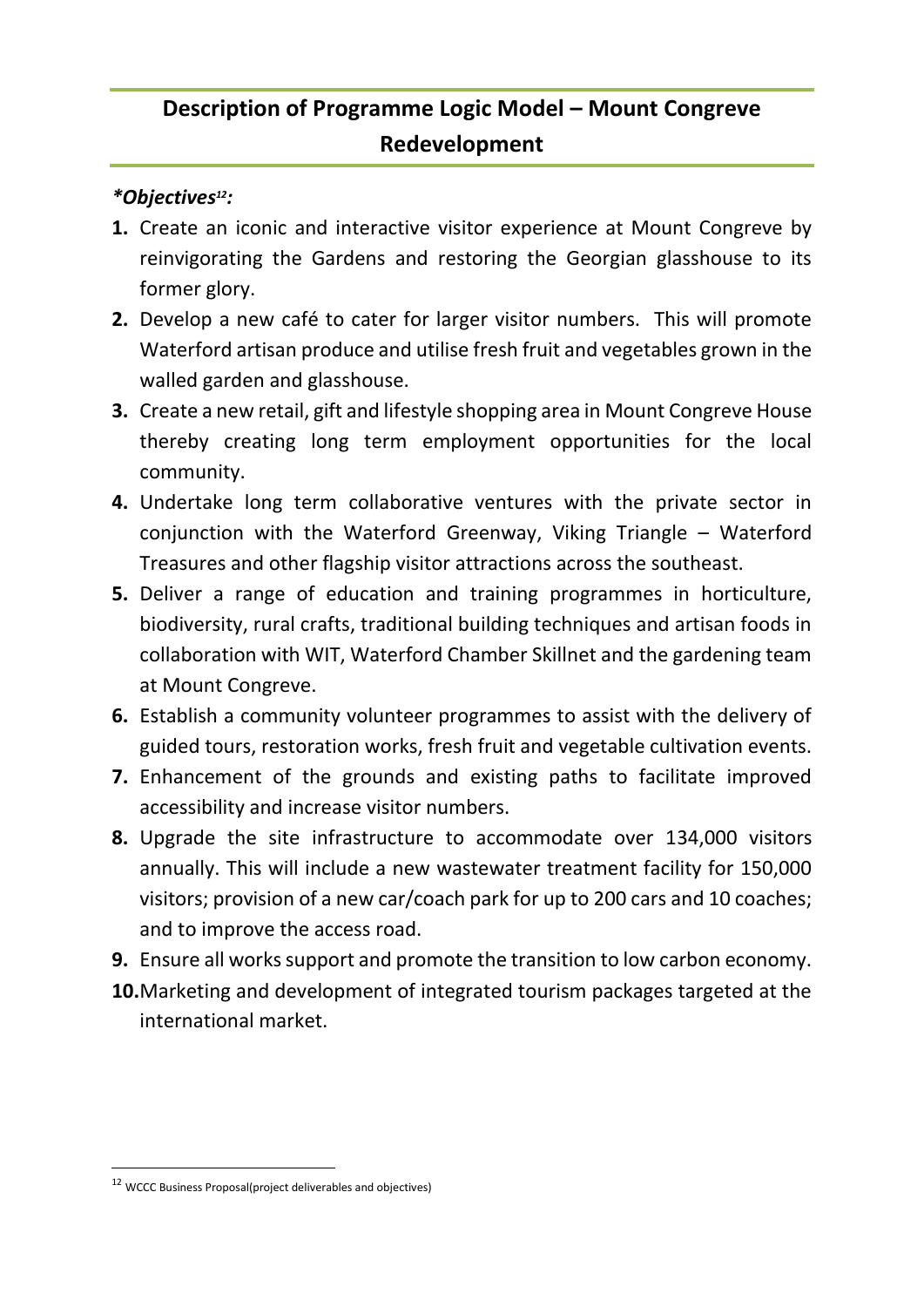#### *Inputs:*

The key input to this project is the funding approved by RRDF (Rural Regeneration Development Fund) 75%. In addition Failte Ireland will contribute 12.5% of the costs and Waterford City and County Council will fund the remaining 12.5%.

### *Activities:*

The following key activities were carried out on this project at this stage: appraisal process, part 8 planning process, RRDF Funding Second Call Category 1 application and additional funding request process, revised costings/reassessment, establishing a governance structure.

### *Outputs:*

The identified outputs for this project are as follows:

- o A world-class visitor experience attracting 134,000 people annually;
- o Sustain or create 25 FTE and 20 part-time jobs over 10yr period;
- o Direct expenditure into the local economy of €15.52m over the first tenyear operational period;
- o Contribute additional €23.1m to the wider economy.
- o Support for 64 FTE jobs in tourism & hospitality sector;
- o Transformative impact on the South East region by adding critical mass to a planned cluster of attractions targeting the international market;
- o Regeneration of the three villages of Kilmeaden, Ballyduff and Portlaw;
- o Stimulate growth in new and existing businesses;
- o Become a centre for education and training;
- o Provide new volunteering opportunities for local people of all ages

#### *Outcomes:*

When completed this project will help the regeneration of Kilmeaden, Portlaw, Ballyduff and the surrounding hinterland. It will have significant economic impact in terms of increasing visitor numbers, revenue and employment in rural Waterford. Mount Congreve House has a sustainable role for the future.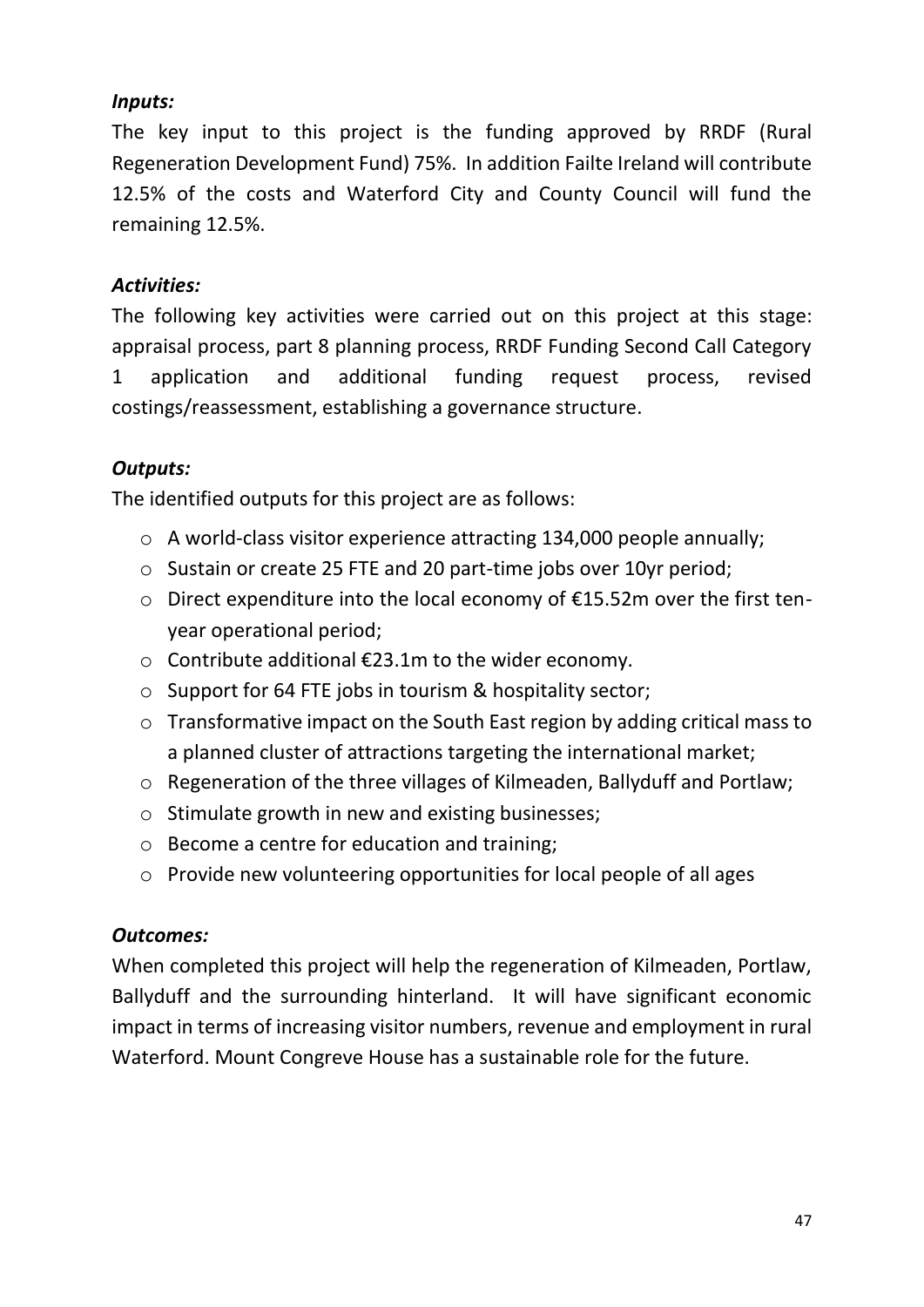### **Section B – Step 2: Summary Timeline of Project/Programme**

The following section tracks the *Mount Congreve Redevelopment* from inception to conclusion in terms of major project/programme milestones

- o June 2019 Workshop to WCCC Councillors to facilitate the making of a recommendation to the Sanctioning Authority
- o June 2019 Architectural Heritage Impact Assessment
- o July 2019 Funding confirmation from Failte Ireland
- o July 2019 WCCC Chief Executives Report on submissions received on Part VIII planning process
- o July 2019 Environmental Impact Assessment Screening Report
- o August 2019 Special meeting Comeragh Municipal District Council Adoption of the CE's report
- o August 2019 RRDF Second Call 2019 Category 1 Application Form
- o November 2019 RRDF Second Call Category 1 Funding Announcement
- o June 2020 Business Case Proposal WCCC (internal approval)
- o October 2020 Appointment of WCCC design team detailed investigation and design work undertaken to produce revised budget/costings- reassessment of options
- o April 2021 Integrated Constructed Wetland Planning Report
- o April 2021 Car Park Planning Report
- o April 2021 Investment Committee approval of additional funding
- o April 2021 Revised costings option approved to move visitor centre and car park to Mount Congreve House
- o June 2021 Part VIII Process: A revised Part VIII planning application to relocate the visitor centre to Mount Congreve House
- o July 2021 Part VIII planning for revised scheme granted approval
- o September 2021 Contractor appointed to undertake construction for a new Integrated Constructed Wetlands
- o September 2021 New Visitor Facility and House Tender process commenced
- $\circ$  November 2021 Contractor appointed to construction works on the new visitor centre, cafe and retail area
- o November 2021 Mount Congreve Commercial Plan
- o December 2021- Post tender for main construction contract
- o March 2022 RRDF application for additional funding (DRCD meeting to be scheduled)
- o April 2022 Construction underway on upgrade works to existing carpark
- $\circ$  May 2022 works on site ongoing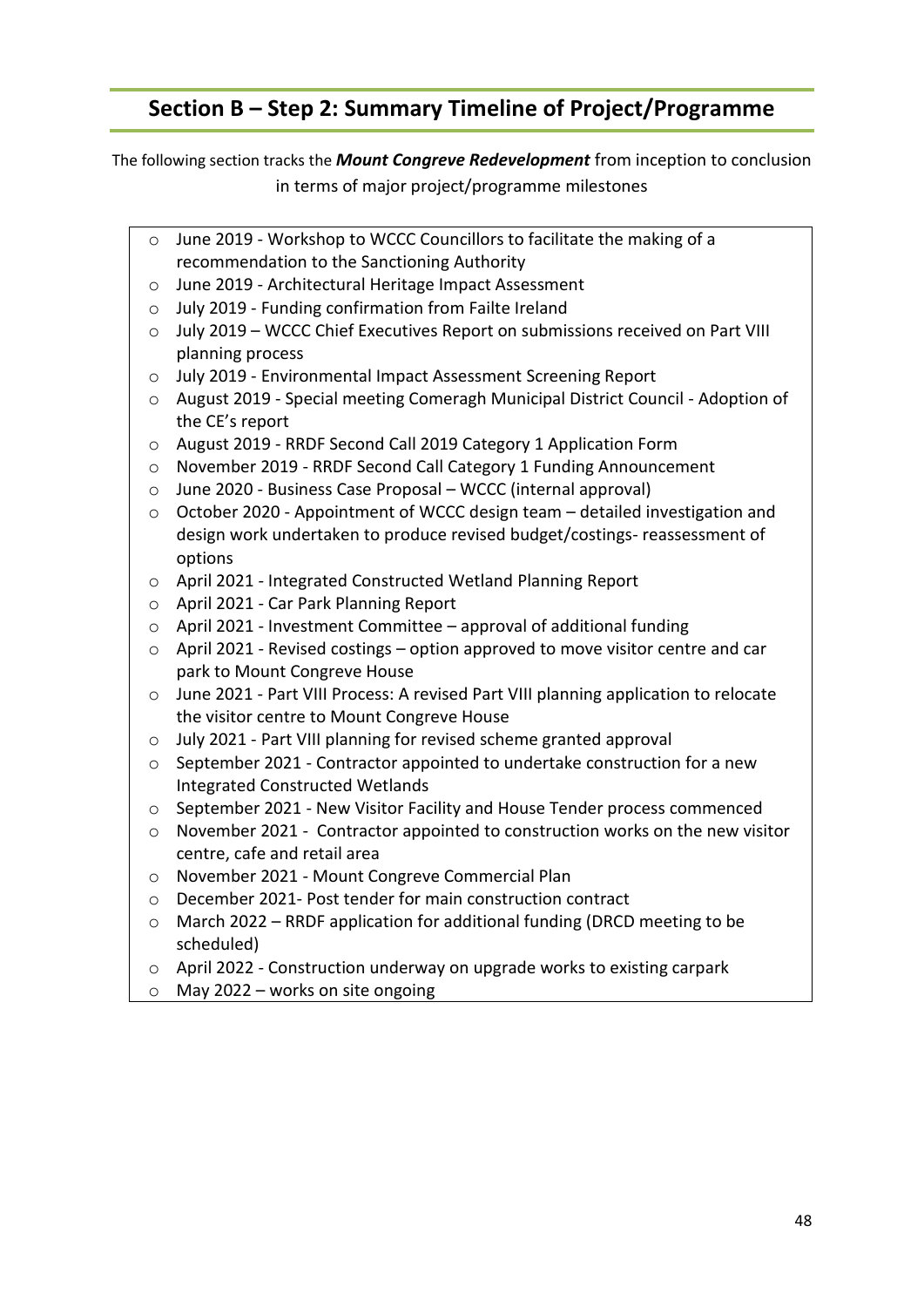# **Section B - Step 3: Analysis of Key Documents**

The following section reviews the key documentation relating to appraisal, analysis and evaluation of the *Mount Congreve Redevelopment*

| <b>Project/Programme Key Documents</b>                                                                                          |                                                                                                                                               |  |  |  |  |  |  |  |
|---------------------------------------------------------------------------------------------------------------------------------|-----------------------------------------------------------------------------------------------------------------------------------------------|--|--|--|--|--|--|--|
| <b>Title</b>                                                                                                                    | <b>Details</b>                                                                                                                                |  |  |  |  |  |  |  |
| <b>Business proposal - Mount Congreve Redevelopment</b>                                                                         | Internal WCCC business proposal and approval<br>document. Specific job code to capture financial<br>transactions in place.                    |  |  |  |  |  |  |  |
| Chief Executives Report on submissions received on<br><b>Part VIII planning process</b>                                         | Statutory requirement.                                                                                                                        |  |  |  |  |  |  |  |
| <b>Appraisal document</b>                                                                                                       | A requirement of the PSC, this appraisal details the<br>background, needs and benefits for the project.                                       |  |  |  |  |  |  |  |
| Rural Regeneration and Development Fund Second<br>Call 2019 Category 1 Application Form & Application<br>for additional funding | Application for funding to Dept of Rural and<br>Community Development under the RRDF Second<br>Call 2019 Category 1.                          |  |  |  |  |  |  |  |
| <b>Funding confirmation</b>                                                                                                     | Key documents confirming (1) RRDF funding<br>allocation and (2) Failte Ireland contribution                                                   |  |  |  |  |  |  |  |
| <b>Mount Congreve Commercial Plan</b>                                                                                           | A detailed document set out in four parts (1.<br>Strategic Plan 2. Demand Generation 3. Appendices<br>4. Financial Model                      |  |  |  |  |  |  |  |
| <b>Investment Committee funding increase</b>                                                                                    | document seeking agreement from<br>the<br>A<br>Investment Committee to recommend to<br>the<br>Authority(FI) an increase in investment funding |  |  |  |  |  |  |  |
| Preliminary high level budget estimate updated<br>(report)                                                                      | Revised/updated budget costings prepared by Nolan<br><b>Construction Consultants (April 2021)</b>                                             |  |  |  |  |  |  |  |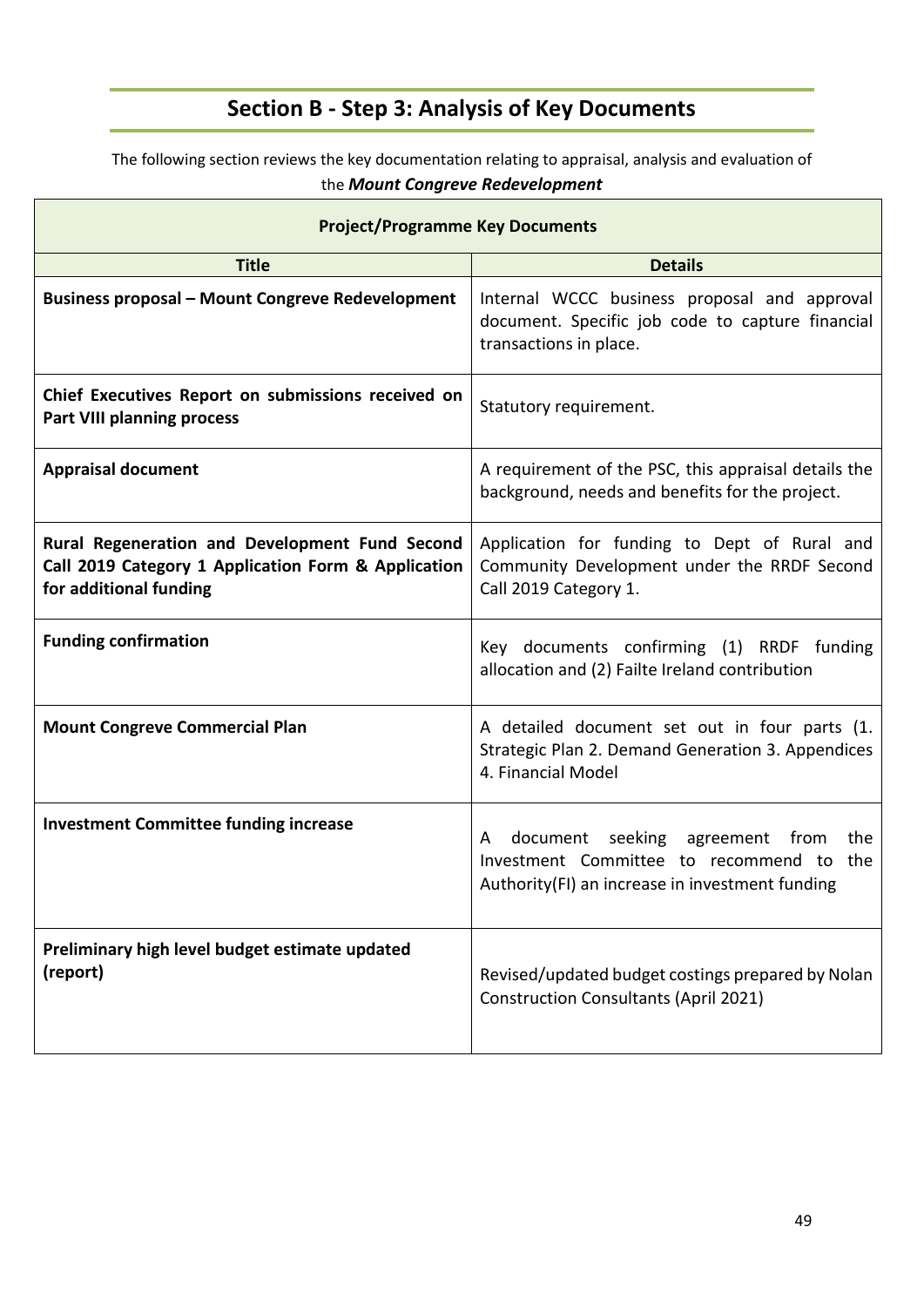### *Key Document 1:* Business proposal – Mount Congreve Redevelopment

An internal approval document. This document sets out the background, benefits and justification, funding, risk and mitigation, tendering process, project timetable, deliverables, objectives, breakdown of expenditure, cashflow for this project.

# *Key Document 2:* Chief Executives Report on submissions received on Part VIII planning process

This Chief Executive's Report forms part of the statutory process as required by Part XI of the Planning and Development Act 2000 (as amended) and Part VIII of the Planning and Development Regulations 2001 (as amended). The Chief Executive's Report summarises and details the outcomes of the public consultation on the Part VIII Planning Procedure relating to the proposed Mount Congreve Development.

#### *Key Document 3:* Appraisal document

The appraisal process that was adopted for this proposal included the following process as detailed in the Public Spending Code B – Expenditure Under Consideration. The project was appraised under the following:

- (i) Define the objective
- (ii) Explore options taking account of constraints
- (iii) Quantify the costs of viable options and specify sources of funding
- (iv) Analyse the main options
- (v) Identify the risks associated with each viable option
- (vi) Decide on a preferred option
- (vii) Make a recommendation to the Sanctioning Authority.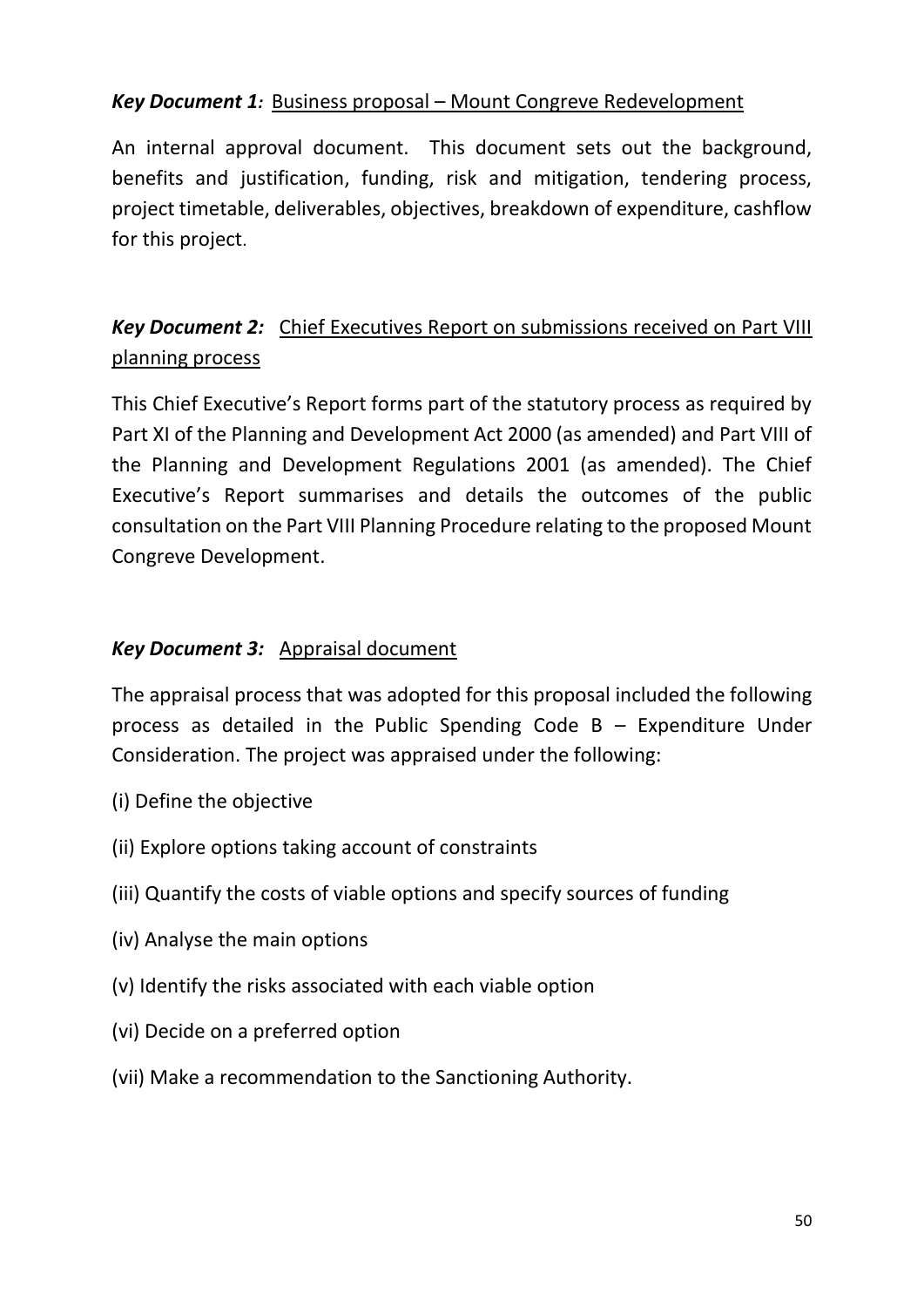# *Key Document 4:* Rural Regeneration and Development Fund Second Call 2019 Category 1 Application Form & additional funding request application form

Key documents in this project. This application form is for Category 1 proposals. Category 1 projects are ready to commence, have the necessary consents (e.g. planning, environmental, wildlife, archaeological etc) in place, are at an advanced stage of design, satisfy the requirements of the Public Spending Code, and are procurement-ready13. The subsequent RRDF application form for the additional funding sets out the reasons and rationale for the request with a supporting document and revised costings.

### *Key Document 5:* Funding confirmation

Key documents confirming grant allocation for this project. Rural Regional Development Funding (RRDF) of 75%, Failte Ireland 12.5% and the remaining 12.5% to be provided by Waterford City & County Council.

### *Key Document 6:* Mount Congreve Commercial Plan

This document, which confirms the economic and financial rationale for undertaking this project, presents the project team and stakeholders' vision for the attraction and a plan for securing its financial sustainability. It is a factual document designed to clarify mid-term and long-term goals and help the Council and the attraction's leadership team drive the business towards those goals.<sup>14</sup>

### *Key Document 7:* Investment Committee proposal

This document sets out the background and rationale for the funding increase request recommending an increase in investment funding to Waterford City and County Council for the development of Mount Congreve House and Gardens

### *Key Document 8:* Preliminary high level budget estimate updated (report)

This document prepared by Nolan Construction Consultants provides detail of the revised/updated budget costings on the original report of January 2021.

<sup>13</sup> RRDF Second Call Category 1 application form

<sup>14</sup> Mount Congreve – Commercial Plan November 2021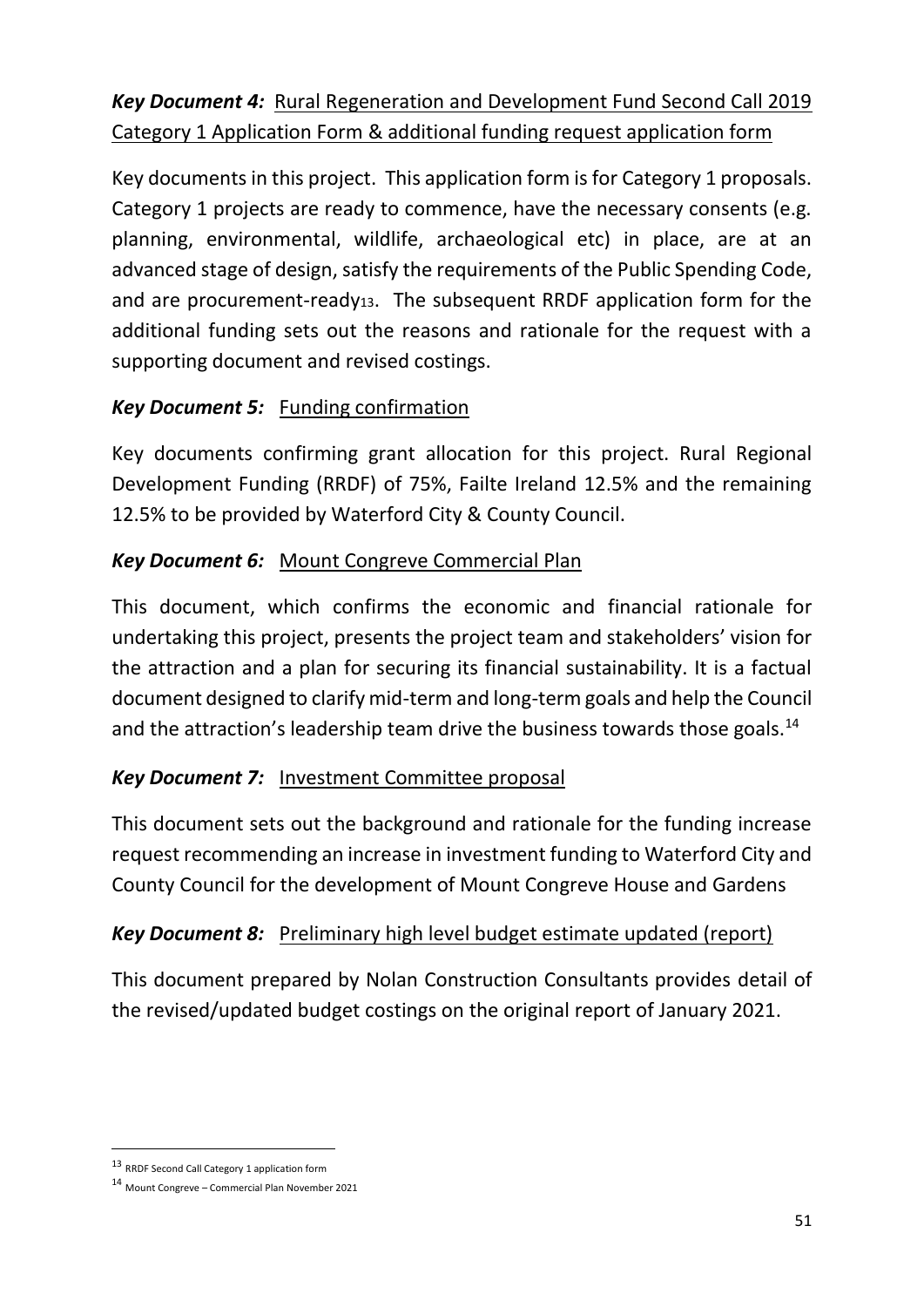### **Section B - Step 4: Data Audit**

The following section details the data audit that was carried out for the *Mount*  **Congreve Redevelopment** . It evaluates whether appropriate data is available for the future evaluation of the project/programme.

| <b>Data Required</b>                                                                                           | <b>Use</b>                                                                                  | <b>Availability</b> |
|----------------------------------------------------------------------------------------------------------------|---------------------------------------------------------------------------------------------|---------------------|
| <b>Mount Congreve</b><br><b>Commercial Plan</b>                                                                | Confirms the economic<br>and financial rationale<br>for undertaking the<br>project          | Yes                 |
| <b>Rural Regeneration and</b><br>Development Fund<br>Second Call 2019<br><b>Category 1 Application</b><br>Form | Application process to<br>DRCD for funding under<br>the RRDF Second Call<br>2019 Category 1 | Yes                 |
| <b>Financial Reports</b><br>(MSA/FMS)                                                                          | Facilitate budget<br>monitoring                                                             | Yes                 |
| <b>Business Proposal Case</b>                                                                                  | Internal approval<br>document (WCCC)                                                        | Yes                 |

#### **Data Availability and Proposed Next Steps**

The objective of the project is to develop Mount Congreve House and Gardens into a world class visitor experience All relevant documentation is available and held on file.

### **Section B - Step 5: Key Evaluation Questions**

The following section looks at the key evaluation questions for the *Mount Congreve Redevelopment* based on the findings from the previous sections of this report.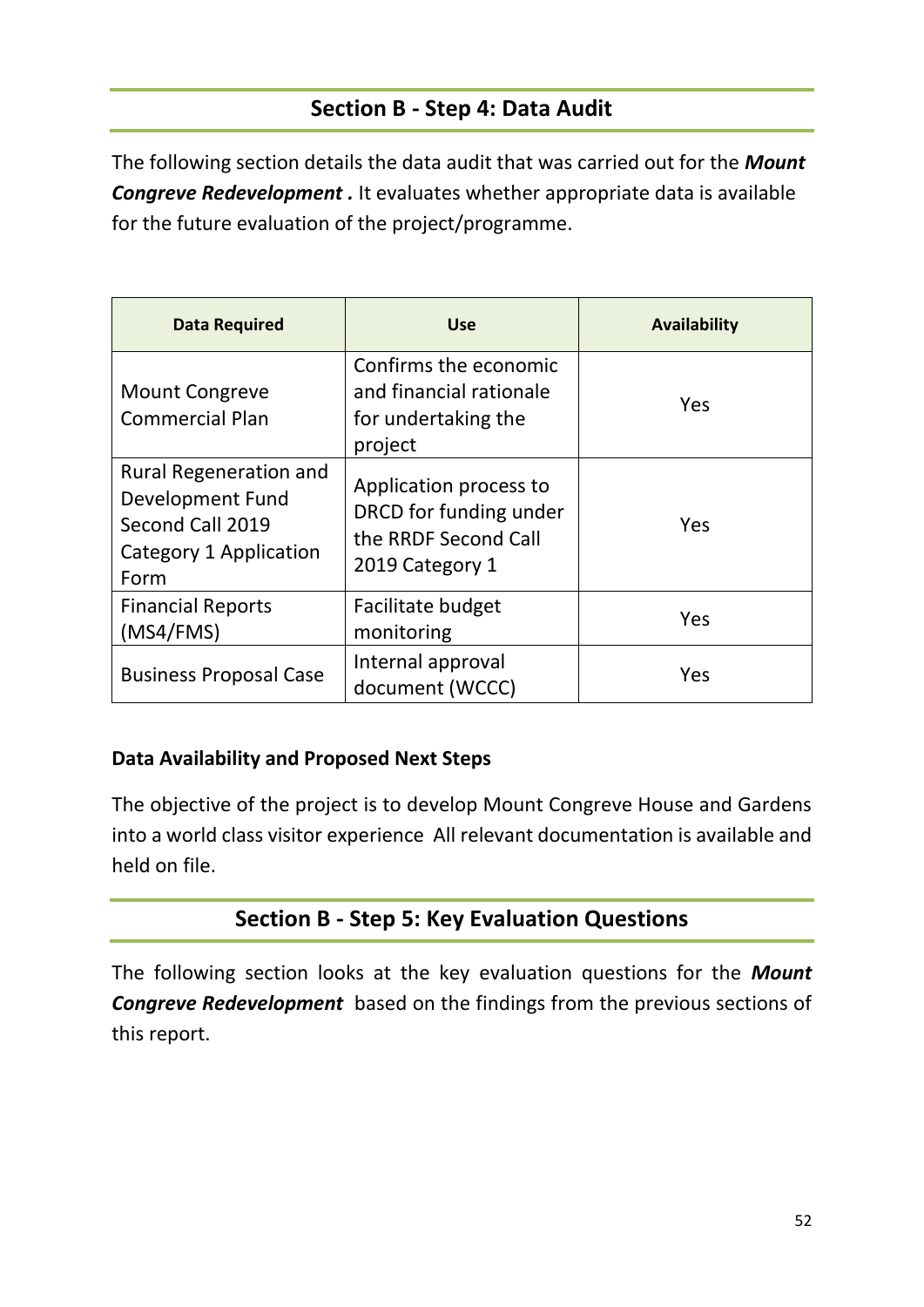# **Does the delivery of the project/programme comply with the standards set out in the Public Spending Code? (Appraisal Stage, Implementation Stage and Post-Implementation Stage)**

The total estimated cost of this project is  $\epsilon$ 6,693m. Per Section 2.2.3 of the Public Spending Code A Guide to Evaluating, Planning and Managing Public Investment proposals with an estimated capital cost of less than €10million, Approving Authorities may commence a project at Decision Gate 0, i.e. without a need for a Strategic Assessment Report. All projects are required to be financially appraised.

A single appraisal plus a commercial plan which confirms the economic and financial rationale for undertaking this project is in place. This project complies with the principles of the Public Spending Code

# **Is the necessary data and information available such that the project/programme can be subjected to a full evaluation at a later date?**

All necessary data is available. The Council's systems will enable a full evaluation to be made at a later date. There is a specific job code created to capture project expenditure on the Council's financial management system.

As construction work had not commenced on this project in 2021 (review period for this in-depth check), Internal Audit did not evaluate compliance with implementation or post implementation stages of the Public Spending Code.

### **What improvements are recommended such that future processes and management are enhanced?**

All files and data were available for review. Internal Audit recommends that the original business case proposal should be revisited and updated to reflect changes to the budget and/or objectives of the project. Internal Audit also recommends that a post project evaluation be carried out to evaluate whether project objectives were met, to determine how effectively the project was run and to learn lessons for the future to see if anything could have been done differently for future projects.